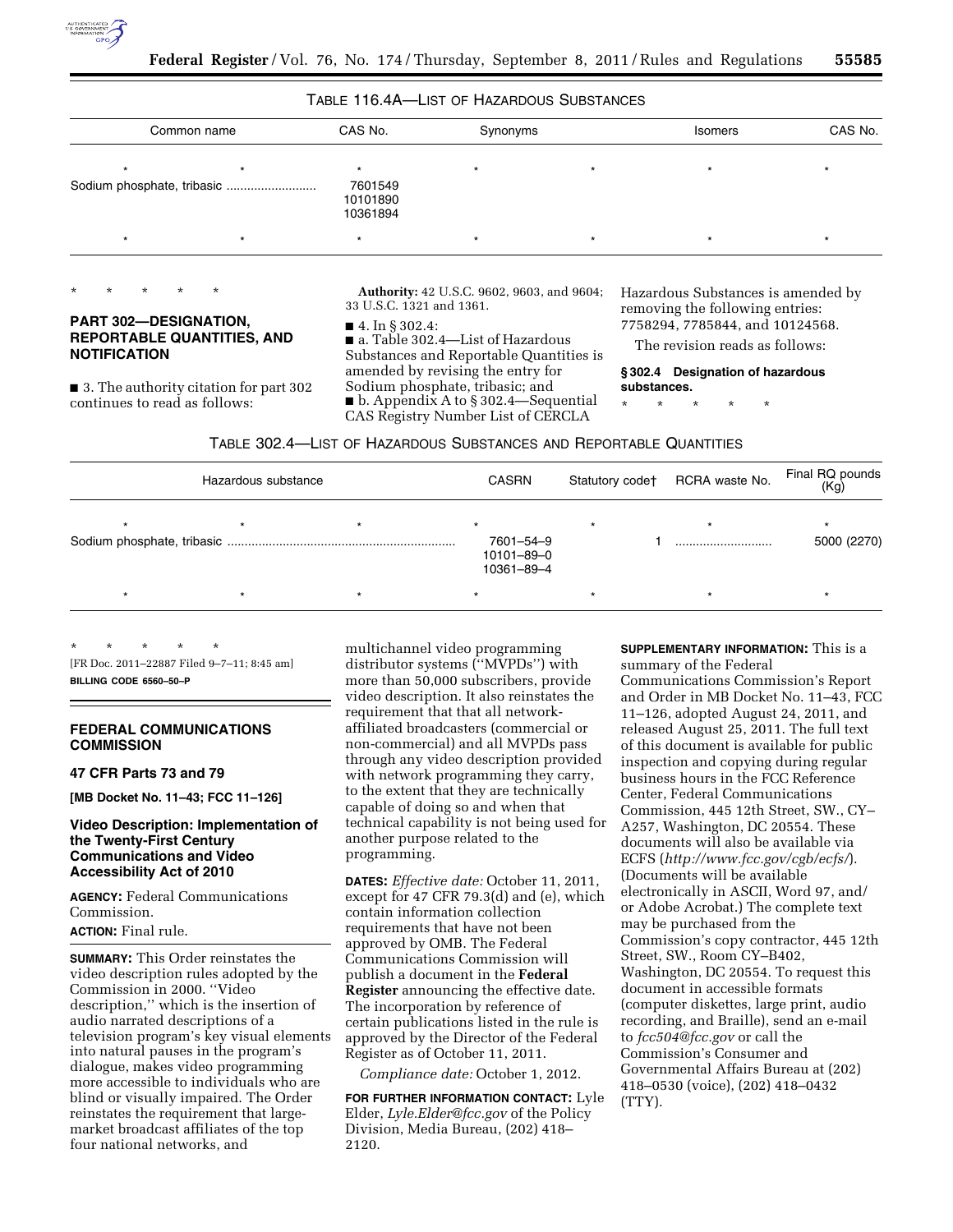# **Summary of the Final Rule**

#### **I. Introduction**

1. Pursuant to the Commission's responsibilities under the Twenty-First Century Communications and Video Accessibility Act of 2010 (''CVAA''),1 this Order reinstates the video description rules adopted by the Commission in 2000.<sup>2</sup> "Video description,'' which is the insertion of audio narrated descriptions of a television program's key visual elements into natural pauses in the program's dialogue,3 makes video programming more accessible to individuals who are blind or visually impaired. The United States Court of Appeals for the District of Columbia Circuit vacated the Commission's original video description rules due to insufficient authority soon after their initial adoption.4 The CVAA has directed us to reinstate those rules with certain modifications.5 We anticipate that these revised and reinstated rules will afford better access to television programs for individuals who are blind or visually impaired, enabling millions more Americans to enjoy the benefits of television service and participate more fully in the cultural and civic life of the nation.

2. This Order reinstates the requirement that large-market broadcast affiliates of the top four national networks, and multichannel video programming distributor systems (''MVPDs'') with more than 50,000 subscribers, provide video description.<sup>6</sup> Covered broadcasters are each required to provide 50 hours of video-described prime time or children's programming,

3CVAA at Title II, sec. 202(a), 713(h)(1). Video description is sometimes referred to as ''audio description''; *see infra* para. 56 (discussing the Commission's use of the statutory term ''video description'').

4 *Motion Picture Ass'n of America, Inc.* v. *Federal Communications Comm.,* 309 F.3d 796 (DC Cir. 2002).

5CVAA at Title II, sec. 202(a), 713(f)(1–2).

6Appendix A, *Final Rules* (Revised 47 CFR 79.3(b)).

per calendar quarter, and covered MVPDs are required to provide the same number of hours on each of the five most popular nonbroadcast networks.7 This ''most popular'' list excludes two nonbroadcast networks that primarily air programming recorded less than 24 hours before it is first aired.<sup>8</sup> The rules also require that all network-affiliated broadcasters (commercial or noncommercial) and all MVPDs pass through any video description provided with programming they carry. They must do so, however, only to the extent that they are technically capable of doing so and when that technical capability is not being used for another purpose related to the programming.9 As required under the CVAA, these rules will be reinstated on October 8, 2011. Broadcast stations and MVPDs subject to the rules must begin full compliance on July 1, 2012.

#### **II. Background**

3. In 1996, at Congress's direction, the Commission issued a report on the use of video description in video programming.10 In 2000, the Commission adopted rules requiring certain broadcasters and MVPDs to carry programming with video description.11 Five months after the rules went into effect, they were vacated by the United States Court of Appeals for the District of Columbia Circuit on the ground that the Commission lacked sufficient authority to promulgate video description rules.12 On October 8, 2010, President Obama signed the CVAA, which gives the Commission express authority to adopt video description rules. The statute directs the Commission, as an initial step, to reinstate the previously adopted video description rules, with certain modifications.13 To fulfill our statutory

8*See infra* para. 14 (ESPN and Fox News exempted); *see also* CVAA at Title II, sec. 202(a), 713(f)(2)(E).

10 47 U.S.C. 613 (this section, Video Programming Accessibility, was added to the Communications Act by Section 305 of the Telecommunications Act of 1996); *see also Implementation of Section 305 of the Telecommunications Act of 1996—Video Programming Accessibility,* MM Docket No. 95–176, Report, 11 FCC Rcd 19214 (1996) (''*Report*''). The Commission had initiated the inquiry in 1995, before enactment of the 1996 Act. *Closed Captioning and Video Description of Video Programming,* MM Docket No. 95–176, Notice of Inquiry, 11 FCC Rcd 4912 (1995).

11 *2000 Report and Order, supra* note 2. 12 *Motion Picture Ass'n of America, Inc.* v. *Federal Communications Comm.,* 309 F.3d 796 (DC Cir. 2002).

13CVAA at Title II, sec. 202(a), 713(f)(1) (requiring reinstatement of the rules one year after the date of enactment of the CVAA).

mandate, we adopt the rules discussed below.14

### **III. Discussion**

# *A. Reinstated Rules*

4. Section 713(f)(1) of the Communications Act, as added by the CVAA, states that the Commission shall, after a rulemaking, reinstate its video description regulations contained in the Implementation of Video Description of Video Programming Report and Order (15 F.C.C.R. 15,230 (2000)), recon. granted in part and denied in part, (16 F.C.C.R. 1251 (2001)), modified as provided in paragraph (2).15

Consistent with Congress' directive, we will reinstate the Commission's video description rules on October 8, 2011, with the modifications required by the CVAA and discussed below.16 The most significant elements of these reinstated rules are:

• Full-power affiliates of the top four national networks located in the top 25 television markets must provide 50 hours per calendar quarter of videodescribed prime time and/or children's programming. MVPDs that operate systems with 50,000 or more subscribers must provide 50 hours per calendar quarter of video-described prime time and/or children's programming on each of the top five non-broadcast networks that they carry on those systems.

• To count toward the requirement, the programming must not have been previously aired with video description, on that particular MVPD channel or broadcast station, more than once.

• Any broadcast station, regardless of its market size, affiliated or otherwise associated with any television network, must ''pass through'' video description when the network provides it, if the station has the technical capability necessary to do so, and that technical capability is not being used for another purpose related to the programming. Similarly, any MVPD system, regardless of its number of subscribers, must ''pass

15 *Id.* at § 713(f)(1). *See also id.* at § 713(f)(2) (''Such regulations shall be modified only as follows  $* * * "$ ).

16*See generally 2000 Report and Order* and *Recon, supra* note 2.

<sup>1</sup>Twenty-First Century Communications and Video Accessibility Act of 2010, Public Law 111– 260, 124 Stat. 2751 (2010).

<sup>2</sup>The CVAA requires that ''the Commission shall, after a rulemaking, reinstate its video description regulations'' with certain modifications. CVAA 202(a), Public Law 111–260, 124 Stat. 2751 (2010) (to be codified at 47 U.S.C. 613). The regulations were initially promulgated in *Implementation of Video Description of Video Programming,* MM Docket No. 99–339, Report and Order, 15 FCC Rcd 15230 (2000) (''*2000 Report and Order*''), recon. granted in part and denied in part, 16 FCC Rcd 1251 (2001) (''*Recon*''), and were codified at 47 CFR 79.3. The Commission initiated this proceeding to implement the CVAA in March 2011. *Video Description: Implementation of the Twenty-First Century Communications and Video Accessibility Act of 2010,* MB Docket No. 11–43, Notice of Proposed Rulemaking, 26 FCC Rcd 2975 (2011) (''*NPRM*'').

<sup>7</sup> *Id.* at § 79.3(b)(1), (3).

<sup>9</sup>Appendix A, *Final Rules* (Revised 47 CFR 79.3(b)(3), (5)).

<sup>14</sup>The CVAA imposes other requirements with respect to video description. For example, we are required to submit a report to Congress by April 1, 2014 discussing the status, benefits, and costs of video description on television and Internetprovided video programming. *Id.* at § 713(f)(3). We must submit a second report by October 8, 2019 that provides a detailed review of the video description market and the potential need for expansion of the description mandates. *Id.* at § 713(f)(4)(C)(iii). The CVAA also gives us authority to expand the video description obligations if we determine that the benefits of video description outweigh its costs. *Id.*  at  $\S 713(f)(4)(A)$ , (B), (C)(iv). We will address these questions in later proceedings.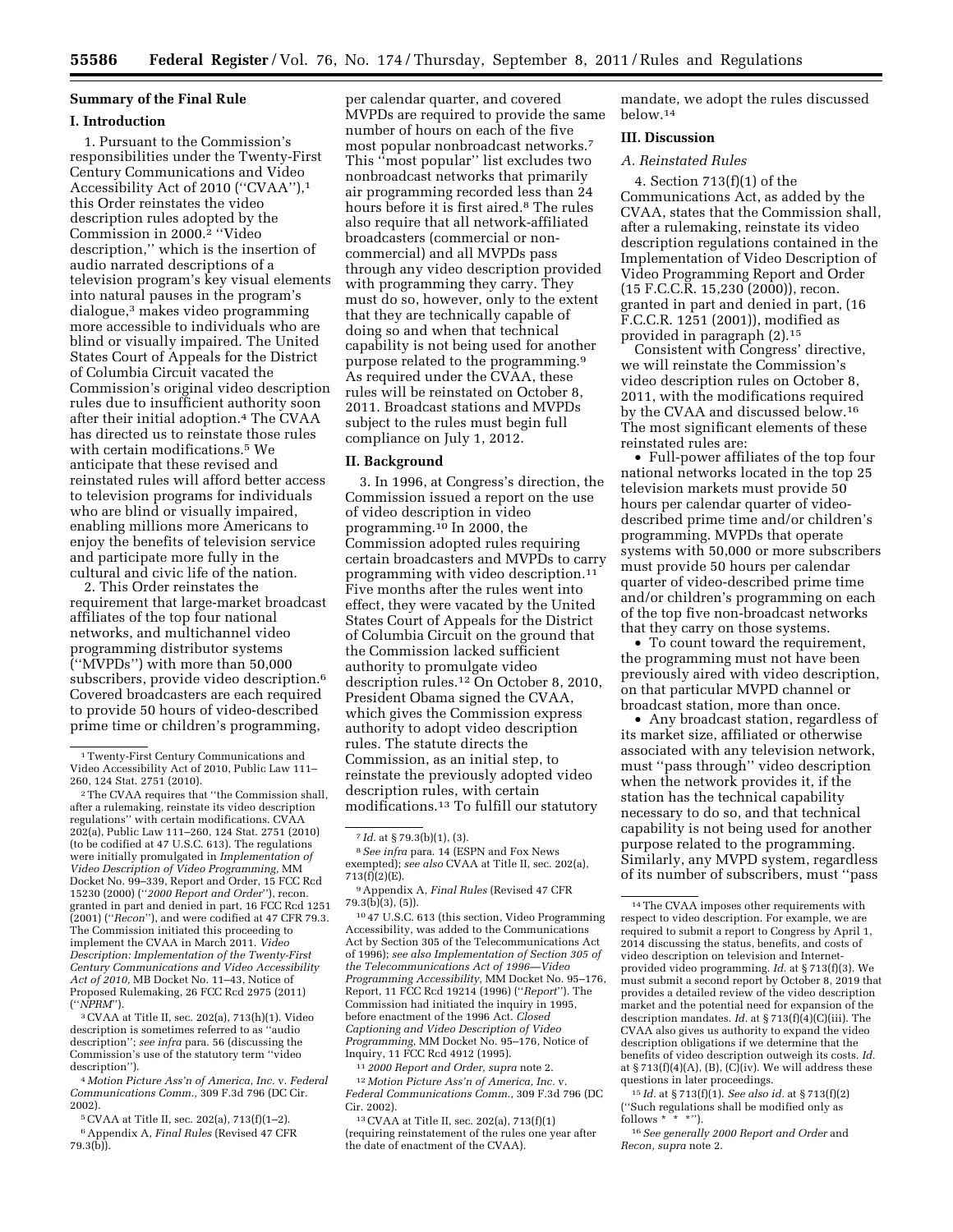through'' video description when a broadcast station or nonbroadcast network provides it, if it has the technical capability necessary to do so on the channel on which it distributes the broadcast station or nonbroadcast network programming and that technical capability is not being used for another purpose related to the programming. Any programming aired with description must always include description if re-aired on the same station or MVPD channel.

• Complaints alleging a failure to comply with these rules may be filed with the Commission by any viewer, and the Commission will act to resolve such complaints after reviewing all relevant information provided by the complainant and the video programming distributor.

### *B. Requirement To Provide Video Description*

5. Under the reinstated rules, certain broadcast stations and MVPDs have an obligation to provide video description of some of the video programming 17 that they offer. Full-power affiliates of the top national networks that are located in the 25 television markets with the largest number of television households 18 must provide 50 hours per calendar quarter of video-described programming during prime time,19 or at any time if they are providing children's programming.<sup>20</sup> To count toward this 50-hour requirement, video-described programming must be airing either the first or second time on the station; that is, a video described program may be

18These markets are the top 25 as determined by The Nielsen Company as of January 1, 2011 (*i.e.,* the 2010–2011 Designated Market Area rankings).

19For this purpose, prime time means 8–11 p.m. Monday through Saturday, and 7–11 p.m. on Sunday, except that these times are an hour earlier in the central time zone, and stations in the mountain time zone may choose which ''prime time'' period to adopt for the purpose of these rules. Appendix A, *Final Rules* (Revised 47 CFR 79.3(a)(6)). The National Association of Broadcasters (''NAB'') supports this definition, which was not opposed by any party. Comments of NAB at note 22.

20For this purpose, this is programming directed at children 16 years of age and younger. *See infra*  para. 51 and Appendix A, *Final Rules* (Revised 47 CFR 79.3(a)(8)).

counted toward the 50 hours when it is originally aired and once more when it is re-run for the first time. Although we anticipate that much of the programming aired with video description will be newly produced, stations may count any program that they are airing for the first or second time with video description after the reinstated rules become effective, even if the program has previously been aired on that station. Similarly, a station may count programming toward its 50-hour obligation even if that programming has aired elsewhere with description, so long as it is airing with description for the first or second time on that station. The rules are identical for MVPDs with 50,000 or more subscribers, except that they apply to the programming of each of the top five national non-broadcast networks 21 carried by the MVPDs.

6. MVPD commenters raise some concerns about the requirement to provide video description, as opposed to passing it through when it is received. AT&T argues that

[b]ecause of the practical, technical, and legal challenges involved, MVPDs are currently incapable of producing video descriptions on their own, and thus should only be required to transmit video descriptions to the extent that they are available.<sup>22</sup>

AT&T notes that ''MVPDs do not generally have the expertise, resources, or established processes for'' the production of video description.23 Along similar lines, Verizon explains that ''[t]he overwhelming majority of programming viewed by FiOS TV subscribers is received by Verizon and immediately passed on to subscribers in real-time,'' creating technical hurdles to monitoring and adjusting an audio stream containing video description.24 Finally, NCTA states that since video description is ''a creative work that is derivative of an original work, the descriptive audio may be subject to review and approval by several entities.'' 25 AT&T argues that it would not be in a position to create such a derivative work without a license from the copyright holders, which ''may be hesitant to grant such licenses.'' 26 For all these reasons, AT&T argues that ''the only entity that would be both capable

of and authorized to create video descriptions would be the video programming provider,'' and ''the Commission should not skew [the carriage agreement] bargaining process by placing a regulatory obligation on MVPDs that they are unable independently to fulfill.'' 27

7. The American Association of People with Disabilities (''AAPD'') greets with skepticism Verizon's claim of being totally ''hands-off'' with their content. They note that ''distributors contract with content providers and programmers before any programming is passed through their system, and do not 'blindly' pass along content to viewers.'' 28 The American Council of the Blind (''ACB'') ''recognizes the challenges in obtaining copyright permissions and producing audio description for programs,'' but suggests that relying on these marginal concerns when drafting overarching policy would be allowing the tail to wag the dog.29 They argue that, rather than delaying full implementation due to these concerns, the Commission should simply take them into consideration, where appropriate, in the context of any future complaint.30

8. As industry commenters observe and as the Commission acknowledged in the *NPRM,* most video description has historically been created by programmers with whom broadcast stations and MVPDs contract for distribution of their content.31 But the obligation on certain broadcast stations and MVPD systems to provide video description to their viewers is fundamental to the video description rules Congress has directed us to reinstate.32 Limiting our rules to a passthrough obligation would eviscerate them, leaving no requirement in place on any party to ensure the production and distribution of video described content. In addition, doing so would put us in clear violation of Congress' directive that we reinstate the 2000 video description rules.

9. As discussed more fully below, we do not find any of the technical, practical, or legal concerns described by the commenters insurmountable, particularly given the very small amount of programming that must be described. We note that these stations

<sup>17</sup>The CVAA defines ''video programming'' in the video description context as ''programming by, or generally considered comparable to programming provided by a television broadcast station, but not including consumer-generated media (as defined in section 3).'' CVAA at Title II, section 202(a), 713(h)(2). Section 3 of the Communications Act, as amended in the CVAA, defines consumer-generated media as ''content created and made available by consumers to online websites and services on the Internet, including video, audio, and multimedia content.'' CVAA at Title I, sec. 101(1), 3 (54). The rules adopted herein adopt the CVAA definition of video programming. *See* Appendix A, *Final Rules*  (Revised 47 CFR 79.3(a)(4)).

<sup>21</sup>The ranking of the Top 5 is based on The Nielsen Company's data on national prime time audience share, the number of subscribers reached, and the amount of non-exempt programming. *See infra* para. 12.

<sup>22</sup>Comments of AT&T Services, Inc. (''AT&T'') at 7.

<sup>23</sup> *Id.* at 8.

<sup>24</sup>Comments of Verizon Communications, Inc. (''Verizon'') at 2.

<sup>25</sup>Comments of NCTA at note 40.

<sup>26</sup>Comments of AT&T at 8.

<sup>27</sup> *Id. See also* Reply of CenturyLink at 4.

<sup>28</sup>Reply of AAPD at 4.

<sup>29</sup>Comments of ACB at 6.

<sup>30</sup> *Id.* 

<sup>31</sup>*NPRM, supra* note 2, at note 47.

<sup>32</sup>*See generally,* CVAA, *supra* note 1. *See also*  Reply of NAB at 6 (recognizing that the reinstated rules will require some broadcasters to ''provide'' video description, even though some elements of that provision are out of their control).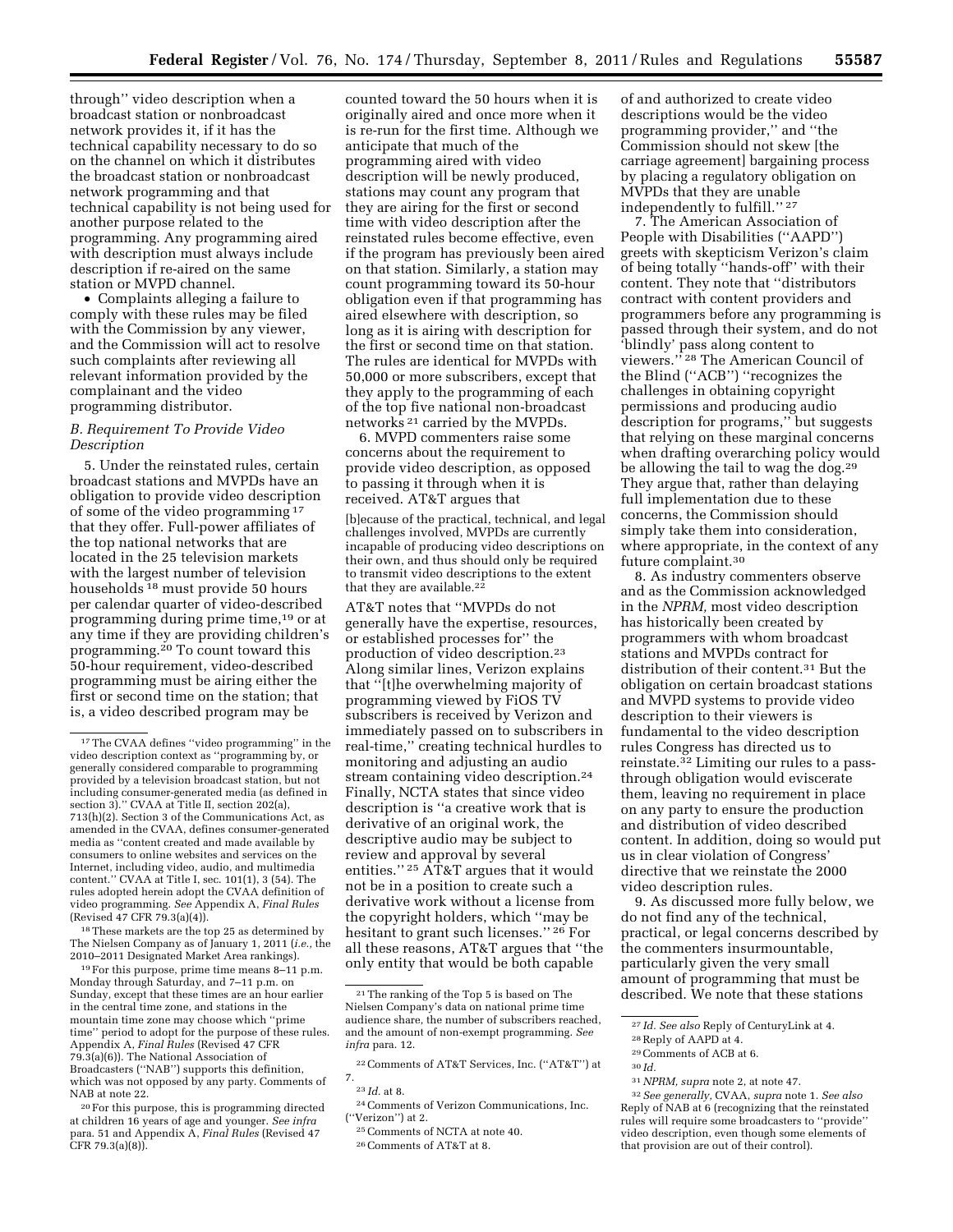and systems provide 22 hours of primetime programming per week, and most of the nine broadcast and nonbroadcast networks covered by the rules also provide some amount of children's programming. Out of all these hours of programming each week, a single broadcast or nonbroadcast network will be required to newly describe fewer than four hours each week, and, as long as the described programming is primetime or children's programming, what is described is at the discretion of the regulated entity and their contractual partners.33 Each covered station and system knows that it is individually responsible for ensuring that it carries one to two hundred hours of newly described programming each year (depending on the frequency of re-runs). We expect stations and systems to be forward-looking and fully prepared to provide this amount of newly described programming, whether by contract with network programmers or otherwise. Indeed, a third of the covered networks are already providing at least some video description.34 Commenters identify no relevant distinctions between these networks and the others covered by the rules, giving us every confidence that video description can be successfully expanded within the generous time frame for compliance that we adopt in this Order.35 Furthermore, as discussed below, the small amount of programming at issue in this proceeding also mitigates many other concerns raised by industry commenters, including those regarding the definition of ''near-live'' programming,36 the passthrough obligation,37 and the alleged need for new blanket exemptions.38 We are simply not persuaded that these minimal requirements are overly burdensome, given the benefits they provide and our mandate from Congress. We also note that the CVAA requires us to review and reconsider these rules numerous times over the next decade, giving us ample

35*See infra* paras. 34–38 (discussing the compliance timeline).

- 36*See infra* paras. 40–42.
- 37*See infra* paras. 20–21.
- 38*See infra* paras. 45–47.

opportunity to resolve any issues that arise upon implementation. Because the CVAA directs us to reinstate the video description rules as they were adopted in 2000, and gives us limited authority to revise them,39 we believe that it is appropriate to hew closely to the original text of the rules where possible. We need not attempt to address every possible situation suggested by commenters that could hypothetically arise; we can address special or unique situations on a case-by-case basis through our administrative procedures. Per the CVAA, we provide for exemptions from the rules where they may be economically burdensome, and establish the process for seeking such exemptions.

### 1. Broadcast Stations

10. *Reference date for determining the top 25 markets.* In the *NPRM,* the Commission proposed to reinstate the 2000 rules, which designated ABC, CBS, Fox, and NBC affiliates, licensed to the top 25 markets as determined by The Nielsen Company, as the broadcast stations required to provide 50 hours of video description per quarter, and we adopt that proposal.40 The CVAA directed us to ''update the list of the top 25 designated market areas,'' 41 and in response, the *NPRM* proposed to apply the rules to the top 25 markets as determined by Nielsen as of January 1, 2011 (*i.e.,* the 2010–2011 designated market areas (DMA) rankings).42 NAB, the WGBH National Center for Accessible Media (''WGBH''), and ACB agree with this approach to determining the covered broadcast stations, and we adopt the proposal.<sup>43</sup>

11. *New Affiliates.* The Commission also proposed to require stations in those markets that are affiliated with ABC, CBS, Fox, or NBC to provide video description regardless of when the

43*See* Comments of NAB at 11; Comments of WGBH at 11; Comments of ACB at 4. ACB suggests that although Nielsen ratings ''may suffice'' for determining the top 25 markets at this time, they may ultimately prove insufficient to accurately gauge market size, due to the expanding use of Internet-delivered video. They raise similar concerns about the measurement of audience size when determining the top five nonbroadcast networks. Given that the rules Congress instructed us to reinstate are limited to the provision of video description on television, the reach of broadcast stations and nonbroadcast networks over the Internet is not addressed in this proceeding.

affiliation begins.44 That is, a station in a top 25 market that is not currently affiliated with one of those networks but becomes affiliated with one of them would be immediately responsible for complying with the video description requirement. NAB asks the Commission instead to give new affiliates a ''phasein period of at least three months (but preferably six months)'' before requiring them to provide video description.45 NAB argues that

[a] station that becomes a top-four affiliate but is not technically ready to pass through video description will need a reasonable period to deploy the requisite technical capability. The CVAA does not require an immediate imposition of the video description rules on a station that newly becomes a top-four, top-25 affiliate, and NAB anticipates that without such a grace period, a station in this situation would seek a waiver of the rules.46

No other comments addressed this argument. We agree with NAB that some stations may require some time to buy or upgrade equipment and software after the affiliation agreement is finalized, and note that we have provided a three month ''grace period'' to MVPD systems that reach 50,000 subscribers.47 We anticipate that a similar period will provide ample time for a station to establish the necessary technical capability. Accordingly, we require new ABC, CBS, Fox, and NBC affiliates in the top 25 markets to provide video description, in the same manner as current ABC, CBS, Fox, and NBC affiliates in the top 25 markets, beginning no more than three months after their affiliation agreement is finalized.

2. Top Five National Nonbroadcast Networks

12. In order to implement the requirement that MVPD systems with more than 50,000 subscribers provide 50 hours per calendar quarter of videodescribed prime time and/or children's programming on each of the top five non-broadcast networks that they carry,48 we must identify the ''top 5

48A number of commenters observe that, as proposed, the rules were ambiguous as to whether it is MVPD size or system size that determines whether a given MVPD system is required to provide description or only to pass it through. Comments of the National Cable & Telecommunications Association (''NCTA'') at 3; Reply of the American Cable Association (''ACA'') at 2–3; Reply of CenturyLink at 3. The *2000 Report & Order,* however, made it clear that the requirement to provide description was intended to be triggered by system size. *2000 Report and Order, supra* note 2, at para. 27. We have clarified the

<sup>33</sup>*See infra* para. 51 (noting that the Commission declines to seek information about the program selection process).

<sup>34</sup>After the Commission's original video description rules were vacated, some broadcast and nonbroadcast networks voluntarily continued to provide this important service. *See NPRM, supra*  note 2, at para. 4. CBS, Fox, and TNT, for instance, all provide description today and will be providing description under these rules. We commend these networks, and all others that have and continue to voluntarily offer described programming, for recognizing the importance of video description to the members of their audiences who are blind or visually impaired.

<sup>39</sup>CVAA at Title II, sec. 202(a), 713(f)(1–2).

<sup>40</sup>*NPRM, supra* note 2, at para. 9.

<sup>41</sup>CVAA, Title II, sec. 202(a), 713(f)(2)(B). 42*NPRM, supra* note 2, at para. 9. Markets are ranked by Nielsen based on their total number of television households. TVB Market Profiles *at [http://www.tvb.org/market](http://www.tvb.org/market_profiles/131627)*\_*profiles/131627.*  DMA is a registered trademark of The Nielsen Company.

<sup>44</sup>*NPRM, supra* note 2, at para. 9.

<sup>45</sup>August 19, 2011 Ex Parte of NAB at 1.

<sup>46</sup>Comments of NAB at 11.

<sup>47</sup>*See infra* para. 38.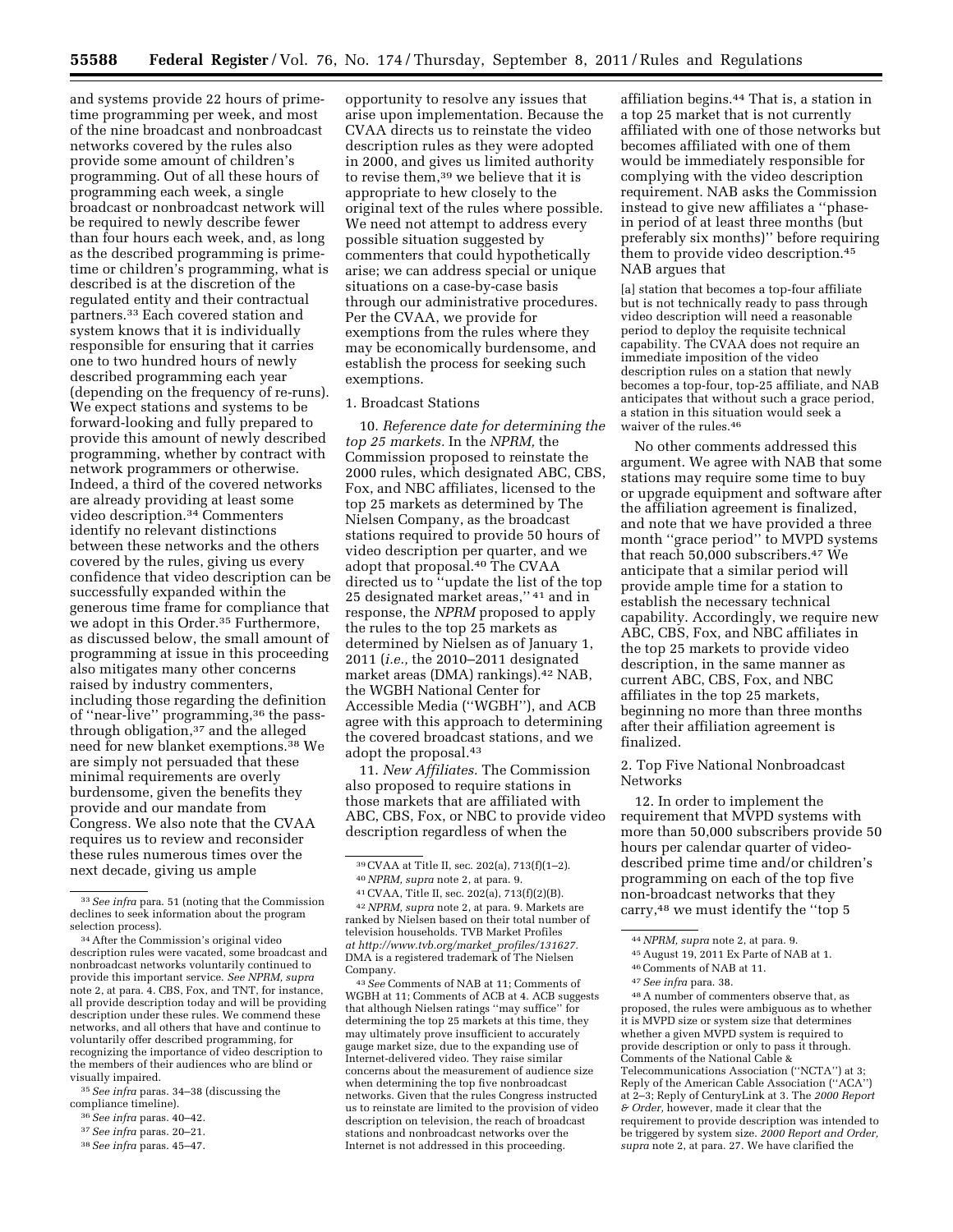national nonbroadcast networks that have at least 50 hours per quarter of prime time programming that is not exempt.'' 49 The prior rules determined the top nonbroadcast networks using ''an average of the national audience share during prime time of nonbroadcast networks, as determined by Nielsen Media Research, Inc., for the time period October 1999–September 2000, that reach 50 percent or more of MVPD households.'' 50 In the *NPRM,* the Commission proposed to measure audience share over an updated time frame, October 2009–September 2010,51 and to explicitly exclude from the top five any non-broadcast network that does not provide, on average, at least 50 hours per quarter of prime time nonexempt programming.52 No commenter opposed this proposal, which we adopt. Therefore, the top five nonbroadcast networks for the purposes of our rules are USA, the Disney Channel, TNT, Nickelodeon, and TBS.53

13. The Nielsen Company treats some nonbroadcast ''channels'' as more than one ''network'' for ratings purposes notably, Nickelodeon and Nick at Nite. The Commission asked how we should take this into account when determining which networks are subject to the requirement to provide video description.54 NCTA responds that, for these purposes, ''it makes sense for the Commission to treat those entities as a single network.'' 55 No other commenters address this question, and we concur with NCTA's suggestion. We therefore consider Nickelodeon and Nick at Nite to be a single network for ranking purposes and will consider them a single network for the purposes of compliance with the 50-hour requirement.

14. We asked for detailed information from any network that believes it should be excluded from the top five covered networks because it does not ''have at least 50 hours per quarter of prime time programming that is not exempt'' from these rules.56 The comments of The

56*NPRM, supra* note 2, at para. 12.

Walt Disney Company (''Disney''), as parent company of ESPN, indicate that ''ESPN does not provide, on average, at least 50 hours per quarter of prime-time non-exempt programming,'' and are supported by an affidavit to that effect and ''a few illustrative programming schedules.'' 57 Similarly, the reply of News Corporation (''Fox'') indicates that ''Fox News qualifies for exclusion from the rules because it does not provide at least 50 hours per quarter of non-exempt (i.e., non-live or non-near live) primetime programming,'' and is supported by a declaration to that effect and a programming schedule for a representative week.58 Both networks base these assertions on the *NPRM's*  proposed definition of ''near-live'' programming as ''programming performed and recorded less than 24 hours prior to the time it is first aired,"<sup>59</sup> which we adopt here.<sup>60</sup> No commenter disputes the accuracy of these filings. Thus, pursuant to the terms of the statute, ESPN and Fox News are excluded from the list of top five nonbroadcast networks because they do not ''have at least 50 hours per quarter of prime time programming that is not exempt under" the statute.<sup>61</sup>

15. ACB argues that, notwithstanding that the bulk of ESPN's prime-time programming is live or near-live, ''there certainly is prime [*sic*] programming that ESPN produces that does not fall under the given rules and should not be exempted."<sup>62</sup> The CVAA, however, limits the list of top five nonbroadcast networks to those networks that provide at least ''50 hours per quarter of prime time programming that is not exempt,'' and does not give the Commission authority to extend video description requirements to any other nonbroadcast networks.63 Therefore, we decline to adopt ACB's proposal to extend video description requirements to ESPN's non-exempt prime-time programming.

3. Updates to the Lists of Markets and Nonbroadcast Networks

16. *Extension to Top 60 Markets.* The CVAA mandates that the Commission extend the video description requirements to broadcast stations in the top 60 markets after filing a report to Congress on the state of the video

- 61CVAA, Title II, sec. 202(a), 713(f)(2)(B).
- 62Reply of ACB at 8.
- 63CVAA, Title II, sec. 202(a), 713(f)(2)(B).

description market, and no later than six years after the enactment date of the CVAA.64 The Report is due to be submitted to Congress between July 1, 2013 and July 1,  $2014,65$  and as a result we must extend the video description requirements to the top 60 markets some time between July 1, 2013 and October 8, 2016. In the *NPRM,* the Commission asked whether this Order should identify now the reference date to be used to determine the top 60 markets and a compliance deadline for stations in markets 26–60, or whether the Commission should set those dates following the required report to Congress.66 WGBH states that we ''should set a date at this time for the next phase of video description so as to assure that all parties are aware of the pending requirements.'' 67 ACB agrees that the reference date should be chosen at this time, and that the compliance deadline should be January 1, 2015, to give ''sufficient warning'' to covered entities and prevent ''unnecessary delays.'' 68 NAB disagrees, arguing that ''[t]he broadcast television industry is dynamic, and more experience is needed before any realistic timeframe can be established.'' It proposes that the Commission act to set these dates no sooner than January 1, 2014.69 Given the narrow range of possible compliance deadlines, we see no benefit in delaying the selection of either the compliance date or the reference date. Furthermore, as WGBH notes, setting a date at this time gives significant advance notice to the parties likely to be covered.70 This approach gives major-network affiliates in the top 60 markets additional time to upgrade equipment or architecture in order to provide video description once it is mandated (although, given the passthrough obligations of these stations, we expect that they will have little or no need for upgrades). Given the benefits of selecting compliance and reference dates now, and the absence of any countervailing harms, we elect to do so. The rules extend the requirement to provide 50 hours per quarter of video description to major network affiliates in the 60 largest markets beginning on July 1, 2015. These will be the television markets with the largest number of

- 67Comments of WGBH at 3.
- 68Comments of ACB at 5.

language of the rule to reflect this intent. Appendix A, *Final Rules* (Revised 47 CFR 79.3(b)(4)).

<sup>49</sup>CVAA, Title II, sec. 202(a), 713(f)(2)(B). ''Exempt'' programming includes ''live or near-live programming.'' *See infra* para. 37.

<sup>50</sup> 47 CFR 79.3(b)(3).

<sup>51</sup>*NPRM, supra* note 2, at para. 12. These dates cover the 2009–2010 television season, which is the most recent full television season for which ratings are available.

<sup>52</sup>Appendix A, *Final Rules* (Revised 47 CFR 79.3(b)(4)); *see also infra* paras. 40–42 (addressing the definition of ''live or near-live'').

<sup>53</sup>*But see, infra,* para. 18 (list will be revised at three year intervals, if ratings change).

<sup>54</sup>*NPRM, supra* note 2, at para. 12.

<sup>55</sup>Comments of NCTA at note 32.

<sup>57</sup>Comments of Disney at 1–2, Appendix A, Appendix B.

<sup>58</sup>Reply of Fox at 1, Exhibit No. 1, Exhibit No. 2.

<sup>59</sup>Comments of Disney at note 5; Reply of Fox at note 5.

<sup>60</sup>Appendix A, *Final Rules* (Revised 47 CFR 79.3(a)(7)); *see also infra* paras. 38–40.

<sup>64</sup> *Id.* at § 713(f)(4)(C)(i–ii).

<sup>&</sup>lt;sup>65</sup> *Id.* (explaining that the Commission must begin an inquiry into the state of the video description market no later than one year after July 1, 2012, when the rules go fully into effect, and must file the report to Congress no later than a year after beginning the inquiry).

<sup>66</sup>*NPRM, supra* note 2 at para. 11.

<sup>69</sup>Comments of NAB at 12.

<sup>70</sup>Comments of WGBH at 3.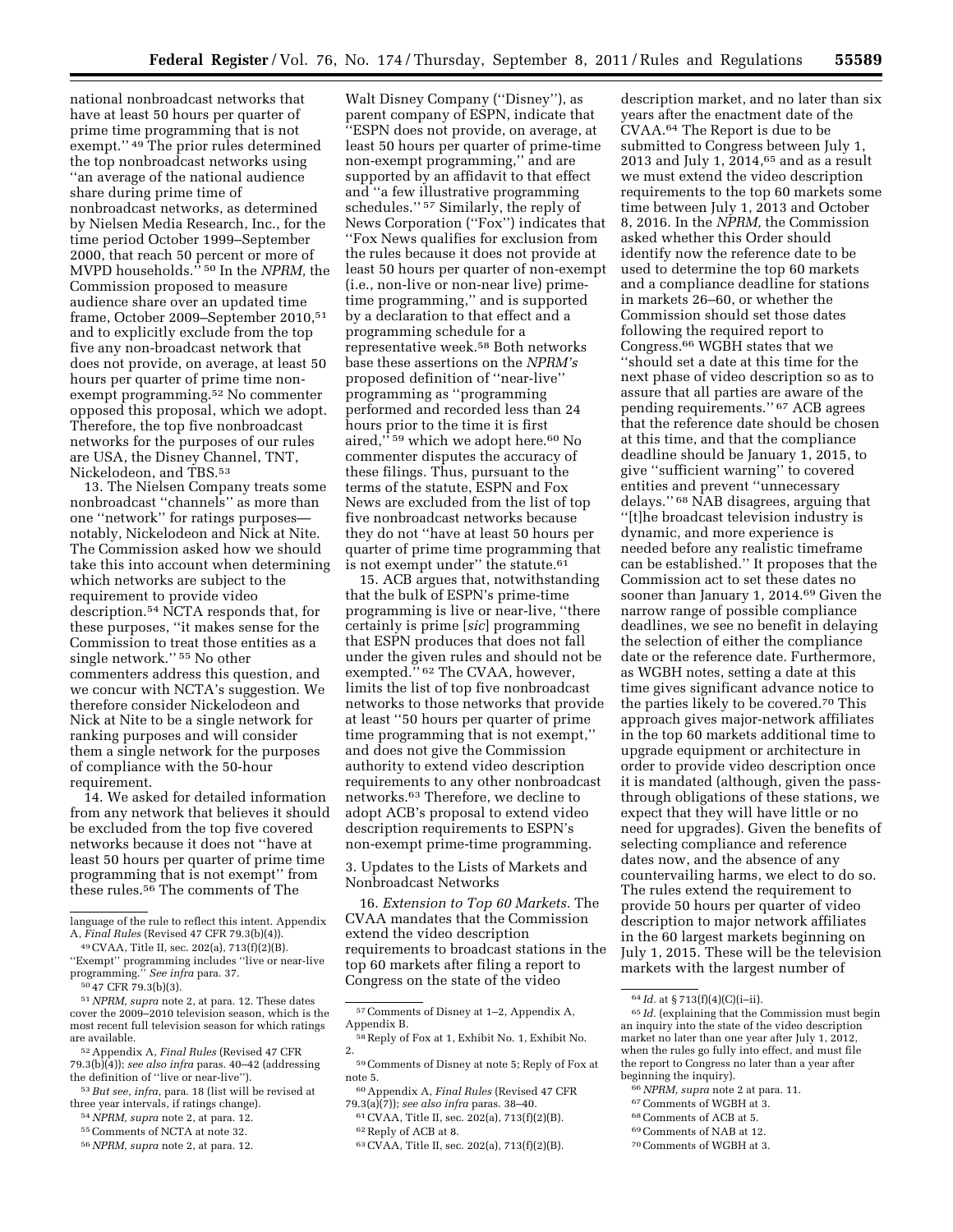television households as determined by The Nielsen Company as of January 1, 2015 (*i.e.,* the 2014–2015 DMA rankings).

17. *Updating List of Top 25 Markets.*  As discussed above, affiliates of the top four broadcast networks must provide 50 hours of video description per quarter if they are licensed to communities in the top 25 markets as of January 1, 2011. Because the relative size of television markets can change over time, the *NPRM* sought comment on whether we should reconsider the ranking of the top 25 markets at certain intervals to better reflect market conditions.71 WGBH supports a periodic reconsideration of the rankings and suggests a five-year time frame, while agreeing with the Commission that ''the availability of described programming should vary little market-to-market based on the pass-through requirements.'' 72 ACB agrees that a shifting television market supports periodic reevaluation, although at no less than 24-month intervals.73 The Commission noted in the *NPRM* that, because of the ''pass-through'' obligations of network stations outside the top 25 markets, there may be little to no difference in the amount of video described programming available from affiliates of the top four networks in larger and smaller markets.74 We share NAB's concern about increasing the ''complexities of compliance'' by modifying the list multiple times if it would have minimal impact on the availability of programming.75 Thus, we decline to act at this time, but will gather information about this issue when preparing the first report to Congress, looking particularly at the availability of passed-through video description on major network affiliates outside the top 25 and top 60.

18. *Updating List of Top Five Nonbroadcast Networks.* Ratings of nonbroadcast networks change more frequently over time,76 and a change in the list of covered nonbroadcast networks could mean a significant change in the described programming available to viewers. The Commission therefore sought comment on whether we should reconsider the ranking of the top five nonbroadcast networks at certain intervals to better reflect current market conditions and, if so, what those intervals should be.77 Every commenter

- 73Comments of ACB at 4.
- 74*NPRM, supra* note 2, at para. 10.
- 75Comments of NAB at 12.
- 76Comments of WGBH at 3.

that addresses this issue supports a periodic reevaluation, although not an annual one.78 MVPD commenters express some concern about the ''ramping-up efforts'' that will be necessary when networks are newly added to the top five list.79 We find more compelling, however, the concerns both MVPD and consumer commenters raise about balancing the need for description of the most popular content against the need to avoid disruption for audiences who come to rely upon video described programming on a given channel.80 We agree with ACB that a period of less than 24 months would be excessively disruptive to viewers, but that NCTA's proposed five-year interval could allow the described programming to get too out of sync with viewer preference. Therefore, in line with ACB's proposal that the revisions occur on a cycle ''no less than'' two years long, and AT&T's proposal that it be ''multi-year,'' our rules will automatically update the top five list every three years. We agree with NCTA that it is important to give newly included networks time to come into full compliance,<sup>81</sup> so each new list will be based not on The Nielsen Company ratings for the ratings year just ended, but for the previous year. Thus, the first update, on July 1, 2015, will be based on the ratings over the 2013–2014 ratings year. This approach will not only ensure that new top five networks have time to come into compliance, but that there is no interim period during which the list drops below five. To the extent a program network that otherwise would appear in the list of top five nonbroadcast networks does not air at least 50 hours of prime time programming that is not exempt,82 it must seek an exemption from the video description requirement no later than 30 days after publication of the 2013–2014 ratings information by The Nielsen Company. This requirement will ensure that the nonbroadcast network replacing it in the top five has ample time to come into compliance. We direct the Media Bureau to act on any such requests promptly, applying the definition of ''near-live'' programming adopted in

79Comments of NCTA at note 32; Comments of AT&T at 9–10.

this Order, and to provide public notice of any resulting revisions to the list.

19. WGBH, ACB, and the American Foundation for the Blind (''AFB'') propose a ''no-backsliding'' rule in both the broadcast and nonbroadcast context. Under such a rule, the large network affiliate stations in a top 25 (or, later, top 60) market would retain the obligation to provide video description even if their market slipped out of the top 25, and MVPDs would retain the obligation to provide video description on any nonbroadcast network that was ever considered a top five network under these rules.<sup>83</sup> NCTA notes that the economic justification for applying the rules to the most popular cable networks—that they could ''best bear'' the recurring costs of video description—diminishes once a network ceases to be one of the most popular.84 The same logic would apply to stations licensed to markets that suffer losses of numbers of television households.85 NCTA also questions whether the Commission has the statutory authority to apply the rules to a network that is not on its top five list (or, by extension, to a station not in a top 25 market).<sup>86</sup> AFB argues that the ''Commission's ancillary jurisdiction provides the Commission the flexibility needed'' to take this option.87 We agree with NCTA that the statute does not authorize us to expand the number of nonbroadcast networks subject to our rules beyond the five identified according to the criteria set out in the statute and interpreted here.88 We therefore decline to adopt a ''no-backsliding'' rule in either the broadcast or non-broadcast contexts.89 We encourage those entities initially subject to our rules to continue to provide video description and thereby serve individuals who are blind or

85 In addition, a station's dropping off the list of top 25 (or 60) markets will not likely have a significant practical effect, as they will still be required to pass through any video description they receive.

- 86Reply of NCTA at 5.
- 87Reply of AFB at 3–4.

88The CVAA states that our reinstated ''regulations shall be modified only as follows,'' including "[t]he Commission shall update \* the list of the top 5 national nonbroadcast networks.'' Since Congress specifically directed us to reinstate the "top 5" requirement, we are not authorized to expand this number. We do have the authority to expand these rules, but only after the passage of time and a review of their impact. CVAA, Title II, sec. 202(a), 713(f)(4).

89We nonetheless encourage parties to voluntarily continue providing video description service once it has begun, because of the benefits it provides to the community and the lower costs of continuing, as opposed to beginning, the provision of video description.

<sup>71</sup>*NPRM, supra* note 2, at para. 10.

<sup>72</sup>Comments of WGBH at 3.

<sup>77</sup>*NPRM, supra* note 2, at para. 13.

<sup>78</sup>Comments of NCTA at note 32 (''no less than five year intervals''); Comments of AT&T at 10 (''a multi-year reassessment interval''); Comments of ACB at 5 (''no less than 24 months''), Comments of WGBH at 3 (''perhaps on a two-year timeline'').

<sup>80</sup>Comments of NCTA at note 32.

<sup>81</sup>Comments of AT&T at 10; Comments of ACB at 5.

<sup>82</sup>Like ESPN and Fox News, which are excluded from the current top five list.

<sup>83</sup>Comments of WGBH at 2,3; Comments of ACB at 4–5; Reply of AFB at 3–4; Reply of ACB 6–7. 84Reply of NCTA at 5.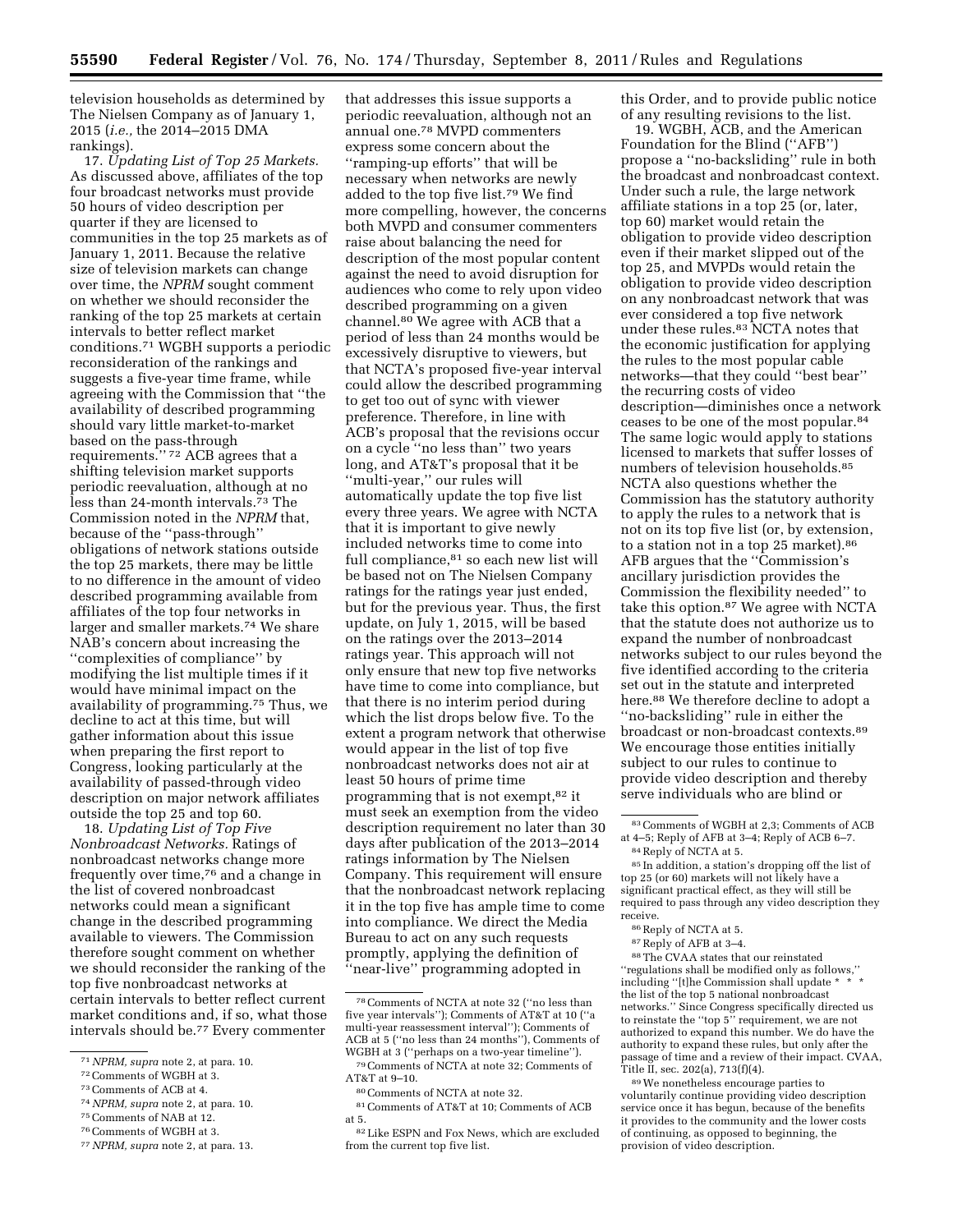visually impaired even after their obligation to do so ceases. We also note that broadcast stations that drop out of the top 25 markets will continue to have an obligation to pass through video description, as discussed below.

# *C. Pass-Through and Subsequent Airing of Video Described Programming*

### 1. Pass-Through

20. In the *NPRM,* the Commission proposed to reinstate the previously adopted pass-through requirement.90 Two commenters support this proposal, and no commenter objects.91 Accordingly, we adopt this requirement without change. Broadcasters affiliated with any network, and all MVPDs, will be required to pass through any video description that they receive from a broadcast or cable network or, in the case of MVPDs, from a broadcast station they carry, subject to the exemptions discussed below.92 As the Commission noted in the *NPRM,*93 this obligation is distinct from the requirement to provide video description.94 First, it applies to all MVPDs and network-affiliated broadcast stations (including noncommercial stations), rather than a subset of large-market entities.95 Second, broadcast stations and MVPDs with the obligation to provide 50 hours of description must continue to pass through any video description that they receive even after they have provided the 50 required hours of description.96

92Appendix A, Final Rules (Revised 47 CFR 79.3(b)(3), (5)); *but see, infra* paras. 23–31 (discussing exemptions from the pass-through requirement). We also note that the must carry provision of the Communications Act requires cable operators to carry ''the primary video, accompanying audio, and line 21 closed caption transmission of each of the local commercial television stations carried on the cable system and, to the extent technically feasible, program-related material carried in the vertical blanking interval or on subcarriers.'' 47 U.S.C. 534(b)(3), 47 CFR 76.62(e), (f) (cable); 47 U.S.C. 338(j), 47 CFR 76.66(j) (DBS). *See also Carriage of Digital Television Broadcast Signals; Amendments to Part 76 of the Commission's Rules and Implementation of the Satellite Home Viewer Improvement Act of 1999,*  First Report and Order and Further Notice of Proposed Rulemaking, 16 FCC Rcd 2598, paras. 60– 61 (2001).

93*NPRM, supra* note 2, at para. 14.

94*See supra* paras. 5–9.

95 *2000 Report and Order, supra* note 2, at para. 30.

96*Recon, supra* note 2, at para. 14 (NAB recognized that entities that had met their 50 hour obligation were still required to pass description through to viewers). Broadcast stations and MVPDs that pass through video-described programming from a network can count that programming toward their 50 hour obligation, so long as it is either aired

21. Although, as noted, no commenter opposes adoption of the reinstated passthrough rules, NCTA does express some concern about whether MVPDs will be able to identify video-described programming provided by broadcasters in order to pass it through, because broadcasters are not required to include the IS0–639 language descriptor.97 NAB responds that broadcasters will be able to include this descriptor without difficulty, and argues that this matter can be resolved by industry coordination and we should not impose a regulatory solution at this time.98 In line with our preference to hew closely to the video description rules as originally adopted, and given the likelihood of technological shifts in this area,99 we decline to dictate the method of identifying video described programming at this time.

#### 2. Subsequent Airings

22. The Commission also proposed to reinstate the rule that, once a broadcast station or MVPD system has aired a program with description, either as part of its 50-hour obligation or because it passed the description through, that program must always include description if re-aired on the same station or MVPD channel.<sup>100</sup> In practice, we anticipate that most described programming will be provided to viewers as it is received from a network or other program supplier. The Association of Public Television Stations, *et al.* ("APTS") expresses concern about the requirement to re-air description it does not control.101 If stations or systems contract with program suppliers for described programming, rather than providing the description themselves, they can also ensure via contract that future airings of a described program also contain description.102 As a result, the program will be provided to the station or system with a video description track, and this

97Comments of NCTA at 8–9. The ISO–639 language descriptor is essentially a metadata ''tag'' that is used by digital cable systems for ''signaling the presence of and providing information about individual AC–3 audio streams.'' Many broadcasters use a different ''tag,'' due to updates to the digital broadcast television standard. Comments of NCTA at 8.

98Reply of NAB at 6–7.

99*See infra* para. 29–31 (discussing the difficulties with carrying video description on an additional audio stream at this time).

100*NPRM, supra* note 2, at para. 6.

101Comments of APTS at 6.

102Of course, if the station or system provides the description, or if it exists in a file in their control, the station or system should likewise have no difficulty complying with this requirement.

rule will function identically to the ''pass-through'' rule. As the Commission explained in the *2000 Report & Order,*  this requirement ''should not impose any burden on any broadcast station or MVPD subject to our rules, or on their programming suppliers.'' 103 Once a program has aired with description, viewers reasonably anticipate that it will be at least as accessible in later airings. Furthermore, Congress has directed us to reinstate this rule. Therefore, we adopt this proposal, and reinstate the rule without change.104 As discussed below,<sup>105</sup> however, and consistent with the rules adopted in 2000, the station or MVPD system need not include video description with a subsequent airing of a program if it is using the technology used to provide video description for a conflicting program-related purpose.

3. Technical Capability Exception

23. In the original rules, the passthrough requirement did not apply when a station or MVPD channel did not have the ''technical capability necessary to pass through the video description.'' 106 The Commission explained that it would ''consider broadcast stations and MVPDs to have the technical capability necessary to support video description if they have virtually all necessary equipment and infrastructure to do so, except for items that would be of minimal cost.'' 107 In the *NPRM,* the Commission noted the evolution toward digital programming since the original rules were adopted, and sought comment on how this Order should take digital programming into account when determining whether a distributor has ''the technical capability necessary.'' 108 We find that the exception remains necessary despite the passage of time. As APTS notes, almost half of public television stations are not providing a second audio stream capable of including video description at this time, and many are incapable of

107 *2000 Report and Order, supra* note 2, at para. 30.

108*NPRM, supra* note 2, at para. 16.

<sup>90</sup>*NPRM, supra* note 2, at paras. 14–16.

<sup>91</sup>Comments of WGBH at 3; Reply of AAPD at 4; *see also, e.g.,* Comments of Verizon at 2 (''Verizon passes along video descriptions when supplied by any of our other content suppliers, and we will continue to do so.'').

during prime time or is children's programming, and has not been previously aired on that channel more than once since the adoption of our rules.

<sup>103</sup> *2000 Report and Order, supra* note 2, at para. 33.

<sup>104</sup>Appendix A, *Final Rules* (Revised 47 CFR 79.3(c)(3), (4)); *see also Recon, supra* note 2, at note 74 (''Broadcast stations and MVPDs can count a repeat of a previously aired program in the same quarter or in a later quarter, but only once altogether'').

<sup>105</sup>*See infra* para. 28.

<sup>106</sup>This exception does not apply in the context of the ''subsequent airing'' rule, because any channel on which description has previously aired has the demonstrated technical capability to air description again.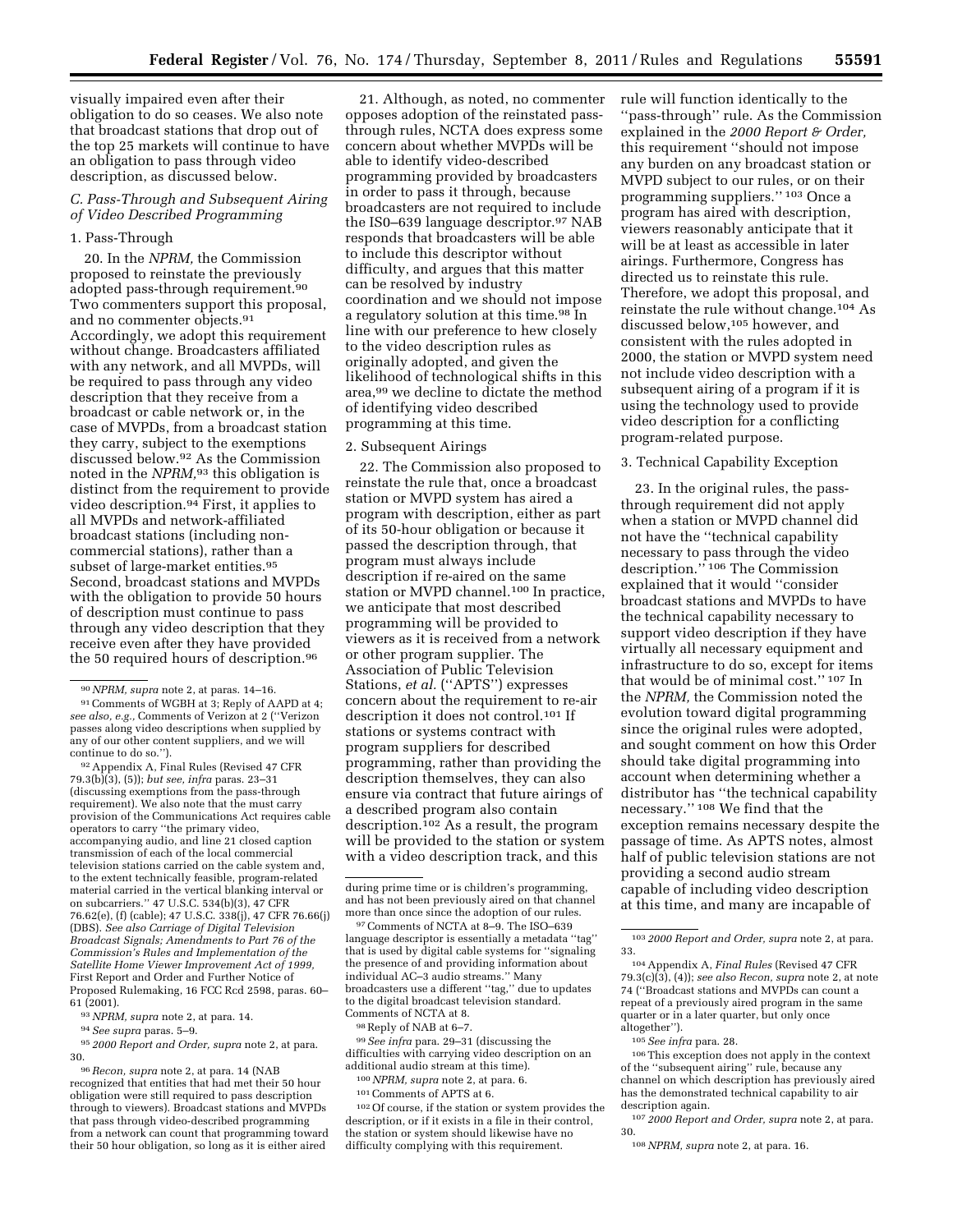doing so.109 We also find that there is insufficient justification for revising the ''minimal cost'' standard.110 We therefore reinstate the technical capability exception as previously adopted.

24. In the *2000 Report and Order,* the Commission noted that it did ''not believe [the pass-through] rule [would] impose any burden on the affected stations and MVPDs,'' because the rule only applied to ''broadcast stations and MVPDs that already [had] the technical capability necessary to support video description.'' 111 ACB appears to oppose the exception as proposed, suggesting that, unless a station or system faces an ''undue burden, there should be no other reason'' not to pass video description through.<sup>112</sup> NAB reads their proposal to require the Commission to review the technical capability claims of any station or system before it could rely on this exception, and argues that this would result in an ''extraordinary drain on Commission resources.'' 113 ACB's Reply, however, indicates that it is opposed not to the proposed implementation of the exception, but to the exception in its entirety. ACB objects to the possibility that we would ''only apply audio description pass through rules to stations that are technically capable,'' arguing that this would not create incentives for stations and systems to develop pass through capacity.114

25. To the extent not all stations and systems will have the technical capability to pass through video description by the implementation date, by its terms the exception will limit the scope of the pass-through rule.<sup>115</sup> We note, however, that, as equipment prices drop over time and older architectures are upgraded, this exception will apply to fewer and fewer stations and systems. Furthermore, the CVAA directs us to reinstate the rules as they were adopted

115 *2000 Report and Order, supra* note 2, at para. 30. (''since our requirement will only affect other broadcast stations and MVPDs that already have the technical capability necessary to support video description, we do not believe our rule will impose any burden on the affected stations and MVPDs").

in 2000, and gives us limited authority to revise them.116 We agree with NAB that the record does not support revising this rule, and as NAB proposed we will ''only require pass through of audio description when a station [or system] becomes technically capable.'' 117

26. We note that, although the workings of the exception were not discussed in the *2000 Report and Order*  or *Recon,* as a practical matter it is selfimplementing. A station or system may refrain from passing description through if it would be able to demonstrate, in the event of a complaint, that at the time of the failure to pass some description through, it was not technically capable of doing so (and could not become capable at minimal cost).118

27. Commenter Cristina Hartmann asks that the Commission explicitly define the term ''minimal cost'' as a percentage of annual gross revenues.119 Ms. Hartmann expresses concern that leaving the term undefined will result in the indefinite maintenance of the status quo.120 ACB raises a similar concern in its Reply.121 We find this concern to be speculative, however, and to provide an insufficient basis on which to deviate from the original rules Congress has directed us to reinstate. Thus, we adopt the approach of the *2000 Report & Order,* finding that a station or system is technically capable to pass video description through if it has ''virtually all necessary equipment and infrastructure to do so, except for items that would be of minimal cost.'' 122 We also emphasize that this exception does not apply to the requirement to provide description in the first instance. Those stations and MVPD systems obligated to provide 50 hours of described programming must do so, regardless of technical capability.123

4. ''Other Program-Related Service'' Exception

28. On reconsideration of the 2000 rules, the Commission adopted an exception to the pass-through and subsequent airing requirements, holding

119Reply of Cristina Hartmann at 9–11.

*Rules* (Revised 47 CFR 79.3(d)).

122 *2000 Report & Order, supra* note 2, at para. 30. 123These stations or systems may seek a waiver from the Commission on the grounds that the rules are economically burdensome. Appendix A, *Final* 

that when the secondary audio program (''SAP'') equipment and channel were being used to provide another programrelated service, such as foreign-language audio, a station or MVPD system did not have to stop providing that service in order to provide the video description. This action was based on the fact that in the analog world, the SAP channel could not be used to provide two services simultaneously, and there was significant value in existing uses of the secondary audio (usually to provide Spanish-language audio).<sup>124</sup> In the *NPRM* in this proceeding, the Commission pointed out that digital transmission enables broadcasters and MVPDs to provide numerous audio channels for any given video stream, thus allowing simultaneous transmission of a variety of audio tracks, and asked whether it is necessary or appropriate to apply this exception to digital transmissions.125 We are persuaded that, given the current state of technology, and the continuing and growing importance of service to Spanish language viewers, it is appropriate to continue the exception for now.

29. A number of commenters support elimination of this exception, largely on the assumption that the ability to carry numerous audio streams would alleviate any concerns about conflicts on any given audio channel.126 Many industry commenters, however, argue that, given the current state of technology, we cannot assume that MVPDs and broadcasters are able to carry numerous audio streams. NCTA notes that cable systems have been designed, and cable equipment manufactured, for a twostream architecture.<sup>127</sup> AT&T, CenturyLink, DirecTV, and DISH point to similar legacy equipment issues, as well as potential bandwidth constraints.128

30. Industry commenters argue that it is not only their architecture that will need updating to enable widespread access to multiple audio streams, but

126 Comments of WGBH at 3; Comments of ACB at 6; Reply of the American Association of People with Disabilities (''AAPD'') at 3.

128Comments of AT&T at 3; Joint Comments of DirecTV, Inc. and Dish Network, L.L.C. (''DBS Providers'') at 2–3; Reply of CenturyLink at 3–4.

<sup>109</sup>Comments of APTS at 4. As discussed below, if these stations are capable of providing a secondary audio stream that includes video description at ''minimal cost,'' they will be required

to do so starting July 1, 2012. 110*See infra* para. 27 (discussing a proposal to

revise the minimal cost standard). 111 *2000 Report and Order, supra* note 2, at para. 30. 112Comments of ACB at 5. We note that ''undue

burden'' has been replaced with the phrase ''economically burdensome'' in the individual exemption rules adopted in this item, but the process for seeking such an exemption remains the same. *See infra* paras. 43–44.

<sup>113</sup>Reply of NAB at 12–13.

<sup>114</sup>Reply of ACB at 5.

<sup>116</sup>CVAA at Title II, sec. 202(a), 713(f)(1–2). 117 *Id.* 

<sup>118</sup>Thus, APTS' proposed special exemption for public television stations is unnecessary. *See*  Comments of APTS at 5. If the cost of passing description through is minimal, it will not implicate the funding issues APTS raises. If it is more than minimal, it is not required, and no special exemption is necessary.

<sup>120</sup> *Id.* 

<sup>121</sup>Reply of ACB at 5.

<sup>124</sup>*Recon, supra* note 2, at para. 15.

<sup>125</sup>*NPRM, supra* note 2, at para. 15 (''digital video signals can have an enormous number of alternative audio tracks; although as a practical matter that number may be limited by the amount of bandwidth allocated to the programming stream, digital programming can technically include more than three audio tracks''), citing MPEG Compression Standard ISO/IEC 13818–1; Advanced Television Systems Committee (''ATSC'') A/53, A/ 52 Standards.

<sup>127</sup>Comments of NCTA at 5; see also Reply of ACA at 3–4.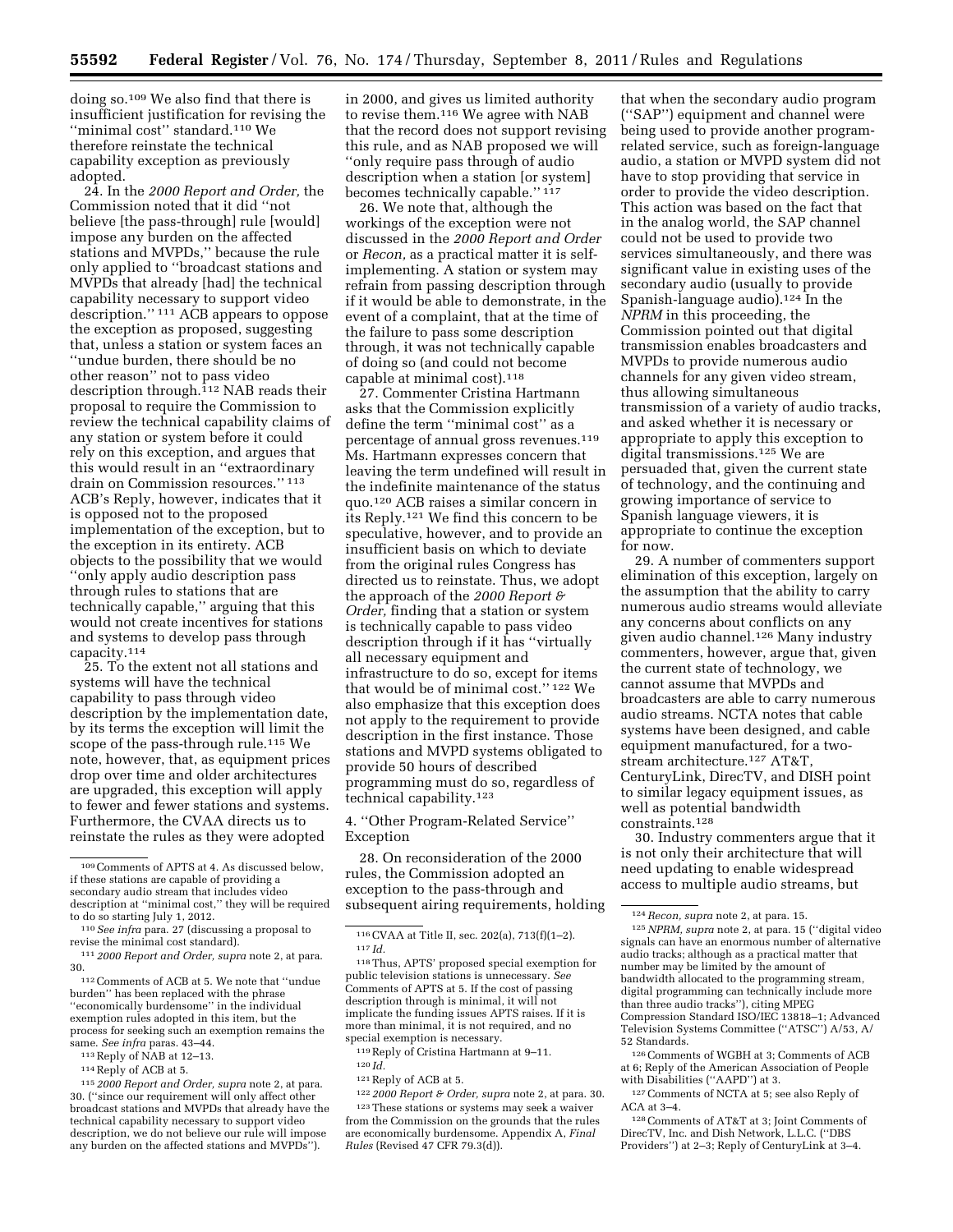consumer equipment as well. NAB explains that ''use of a third audio stream [rather than the second] to deliver video descriptions \* \* \* may actually disenfranchise many blind and visually impaired consumers because they will not be able to access'' the descriptions, for the reasons described below.129 Viewers relying on analog television sets, whether attached to over-the-air converter boxes or MVPDconnected set-top boxes, may still rely on secondary audio program (''SAP'') technology and thus be limited to a maximum of one ''additional'' channel.130 Even viewers with digital sets may be unable to find and activate an audio stream that has been properly labeled ''VI'' (''Visually Impaired'') pursuant to the ATSC standard, because few digital sets that take advantage of that capability are available.<sup>131</sup>

31. Thus, if we were to eliminate the exception for other program-related content, one of two things would likely happen. Stations and systems would replace some other program-related content with video description to comply with the pass-through requirement, potentially depriving audiences, including in many instances non-English speaking communities who use the second audio stream to receive Spanish-language programming, of a valuable service. Alternatively, stations and systems would provide the passedthrough video description on an audio stream tagged ''VI,'' making it difficult, if not impossible, for the target audience to access it. The record contains no information about the prevalence of use

131Comments of NAB at 7 (''NAB is not aware of any DTV receiver currently available in the market that can recognize and allow a consumer to choose an audio stream 'tagged' as VI.''); Comments of CEA at 3 (''many legacy TVs may only present audio streams marked as 'complete main' ''). ACB argues that MVPDs could target equipment upgrades to the homes of individuals who will most benefit from video description, in order to reduce the cost of transitioning. Reply of ACB at 4. Even if targeted upgrades to consumer premises equipment were feasible, however, and even if that equipment could be used to select the ''VI'' audio so that it could be output to legacy televisions in a usable fashion, some MVPDs would not have the system architecture in place to actually deliver more than two audio streams to that equipment.

of secondary audio streams to provide other program-related content, so we do not know the full impact of this exception. Nonetheless, we conclude that, since the potential for conflicting uses that originally drove adoption of the exception in the virtually all-analog world in 2000 remains today, we will reinstate the exception as originally adopted and defer to stations and systems to determine how best to serve their audiences.132 We will, however, revisit the need for this exception when we review the state of the market.133 We expect that at some point in the near future, due to voluntary upgrades and equipment obsolescence, broadcasters, MVPDs, and the installed base of consumer equipment will be sufficiently advanced to handle a video description audio track that does not conflict with any other program-related service, obviating this exception.134

32. Even today, however, we strongly encourage stations and systems to provide video description simultaneously with other programrelated content when they can do so. When both video description and another program-related secondary audio stream (usually Spanish language) is available for a given program, our rules allow the station or system to choose which to pass through.135 In some cases, that system or (more commonly) station will have the capability to pass both ''additional'' audio streams through simultaneously. In such a case, we encourage them to do so. When more than two audio tracks are passed through, the ''second'' track (likely Spanish language) will often be the only ''additional'' audio track many viewers can access, due to the limits of legacy equipment. Nonetheless, an increasing number of viewers will be able to access another ''additional'' audio track if it is provided, due to the growing adoption of newer technology. Indeed, individuals who are blind or visually impaired may be early adopters

133This review will begin no later than July 1, 2013. CVAA at Title II, sec. 202(a), 713(f)(3). *See also* CVAA at Title II, sec. 203(d) (requiring that we undertake a rulemaking addressing technical standards, which must be completed within 18 months after the second VPAAC Report to the Commission (due April 8, 2012)).

134 June 23, 2011 Ex Parte Presentation of CEA at 2.

135Appendix A, *Final Rules* (Revised 47 CFR  $79.3(b)(3), (5)$ ).

of such technology. Therefore, stations and systems should take full advantage of their capabilities to ensure the widest possible access to video described programming.

33. We emphasize that the other program-related content exception does not apply to the requirement to provide description, but only to the passthrough and ''previously described'' obligations. Video description of programming must be provided in a manner accessible by all consumers if a large-market broadcaster or large MVPD system intends to count that programming toward its requirement to provide 50 hours of description.

#### *D. Phase-In*

34. As required by statute, these rules will be ''reinstated'' on October 8, 2011 (''the day that is 1 year after the date of enactment'').136 As discussed below, broadcasters and MVPDs will have to be in full compliance beginning on July 1, 2012.137 The *NPRM* had proposed that compliance begin on January 1, 2012, but the record provides little support for that proposal.

35. Most consumer advocates acknowledge that there could be difficulties with the introduction of description on January 1, 2012, only 85 days after reinstatement of the rules.<sup>138</sup> They are dismissive, however, of industry claims about the need for a full year to prepare for compliance, given the long history of these rules and industry participation in the drafting of the CVAA.139 ACB proposes and AAPD supports a 60 day ''testing'' period, beginning January 1, 2012, in which viewers, distributors, and programmers could work together to test and verify the systems for provision and passthrough of video description, with full compliance required beginning March 1, 2012.140 AFB also acknowledges that some stations or systems might have implementation difficulties that could

(1995) (codified in Chapter 35 of title 44 U.S.C.). 138Comments of ACB at 5 (indicating that stations with ''little experience with description'' will need time to coordinate reception and pass-through of video descriptions); Reply of AAPD at 7 (''multiple entities and technologies [are] involved'' and testing is necessary to ensure audience is receiving the signal); Reply of AFB at 2 (''sometimes unforeseen practical circumstances can arise that thwart even the best of good intentions'').

139*See e.g.,* Reply of AAPD at 4–5; Reply of AFB at 2.

140Comments of ACB at 5; Reply of AAPD at 7.

<sup>129</sup>Comments of NAB at 8. *See also,* Comments of DBS Providers at 2–3; Comments of AT&T at 3; Comments of NCTA at 5–6; Reply of ACA at 3–4; Reply of Cristina Hartmann at 11–12; Reply of CenturyLink at 3–4; Reply of NCTA at 3–6; Reply of AT&T at 5–6.

<sup>130</sup>*NPRM, supra* note 2, at para. 15; *but see*  Comments of the Consumer Electronics Association (''CEA'') at 4 (at least some MVPD equipment allows the audio channel to be chosen at the settop box, which would allow any subscriber to access any audio stream provided by the MVPD regardless of the type of television the stream is sent to). As discussed in this section, however, many MVPD systems may still be architecturally limited to two audio streams, rendering this point moot.

<sup>132</sup>*See, e.g.,* Comments of the Walt Disney Company (''Disney'') at 4 (''Disney Channel would like to ensure that its programming is accessible by *both* the visually-impaired and the Spanishspeaking communities.''); Reply of NCTA at 4; *see also* Reply of AT&T at 6 (stations and systems should have the flexibility to choose when it would be better to provide ''other secondary audio that serves the public interest.'').

<sup>136</sup>CVAA, Title II, sec. 202(a), 713(f)(1). 137The Paperwork Reduction Act requires that any new regulation imposing a paperwork burden be reviewed and approved by OMB before it becomes effective. The Paperwork Reduction Act of 1995 (''PRA''), Public Law 104–13, 109 Stat 163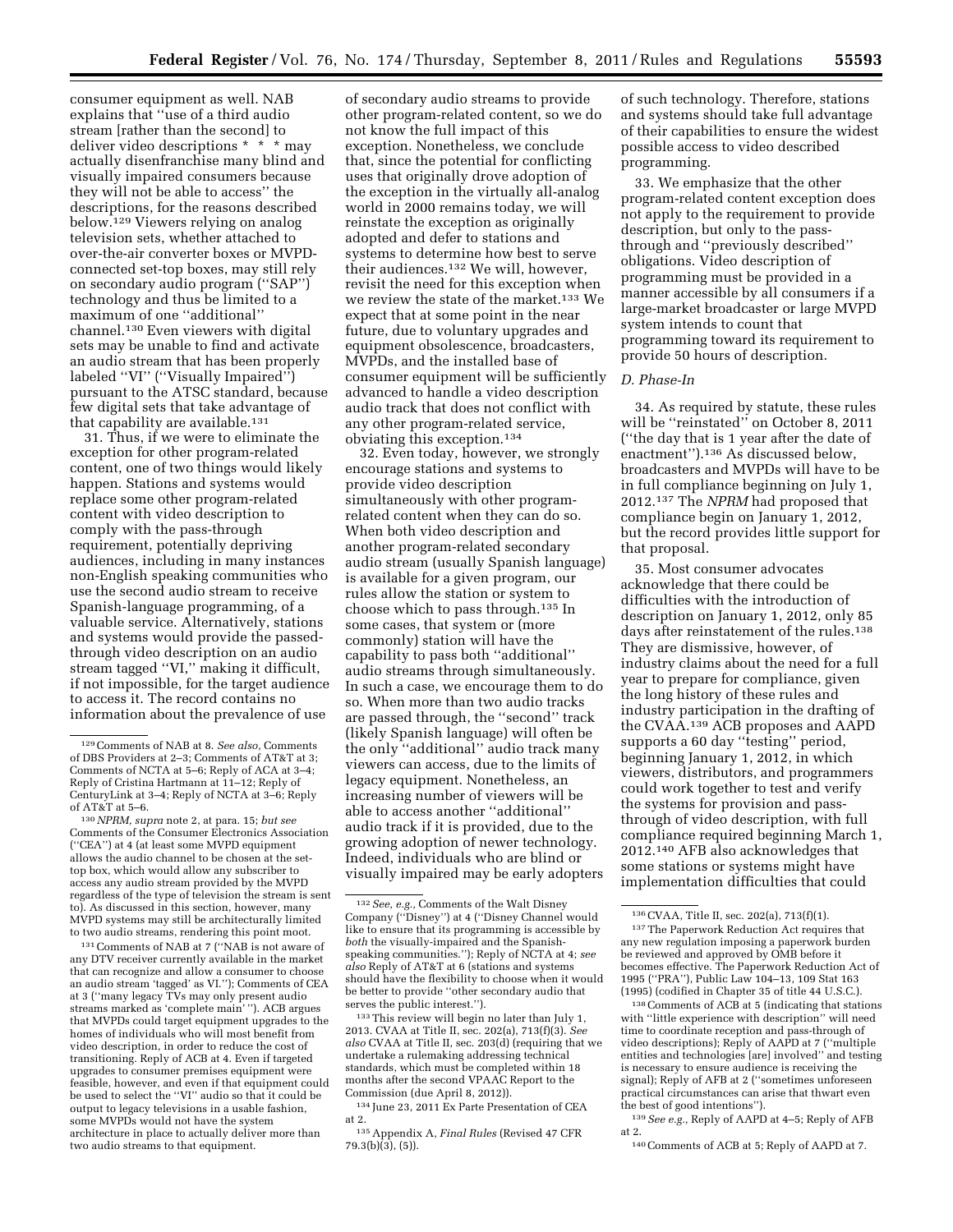justify up to three months of additional time.<sup>141</sup>

36. Industry commenters are largely unified not only in their opposition to a January 1 compliance date, but also in their support for compliance beginning in the fourth quarter of 2012.142 They note that certain central questions will remain in flux until the release of this Order,143 and that there are legal and contractual issues that cannot be resolved until its release (including program selection, standards setting, and coordination among individual MVPDs, broadcast stations, and programmers).144 NAB argues that we should roughly align the compliance date of the rules with the start of the fall television season, so that ''program production systems'' for new programs could be revised to include video description.145 NAB proposes October 1 as the compliance date, even though the fall season generally begins several weeks earlier, because it is the first day of a calendar quarter and compliance with the rules is calculated on a quarterly basis.146 NCTA also argues for an October 1 compliance date, which it states will allow programmers to choose programs that will provide the most benefit to consumers of video description, rather than have the choices ''dictated simply by the exigencies of compliance.'' 147 Commenters also point to technical concerns with a shorter timeframe for compliance. Both programmers and distributors must verify, and possibly update, their transmission capabilities to handle video description.148 Finally, NCTA notes that the original rules gave stations and systems 18 months to comply, considerably more than the timeline proposed in the NPRM or by the consumer groups this time around.149

143Comments of NCTA at 10. These issues include the identity of the top 25 markets and the top five networks, and the standard for considering waiver requests, all finalized herein.

144Comments of NCTA at 12; Comments of NAB at 8; Reply of AT&T at 4. NCTA also argues in passing that the House Committee Report on the CVAA assumed that the rules will be in full effect ''approximately'' one year after they are reinstated. Comments of NCTA at fn. 29. We find that the language of the House Committee Report, particularly given its use of the term 'approximately," does not compel any particular compliance date.

- 146Comments of NAB at 15–16.
- 147Comments of NCTA at 12, 13.
- 148Comments of NCTA at 12–13.
- 149Comments of NCTA at 11.

37. While we agree with consumer advocacy groups that industry does not need as much time to come into compliance with the CVAA-mandated rules as it did when the Commission originally adopted video description requirements a decade ago, a phase-in period of approximately nine months, is reasonable given the challenges cited by commenters. We continue to believe, as the Commission said in the *NPRM,* that ''although the CVAA deferred certain implementation issues to the Commission, to a great extent the entities that will be subject to our reinstated rules have been aware of the pending requirements since at least the enactment of the CVAA on October 8, 2010.'' 150 We are persuaded, however, that enough issues were in flux until the release of this Order that the covered entities are justified in their request for more than the proposed 85 days to come into compliance. As discussed above, we do not believe it will be difficult for broadcasters and MVPDs to negotiate the rights to provide video description given the small amount of videodescribed programming required and their discretion in choosing it. Nonetheless, we recognize that complex programming agreements may need to be renegotiated. We also agree with NAB that it is appropriate to start the compliance date with the beginning of a calendar quarter to simplify compliance and enforcement.151 Given this long lead time, we believe that the vast majority of broadcast stations and MVPD systems can have their systems fully tested and be prepared to provide video description beginning July 1, 2012. We expect that this extended phase-in period will mean that few, if any, stations or systems will need an extension of time to come into full compliance.

38. We also proposed that, should any MVPD system not serving at least 50,000 subscribers on the effective date of the rules begin to do so at a later date, it must provide video description on the top five non-broadcast networks, in the same manner as MVPD systems currently serving 50,000 or more subscribers, beginning no more than three months after reaching 50,000 subscribers.152 We received no comments on this proposal. As the *NPRM* noted, an MVPD should be aware in advance that it is approaching the 50,000 subscriber threshold, and we believe three months is sufficient time to come into compliance with the requirement to provide 50 hours of

video description per quarter.153 Therefore, we adopt this proposal.

### *E. Exemptions*

39. As discussed in the *NPRM,* the CVAA directs us to exempt programming that is ''live or near-live'' from the operation of these rules, and directs us to take that exemption into consideration when determining whether a non-broadcast network is covered by the video description rules.154 As discussed above, we have adopted the *NPRM's* proposed definition of ''near-live'' and taken it into account when determining the top five list.155 The CVAA also gives the Commission authority to provide certain other individual or categorical exemptions. We adopt the proposal to make individual exemption determinations on the basis of economic burden, adopt a narrow ''breaking news exemption,'' and decline to adopt further exemptions at this time.

#### 1. Live or Near-Live Programming

40. As the Commission explained in the *NPRM*, "live" programming is ''programming aired substantially simultaneously with its performance.'' 156 No commenter objects to this definition, which we adopt. The Commission further explained that some television programs are ''filmed and produced just hours before they are first aired,'' and that others are aired live on the East Coast but three hours later on the West Coast.157 With this understanding, the Commission proposed that programming performed and recorded less than 24 hours prior to the time it was first aired be considered ''near-live,'' and asked whether this time period would ''ensure that programming is not covered by the reinstated rules unless there is ample time to create and insert video descriptions in the programming before it is aired.'' 158

154*NPRM, supra* note 2 at 20 (citing CVAA, Title II, sec. 202(a),  $713(f)(2)(B)$ , (E)).

- 155*See supra* para. 14.
- 156*NPRM, supra* note 2, at 21.
- 157 *Id.*

<sup>158</sup> *Id.* We note our disagreement with those commenters who argue that because it is possible to provide video description in real-time, we should not exempt live programming, or at least all live programming, at all. Reply of Harry Brown; Reply of AAPD at 7; Comments of ACB at 4. Given the statute's explicit direction that the ''regulations shall not apply to live or near-live programming,"

<sup>141</sup>Reply of AFB at 2.

<sup>142</sup>Comments of NAB at 15 (proposing October 1, 2012); Comments of NCTA at 13 (same); Comments of APTS (October 8, 2012); Reply of AT&T at 2–4 (fourth quarter 2012); Reply of ACA at 5 (same).

<sup>145</sup>Comments of NAB at 15.

<sup>150</sup>*NPRM, supra* note 2, at para. 19.

<sup>151</sup>Comments of NAB at 15–16.

<sup>152</sup>*NPRM, supra* note 2 at para. 18.

<sup>153</sup> Given that all MVPDs are required to pass through video description they receive unless they lack the technical capability to do so or are using that capability for another program-related service, in most cases being elevated into the category of MVPDs that must also ''provide'' video description should have little effect on viewer access to described programming.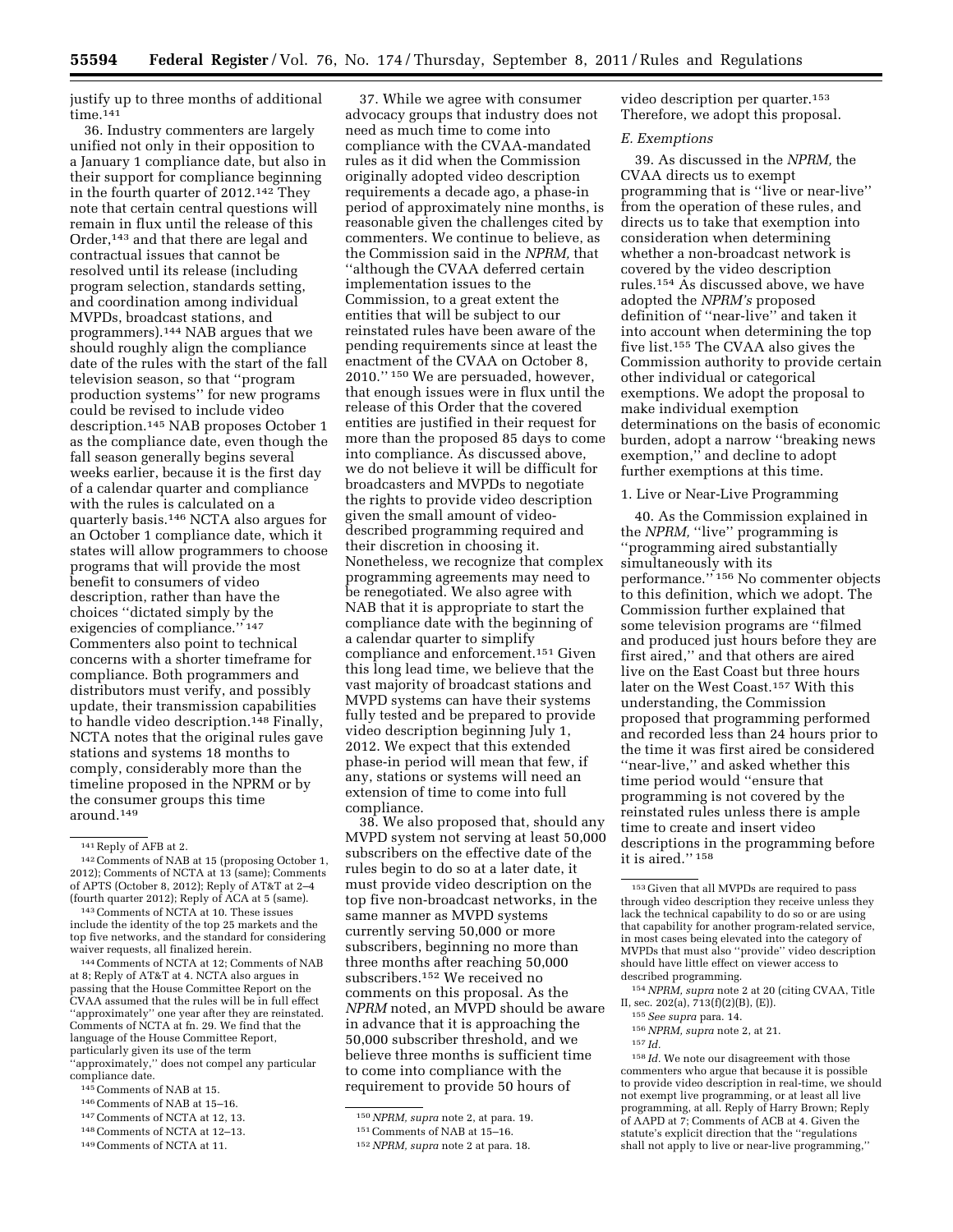41. The legislative history of the CVAA sheds no light on the intended definition of ''near-live,'' 159 but common sense suggests that a ''nearly live'' program is one that is aired a very short time after its performance or recording. NCTA argues that ''many episodes of programs are not ready [to be described] until very close to the time they are scheduled to air,"<sup>160</sup> and agrees with NAB that no program can begin the description process until it is delivered ''in final, edited and approved form.'' 161 These commenters propose, therefore, that the question of whether a program is ''near-live'' should have no connection to when it was performed or recorded. They also argue that it takes over a week to add video description to a program even after it has been ''approved,'' and that the Commission should therefore define seven- or tenday-old programming as ''near-live.'' 162 We conclude that reading ''near-live'' as referring to programming that is ''complete, with no further edits,'' 163 seven or ten days before airing would strain the common-sense meaning of the term ''near-live,'' which connotes both a short time frame (of much less than seven or ten days) and one that is tied to when a performance occurred "live." 164

42. In any case, we do not believe the definition of ''live or near-live'' is as broadly significant as either industry or advocate commenters suggest. Because the obligation to provide video description is only for a limited number of hours, the definitions' primary purpose at this stage is to determine which nonbroadcast networks are excluded from the top five, and no commenter addressed how or whether

162Comments of NAB at 9; Comments of NCTA at 14.

164*See* Comments of Joe Clark at 2 (''The practicality of [video-]describing a late-arriving show that is indisputably prerecorded is an issue different from'' whether it is ''near-live.''). We note that in the context of closed captioning of Internet Protocol (''IP'')-delivered video programming these terms may be defined differently. The Commission's Video Programming Accessibility Advisory Committee (''VPAAC'') has recommended that, in that context, we look to the time between a program's airing on television and its delivery via IP, rather than the time between its recording and airing. In that case as well, however, VPAAC suggests that ''near-live'' is best interpreted to mean a period of hours, not days. First Report of the Video Programming Accessibility Advisory Committee on the Twenty-First Century Communications and Video Accessibility Act of 2010 (rel. July 13, 2011).

any proposed change to the definition would change the top five list. As discussed in more detail in paragraph 9 above, covered entities may choose which approximately four hours of programming a week they will describe. We presume that they and their programmer partners will choose to describe programs that can be described in a timely fashion. Indeed, a number of programs are being video described today without any regulatory mandate at all,165 and we have every reason to believe that, except in the rare instances discussed in paragraph 44, below, networks will have enough programming from which to choose to meet the CVAA's minimal requirements without encountering problems due to the definition of ''near-live.'' 166 Some consumer advocates propose that ''historically significant events,'' such as the Olympics and Presidential inaugurations, be covered by the rules even if they are live or near-live.167 Leaving aside whether that would be permissible under the CVAA, the flexibility on the part of the programmers to describe their choice of programming means that, regardless of how we structure the exemptions, there is no guarantee that any specific programming will be described.168 Because no commenter demonstrates that the 24-hour definition will increase the burden of compliance, and no commenter offers a reasonable alternative definition of ''near-live,'' nor demonstrates the impact of that definition on the top five, we adopt the proposal. We may revisit this issue at a later date, and will gather information

167Comments of ACB at 6 (the Olympics); Reply of AAPD at 7 (Super Bowls); Reply of ACB at 7 (Presidential inaugurations).

168We note that parties are of course not prohibited from describing programming that falls within the live or near-live exemption, and that any such described programming that a station or system provides may be counted toward the 50 hour requirement.

about it when preparing the first report to Congress.<sup>169</sup>

#### 2. Other Exemptions

43. Section 713(f)(2)(C) of the Communications Act, as added by the CVAA, states that

[t]he regulations may permit a provider of video programming or a program owner to petition the Commission for an exemption from the requirements of [the video description provisions] upon a showing that the requirements contained in this section be [*sic*] economically burdensome.170

The Commission proposed to reinstate the previously adopted process for requesting an individual exemption from our rules, replacing the term ''undue burden'' with ''economically burdensome,'' while using the same range of factors previously applied under the undue burden standard.171 As discussed in the *NPRM,* this revision ensures that the video description rules are aligned with the standard used in the closed captioning context.172 NAB and AAPD support this proposal, and we adopt it.173

44. NCTA expresses concern about the fact that the proposed rule defined ''economically burdensome'' as ''imposing significant difficulty or expense.'' 174 As the *NPRM* explained, we intend to ''use the same factors as applied to the undue burden standard'' (and listed in the proposed rule itself) to determine whether the rules are economically burdensome (*i.e.,* whether they impose significant difficulty or expense).175 Although the factors listed are not identical to those NCTA proposes,176 the list is not exclusive.177

171Comments of NAB at 23. In the CVAA, Congress revised Section 713(d)(3) of the Communications Act, which relates to closed captioning exemptions, by removing the reference to the ''undue burden'' standard and replacing it with a reference to the ''economically burdensome'' standard. CVAA, Title II, sec. 202(c).

- 173 Comments of NAB at 23; Reply of AAPD at 8-9; *see also* Reply of Cristina Hartmann at 13–14.
- 174Appendix A, *Final Rules* (Revised 47 CFR  $79.3(d)(2)$ ).

176Comments of NCTA at 15–16 (citing the *NPRM*  at note 66).

we have no discretion in this matter. CVAA, Title II, sec. 202(a), 713(f)(2)(E).

<sup>159</sup>S. Rep. 111–386 at 12 (2010); H. Rep. 111–563

at  $28 - 29$  ( $2010$ ).

<sup>160</sup>Comments of NCTA at 14.

<sup>161</sup>Comments of NAB at 17. *See also* Comments of WGBH at 4.

<sup>163</sup>Comments of WGBH at 4.

<sup>165</sup>*See supra* note 34.

<sup>166</sup>NAB also proposes that we exempt ''delayed or repeated'' airings of live or near-live programs, arguing that ''it would be nonsensical to require a network or station to assume the costs of video description for programming primarily intended to be aired live, simply because such programming was re-aired at a later time.'' Comments of NAB at 16, 18. We decline to extend the exemption to this programming. If ''live or near-live'' programming is re-aired long enough after it is performed and recorded that it is no longer ''near-live,'' there is no reason to distinguish between it and programming that was never aired live. In either case, there is sufficient time to describe the programming, if the distributor chooses to describe it. Furthermore, if a station or system would prefer not to describe ''delayed or repeated'' airings of live or near-live programming, it can choose (or contract for its program supplier to choose) alternative programming.

<sup>169</sup>*See supra* para. 16.

 $^{170}Id.$  at § 713(f)(2)(C). We note that Section 713(f)(2)(C) is expressed in permissive terms (e.g., ''the regulations may permit''), rather than the mandatory language that appears in other subsections of the legislation. *Compare* 713(f)(2)(A) (''the regulations shall apply''). Accordingly, under subsection (C), the Commission may permit exemptions based on the ''economically burdensome'' standard, but is not required to do so.

<sup>172</sup>*NPRM, supra* note 2, at para. 22.

<sup>175</sup>*NPRM, supra* note 2, at para. 22.

<sup>177</sup> 47 U.S.C. 613(e) (''In determining whether the closed captions necessary to comply with the requirements of this paragraph would result in an undue economic burden, the factors to be considered *include* \* \* \*'' (*emph. added*); Continued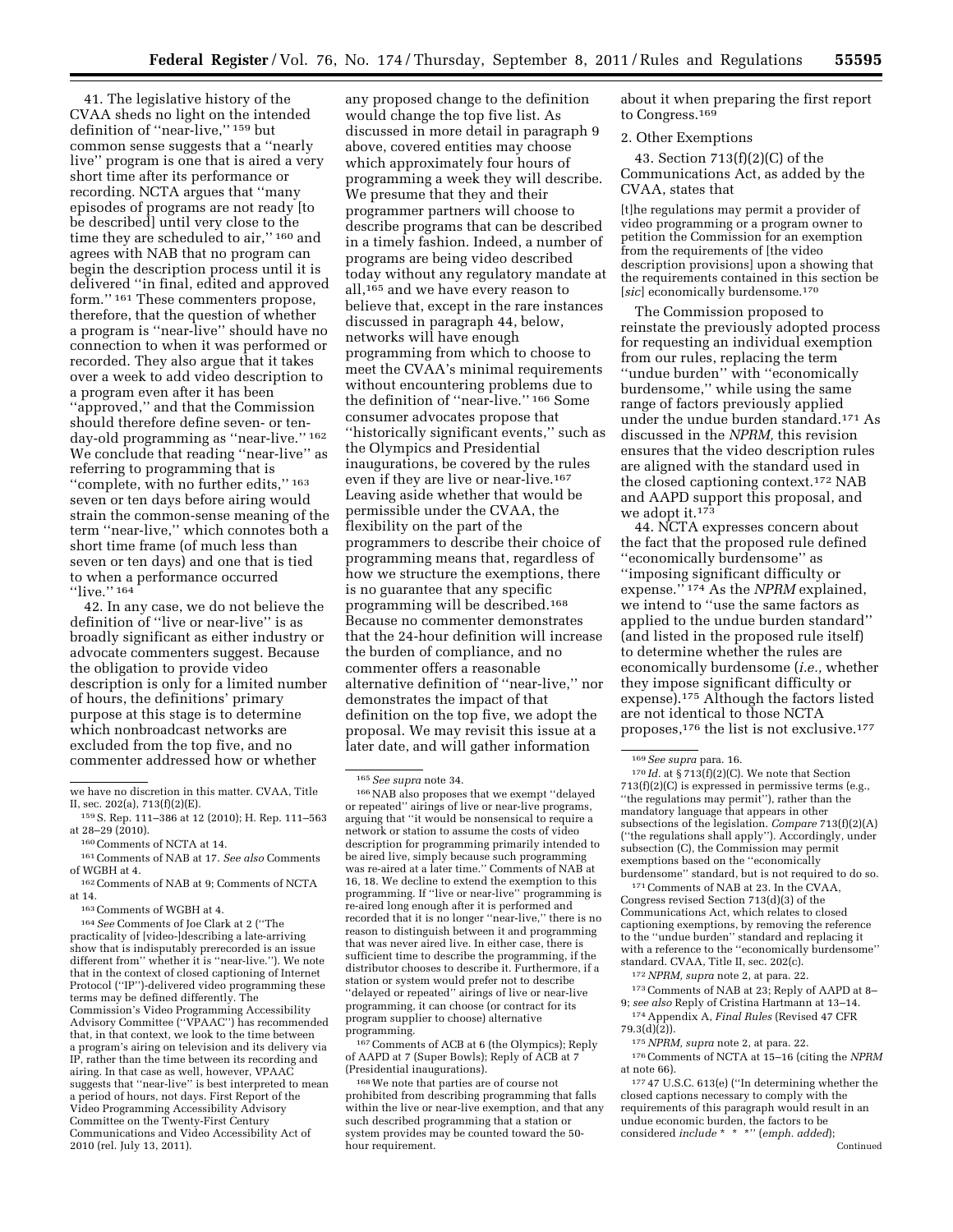We will consider all relevant evidence that the rules are ''economically burdensome'' to a petitioning party.

45. The *NPRM* sought comment on whether the Commission should adopt any categorical exemptions, beyond the exemption for ''live or near-live'' programming.178 NAB proposes that we exempt all locally produced programming, as well as all news programming, from the coverage of the rules.179 It argues that if we ''added such a burden'' to locally produced programming, it could become so expensive and untimely that the amount produced would drop. It points to a similar exemption in the closed captioning rules.180 Those rules, of course, require all programming to be captioned unless excepted, and are therefore fundamentally different from these rules, which require only a small amount of programming, chosen by the programmer, to be described. NAB also argues that there are special legal concerns with the description of news programming in particular, contending that declining to exempt non-live news programming from these rules would mean that ''broadcasters would be forced to add subjective video descriptions from non-journalists into the middle of news reporting.'' 181 As discussed in paragraph 9, above, the very small amount of programming that must be described means that it is unnecessary to carve out exemptions for particular types of programs beyond the live and near-live exemption mandated by the CVAA. Stations and systems may choose what to describe and how and by whom a program is described, and may simply choose not to describe any programming that would be difficult to describe. Thus, NAB has not persuaded us that covering locally produced and news programming by the video description rules will be unduly burdensome for providers. Furthermore, no party recommending blanket exemptions for certain types of

180Comments of NAB at 18.

programs provided evidence of how or if these new exemptions would shift the list of top five nonbroadcast networks (which is based, in part, on the provision of sufficient non-exempt programming).182 Therefore, we decline to adopt these proposed categorical exemptions.

46. We note and acknowledge NCTA's point that due to special circumstances, a covered network could theoretically have fewer than 50 hours of scheduled prime-time or children's programming that can count toward the requirement in a given quarter.183 NCTA proposes that we adopt a categorical exemption from the 50-hour minimum requirement for networks in this situation, crediting them with satisfying the requirement if they describe all of the non-exempt programming in a quarter that could count toward the requirement even if that would be fewer than 50 hours of described programming.184 We decline to adopt such an exemption at this time, when we and the parties have little experience with the actual impact of the rules or ability to craft an exemption tailored to the types of special circumstances that may arise. We anticipate that these instances will be exceedingly rare; as noted in paragraph 9 above, these networks air many, many hours of prime-time and children's programming each quarter, and only 50 of those need be newly described or first-time re-runs. If such a situation does arise, however, a station or system (or the programmer itself) may petition the Commission for a waiver. Finally, NCTA can raise this issue again in the context of a future review, once the actual impact of these rules can be assessed.

47. One proposal that would not affect the top five list and is not obviated by the limited description requirements is the ''breaking news exemption'' that NAB proposes.185 In the children's television context, broadcasters must provide three hours per week of ''core'' educational and informational children's programming in order to receive expedited renewal of their licenses.186 Generally, if that program is

185Comments of NAB at 20.

186 47 CFR 73.671(d).

preempted, it must be rescheduled, but we do not require that it be rescheduled if the preemption is for breaking news.187 In similar fashion, NAB suggests that we ''allow video described programming to be preempted for breaking news and emergency information without negative consequences.'' 188 In practice this would mean that if an unscheduled news bulletin interrupted an hour-long video described program, the station or system would still be allowed to count that program in its entirety toward the 50-hour quarterly requirement. We agree that this is a sensible exemption, and adopt it.189

#### *F. Digital Format*

48. Section 713(f)(2)(A) of the Communications Act, as added by the CVAA, states that ''[t]he regulations shall apply to video programming, as defined in subsection (h), insofar as such programming is transmitted for display on television in digital format.'' 190 In the *NPRM,* the Commission proposed to clarify that the video description rules apply to all programming, including digital programming, which was not widespread at the time of the adoption of the original rules.191 All commenters who respond to this proposal support it.192 In a footnote, NCTA does raise a concern that the proposal could be read to imply a definition of ''video programming'' broader than the one in the CVAA itself.193 We adopt the *NPRM's* proposal to extend the reinstated rules to cover all video programming, and reiterate that we use the term ''video programming'' as it is defined in the CVAA.194

49. The *NPRM* also proposed rules to govern our treatment of the secondary streams of digital broadcasters.195 We

189*See also* CVAA, Title II, section 202(a), 713(g) (requiring unscheduled news bulletins that report emergency information to convey such information in a manner that is accessible to individuals who are blind or visually impaired).

192Comments of the Consumer Electronics Association (''CEA'') at 2; Comments of WGBH at 5; Comments of ACB at 7.

194 ''[P]rogramming by, or generally considered comparable to programming provided by a television broadcast station, but not including consumer-generated media.'' CVAA, Title II, section 202(a), 713(h)(1). *See also NPRM, supra* note 2, at note 25 (''The proposed rules adopt the CVAA definition of video programming.

195*NPRM, supra* note 2, at para. 28.

Appendix A, *Final Rules* (Revised 47 CFR 79.3(d)(3)) (''In addition to these factors, the petitioner must describe *any other factors it deems relevant* to the Commission's final determination \* \* \*'') (*emph. added*).

<sup>178</sup>*NPRM, supra* note 2, at para. 26.

<sup>179</sup>Comments of NAB at 18–19. NAB also proposes to exempt Mobile DTV (discussed *infra*  para. 55), and NCTA proposes a blanket exemption for nonbroadcast networks with fewer than 50 hours of prime-time or children's programming that can count toward the requirement in a given quarter (discussed *infra* para. 44). We decline to grant either exemption for the reasons noted above. *See*  Comments of Joe Clark (opposing the grant of any new blanket exemptions).

<sup>181</sup>Comments of NAB at 19. *But see* Reply of Cristina Hartmann at 7–8 (dismissing NAB's concerns as groundless).

<sup>182</sup>*See supra* para. 12.

<sup>183</sup>Comments of NCTA at 17 (raising concerns about a situation in which ''a program network airs a considerable amount of live or near-live programming during prime time in any particular calendar quarter (for example, to offer seasonal sporting event programming), or if a network schedule is filled with previously-described programming'' and as a result ''the network does not have the requisite hours of non-repeat programming in its prime time or children's programming line-up to describe'').

<sup>184</sup>Comments of NCTA at 17.

<sup>187</sup>*Children's Television Obligations of Digital Television Broadcasters,* MM Docket No. 00–167, Report and Order and Further Notice of Proposed Rulemaking, 19 FCC Rcd 22943, para. 39 (2004).

<sup>188</sup>Comments of NAB at 20.

<sup>190</sup> 47 U.S.C. 613(f)(2)(A).

<sup>191</sup>*NPRM, supra* note 2, at para. 27.

<sup>193</sup>Comments of NCTA at note 12.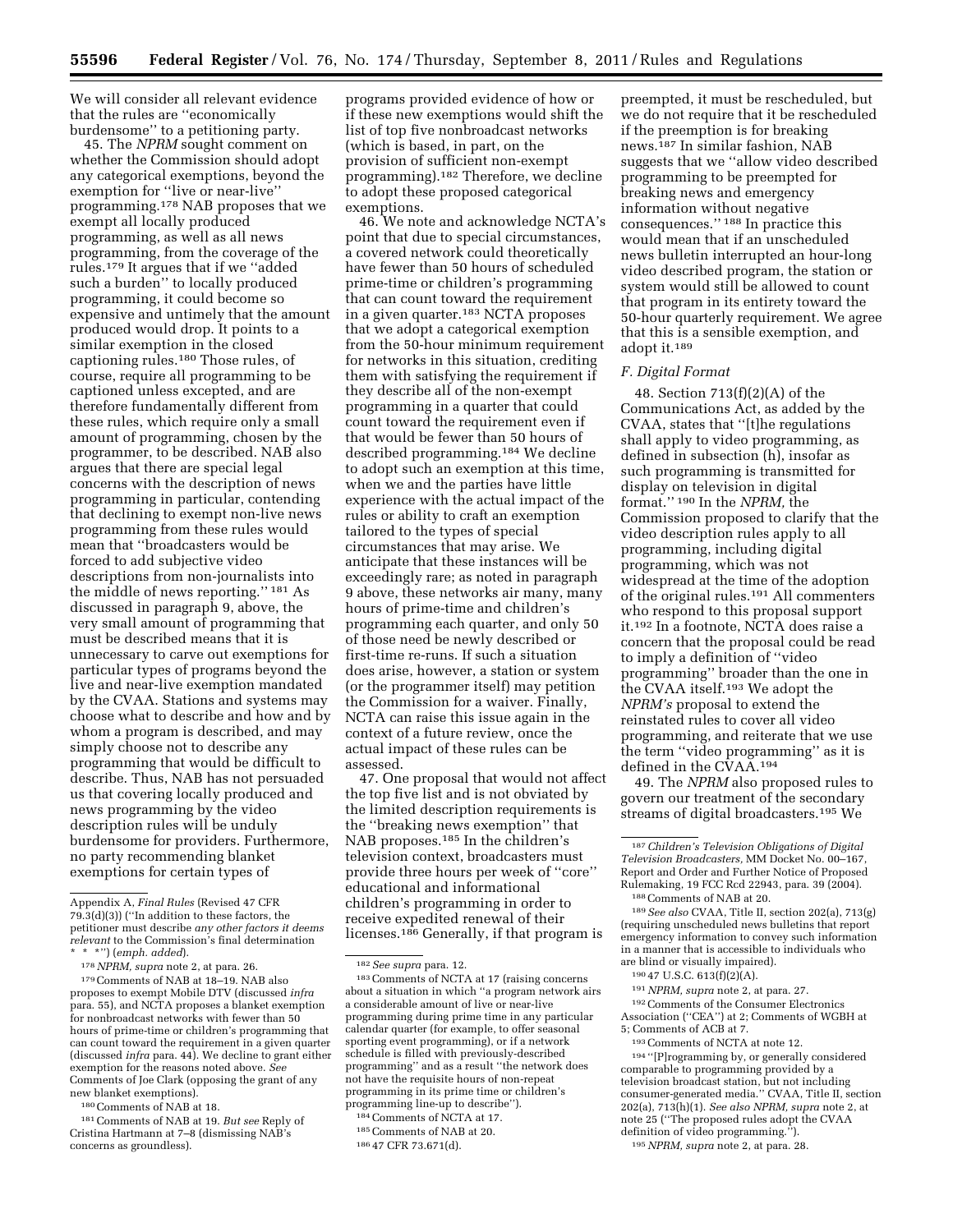received few comments on this issue.196 We adopt the proposal to consider only programming on the primary programming stream when measuring a broadcast station's compliance with the ''50 described hours'' requirement, unless the station carries another topfour national broadcast network on another stream.197 In situations in which a broadcast station carries a different top-four network's programming on a secondary stream, we will apply the rules in the same manner as if the network programming on that stream were carried by a separate station. We also adopt the *NPRM's*  proposal to impose the pass-through requirement, discussed above, on all network-provided programming carried on all of an affiliated station's programming streams, a proposal which no commenter directly addressed. This approach ensures the availability of described programming to the widest possible audience. NAB seeks assurance that major network affiliates on secondary streams will be eligible for technical capability exemptions from the pass-through requirements. We clarify that a major network carried on a secondary stream will be treated no differently than any other station or system required to pass description through; thus, it may seek a technical capability exemption.198

#### *G. Other Issues*

50. *Quality Standards.* The *NPRM*  sought comment on whether we should adopt quality standards for video description. The majority of commenters that address this question are strongly opposed to the imposition of quality standards of any kind.199 Other commenters do support the imposition of quality standards, with some pointing to the possible adoption of such standards in the closed captioning context as a demonstration of the need for rules.200 Nonetheless, we decline to adopt any such standards at this time. We acknowledge that our capacity to adequately judge description

199*See, e.g.*, Comments of APTS at 6; Comments of NCTA at 18; Comments of Verizon at 2–3; Comments of NAB at 24, 25; Comments of Joe Clark at 3; Reply of NCTA at 7; Reply of AT&T at 7–8; Reply of Cristina Hartmann at 14–16; Reply of NAB at 13.

quality could benefit from practical experience as entities begin implementing these rules. Nonetheless, given the quality issues that have arisen in the closed captioning context, we will invite comments on the quality of video description when we conduct the inquiry that will inform our first report to Congress under the CVAA. We also recommend that the VPAAC consider this issue, and will include any analysis they provide in the same report. If necessary, we will revisit this issue at a later date.

51. *Program Selection.* In the *NPRM,*  the Commission sought comment, for informational purposes, on how programs are likely to be chosen for description.201 The majority of commenters that address this question are strongly opposed to the Commission seeking information about program selection even for informational purposes.202 Given the fact that only a small subset of programming will be required to be video described, the Commission also asked whether we should require that the availability of video description on certain programs be publicized in a certain way.203 All commenters agree that this information should be widely and clearly available, and most agree that this will occur without the need for regulation.204 We decline, at this time, to require that the availability of video description on certain programs be publicized in a certain manner. Nonetheless, we expect that programmers, stations, and systems will provide this information to viewers in an accessible manner, including on their Web sites and to companies that publish television listings information. We recommend that the VPAAC consider this issue and analyze industry best practices. In particular, we recommend that the VPAAC consider how broadcasters provide notice to MVPDs as to which programming is video described, and how effective that notice is. Both NAB and NCTA indicated that use of the ISO–639 language descriptor might be appropriate, but that the issue can be resolved through industry coordination.205 We recommend the VPAAC examine whether this coordination has been successful.

204Comments of NCTA at 18; Comments of NAB at 24–25; Comments of WGBH at 5–6; Comments of ACB at 2; *but see* Reply of AAPD at 9–13.

52. *Updated A/53 Standard.* The Commission's rules incorporate the ATSC digital broadcast standard by reference, but have not been updated to reflect the 2010 revisions to the A/53 standard.206 The *NPRM* proposed to update our rules to incorporate A/53 Part 5: 2010,<sup>207</sup> which deals with the provision and reception of an audio stream that has been tagged ''VI'' (''Visually Impaired'') pursuant to the ATSC standard. Commenters generally strongly support the need for and value of updating the standard.208 NAB supports the update, but objects that updating our rules only to incorporate the latest version of Part 5 is ''illogical,'' and proposes that we initiate a new proceeding to update the entire standard at once.209 As discussed above, a ''VI'' tagged audio stream will likely not be accessible by legacy equipment, so in the short term video description will generally not be transmitted using this tag.210 CEA argues, however, that ''it is important that the industry as a whole begin following A/53 Part 5: 2010'' in the near future, so the update of Part 5 will help ''ensure that video description can be received by all DTV receivers'' 211 on a going forward basis. There is thus a prospective benefit from this narrow update, and NAB identifies no countervailing harm.212 Since it is clear that updating the entire standard is beyond the scope of this proceeding, we will not delay adoption of updated

7; Comments of WGBH at 6. *But see,* Ex Partes, Comments, and Reply of Dolby. Dolby ''supports the Commission's proposal to update the video description rules to incorporate the [2010] standard.'' Reply of Dolby at 1. Dolby prefers an alternative technical approach to the delivery of video description, however, and argues that the Commission should adopt rules that ''allow for the transition to this improved receiver-mix technology.'' Comments of Dolby at 3. We note that, while our rules can incorporate a third party standard by reference, they cannot preemptively incorporate future changes to that standard (thus the need for a proactive update in this proceeding). 1 CFR 51.1(f) (''Incorporation by reference of a publication is limited to the edition of the publication that is approved. Future amendments or revisions of the publication are not included.'').

209Comments of NAB at note 16. 210*See supra* para. 30.

211*NPRM, supra* note 2, at para. 31. 212 In the NPRM implementing the Commercial Advertisement Loudness Mitigation (''CALM'') Act, released May 27, 2011, we referenced this proposed rule change and stated that ''this proposal is consistent with our proposed rules [in the CALM Act proceeding]'' and that the ''2010 ATSC A/53 Standard, Part 5, contains the new methods to measure and control audio loudness, reflected in the ATSC A/85 RP.'' *Implementation of the Commercial Advertisement Loudness Mitigation (CALM) Act,* MB Docket No. 11–93, Notice of Proposed Rulemaking, 26 FCC Rcd 8281 (2011) (citing 2010 ATSC A/53 Standard, Part 5 at 2.1 at 5 (referencing A/85) and 5.5 at 9 (Dialogue Level)).

<sup>196</sup>Comments of ACB at 7 (supporting the Commission's proposals).

<sup>197</sup>Thus, except as noted, a station that multicasts does not have to provide more than 50 hours of video description per quarter, all of which must be on its primary stream.

<sup>198</sup>Comments of NAB at 14.

<sup>200</sup>Comments of WGBH at 5; Comments of ACB at 7–8 (notes the need for quality standards in closed captioning); Reply of AAPD at 14 (notes the inconsistent quality of closed captioning and warns against a similar danger in video description).

<sup>201</sup>*NPRM, supra* note 2, at para. 30.

<sup>202</sup>Comments of APTS at 6; Comments of NCTA at 18; Comments of NAB at 25; Reply of Cristina Hartmann at 14–16.

<sup>203</sup>*NPRM, supra* note 2, at para. 30.

<sup>205</sup>Comments of NCTA at 8; Reply of NAB at 6–7.

<sup>&</sup>lt;sup>206</sup> 47 CFR 73.682(d), 47 CFR 73.8000(b)(2).<br><sup>207</sup> *NPRM, supra* note 2, at para. 31.<br><sup>208</sup> Comments of CEA at 3; Comments of APTS at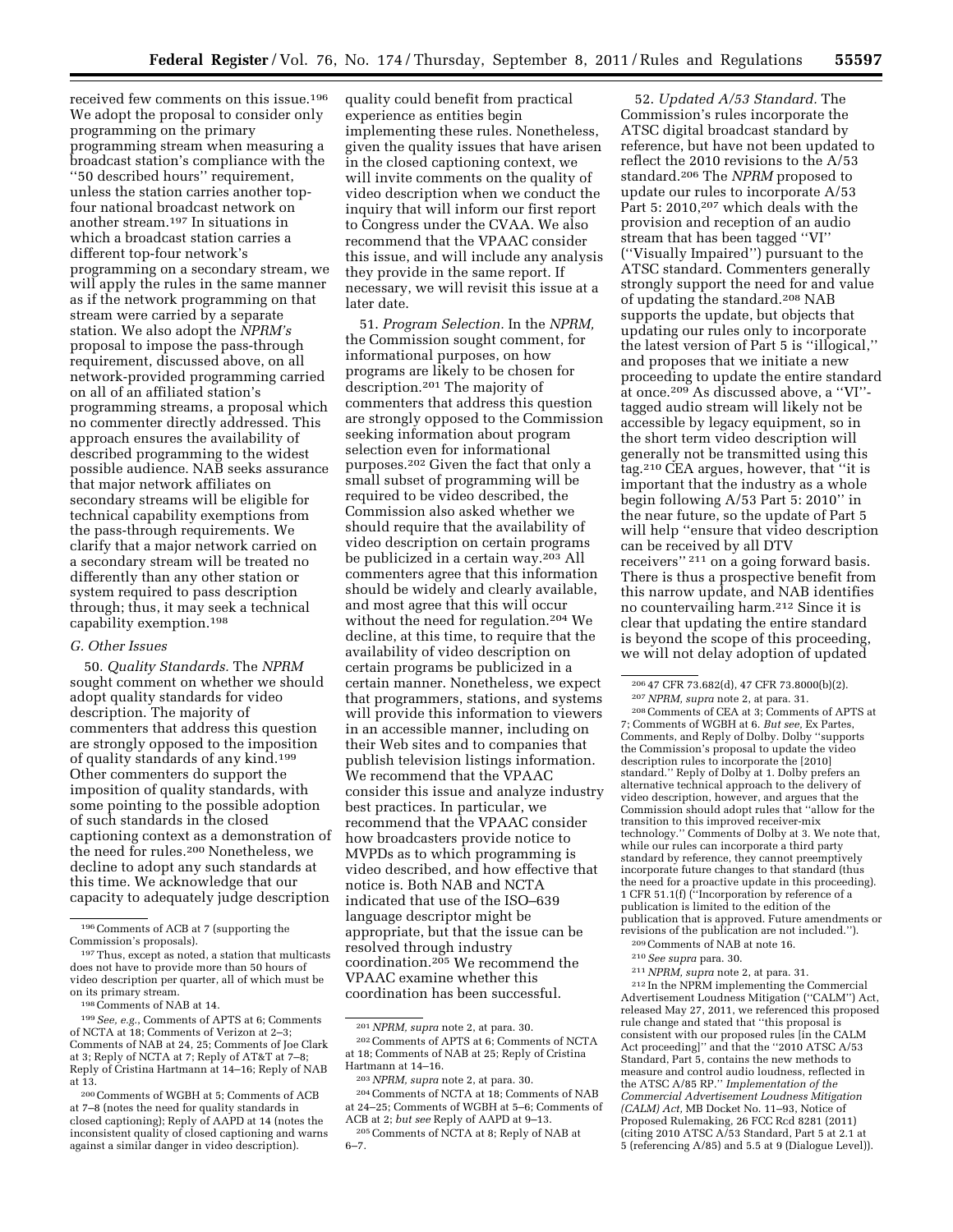Part 5. Accordingly, we adopt the *NPRM's* proposal and revise our rules to reflect the latest version of A/53 Part 5 adopted by ATSC.213

53. *Children's Programming.* Under the rules we are adopting today, broadcast stations and MVPDs required to provide 50 hours of video described programming per quarter may do so during prime time or children's programming. The Commission has defined children's programming differently in different contexts. Our limits on commercial advertising in children's programming apply to programming ''produced and broadcast primarily for an audience of children 12 years old and younger."<sup>214</sup> In contrast, our processing guidelines for children's educational and informational programming apply to programming that ''furthers the educational and informational needs of children 16 years of age and under.'' 215 Because older children with vision or other impairments can benefit from video description, the *NPRM* proposed to define children's programming in this context as programming directed at children 16 years of age and under. Commenters support this definition, agreeing that it would provide benefits ''to a wide range of blind and visually impaired children.'' 216 ACB and Joe Clark argue that, regardless of the definition, ''not all of a network's description content should be from children's programming,'' 217 or the Commission's rules ''will have failed.'' 218 NCTA objects, suggesting that ''[t]he rules adopted by the Commission in 2000 included no such prohibition, and the Commission does not have authority to add one.'' 219 Setting aside questions of authority, we agree with our predecessors regarding the potential value of these rules for children.220 We therefore adopt the proposal to define children's programming as programming directed at children 16 years of age and under, and, as noted above,<sup>221</sup> to permit video described children's programming to count toward the 50-hour description requirement.

- 217Comments of ACB at 2.
- 218Comments of Joe Clark at 4.
- 219Reply of NCTA at note 19.
- 220 *2000 Report and Order, supra* note 2, at
- para. 10.

54. *Subsection G.* Section 713(f)(2)(G) of the Communications Act, as added by the CVAA, says that

[t]he Commission shall consider extending the exemptions and limitations in the reinstated regulations for technical capability reasons to all providers and owners of video programming.222

In the *NPRM,* we proposed to take no action under this provision. No commenter addressed this proposal. After consideration, we decline to take action under this provision.

55. *Methods of Filing Complaints.* The rules we adopt herein permit viewers to file complaints about a failure to comply with the video description rules by ''any reasonable means,'' such as letter, facsimile transmission, telephone (voice/TRS/TTY), e-mail, audio-cassette recording, and Braille, or some other method that would best accommodate the complainant.223 ACB expresses concern that the exclusion of Web-based electronic filing from the list of examples means that it is not available.224 On the contrary, anyone can file a complaint through the main FCC Web portal, and the rule as drafted permits video description complaints to be filed that way.<sup>225</sup> Once the rules become effective, the Commission will release a consumer advisory that will provide step-by-step instructions on how to file complaints in various formats, including via the Commission's Web site. ACB also asks for a publicly accessible database of complaints.226 Although we do not release certain information about individual complaints because of privacy concerns, the Consumer and Governmental Affairs Bureau does periodically release reports concerning accessibility complaints, and will continue to do so.227

56. *Low Power Broadcast Stations.*  The *NPRM* sought comment on whether the requirement to provide description and the pass-through obligation should apply to low power broadcasters under the reinstated rules, and we find that it does.228 ACB notes that low power stations were not explicitly exempted in the previous rules and argues that they therefore should not be exempt now.229 NAB argues, not that the rules do not apply, but that the Commission should refrain from applying them pending the conclusion of the low-power DTV

- 226Comments of ACB at 8.
- 227Past reports are available at *[http://](http://transition.fcc.gov/cgb/quarter/welcome.html)  [transition.fcc.gov/cgb/quarter/welcome.html.](http://transition.fcc.gov/cgb/quarter/welcome.html)*
- 228*NPRM, supra* note 2, at paras. 9, 14. 229Comments of ACB at 4.

transition.230 We agree with ACB that the broad language of the original video description rules, referencing all ''television broadcast stations,'' is controlling.231 We therefore conclude that the best reading of the reinstated rules is that they apply to all television stations, including stations in the low power broadcast service. As NAB notes, many low power broadcasters have not yet completed their transition to digital, but the record in this proceeding does not support the service-wide exemption NAB proposes. We do not, however, want to impose costs that would impede these stations from making a timely transition.232 We are therefore prepared to entertain a petition to delay the implementation of these rules for a narrowly-crafted class of low-power broadcast stations that have not completed their transition to digital. If the petitioners can demonstrate that compliance with the video description rules on July 1, 2012 would be economically burdensome to members of that class, we could delay their implementation for an appropriate time period.233

57. *Mobile DTV.* The *NPRM* did not specifically seek comment on the application of the rules to Mobile DTV, but insofar as it is used by a networkaffiliated broadcaster to transmit programming for display on television, it is subject to these rules.234 NAB agrees that the CVAA ''requires mobile devices to include video description,'' but argues for a delay in applying the rules to Mobile DTV broadcasts. They explain that the current generation of Mobile DTV devices are limited, and that ''Mobile DTV receivers that support video description are not expected to be available for another two years.'' 235

<sup>232</sup>The Commission recently established September 1, 2015 as the date for the completion of the low power television digital transition. *See Amendment of Parts 73 and 74 of the Commission's Rules to Establish Rules for Digital Low Power Television, Television Translator, and Television Booster Stations and to Amend Rules for Digital Class A Television Stations, Second Report and Order*, FCC 11–110, released July 15, 2011.

233*See* CVAA, Title II, section 202(a), 713(f)(2)(D). 234Use of the Mobile/Handheld Digital Television Standard (A/153) allows broadcasters to provide a digital stream of video programming that can be received by compliant portable devices, even while the devices are in motion, and supports multiple audio streams. A/153 is a subsidiary element of the A/53 standard, and has not been formally adopted by the Commission, but its use is permitted under the flexible content provisions of the A/53 standard. *Dell Inc. and LG Electronics USA, Inc. Request for Waiver of Section 15.117 of the Commission's Rules,* MB Docket No. 10–111, Order, 25 FCC Rcd 9172 at para. 3 (2010).

235August 19, 2011 Ex Parte of NAB at 2. The CVAA also requires us to develop and apply

<sup>213</sup>ATSC Digital Television Standard, Document A/53 Part 5: 2010 (July 6, 2010).

<sup>214</sup> 47 CFR 73.670, note 2.

<sup>215</sup> 47 CFR 73.671(c).

<sup>216</sup>Comments of WGBH at 6; see also Comments of NAB at note 22.

<sup>221</sup>*See supra* para. 4.

<sup>222</sup>CVAA, Title II, section 202(a), 713(f)(2)(G). 223Appendix A, *Final Rules* (Revised 47 CFR 79.3(e)).

<sup>224</sup>Comments of ACB at 8.

<sup>225</sup>*See [http://www.fcc.gov/complaints.](http://www.fcc.gov/complaints)* 

<sup>230</sup>Comments of NAB at note 21. 231 *2000 Report and Order, supra* note 2, at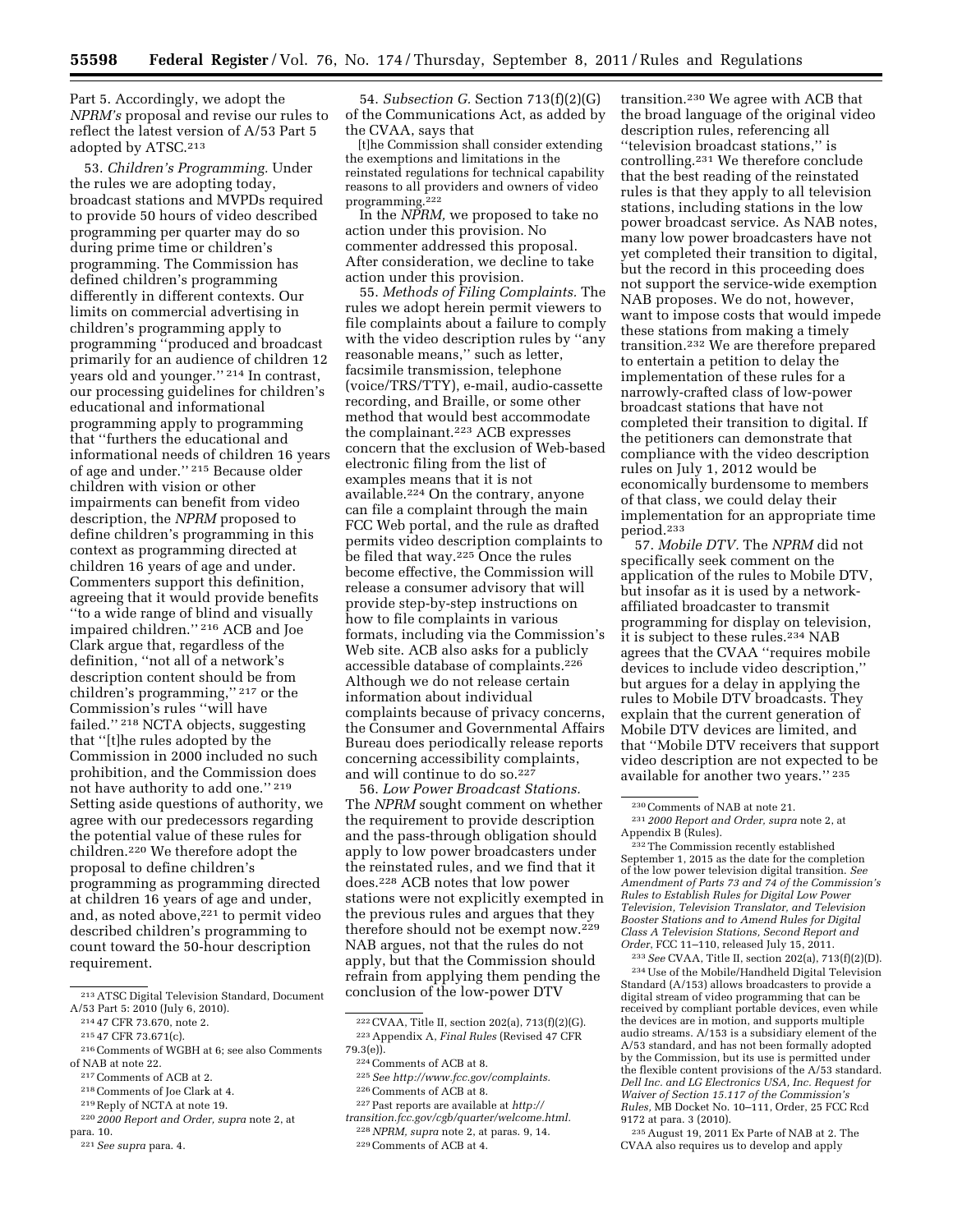Given the nascency of this service, and the fact that requiring pass-through of video description with Mobile DTV broadcasts would have little benefit to consumers at this time, we agree with NAB that it is appropriate to delay the effectiveness of these rules. We therefore grant broadcasters offering Mobile DTV 24 months after the date of reinstatement of these rules (that is, until October 8, 2013) to bring those broadcasts into compliance with the video description rules.

58. *Audio Description.* ACB argues that the Commission should use the term ''audio description,'' rather than the term ''video description'' throughout our rules and in Commission actions.236 NAB notes that it supports doing so, ''if such term is preferable to consumers and potential users of such technology.'' 237 No other commenter supported this proposal, however, indicating that at best this is an open question for the blind and visually impaired community as a whole.<sup>238</sup> Congress directed us to reinstate our ''video description regulations,'' 239 so absent clear evidence that this phrase is inappropriate or inaccurate, we will retain the statutory term for purposes of our rules.240

59. *Non-Substantive Revisions.* In addition to the revisions discussed above, we make several necessary nonsubstantive revisions to the rules. These include revisions and additions to the Definitions section of the prior rules, 241 changes to the second paragraph of the Procedures for Exemptions section 242 to reflect that they apply to video programming ''providers'' rather than just video programming ''distributors,'' updates to the Complaint Procedures,<sup>243</sup> a clarification that it is system size, rather than Operator size, that determines the applicability of the rules to MVPDs,244 and non-substantive

<sup>236</sup> Comments of ACB at 3.<br><sup>237</sup> Reply of NAB at note 3.<br><sup>238</sup> AAPD expressed indifference regarding the specific term used, so long as it is used consistently.

<sup>239</sup> CVAA at Title II, sec. 202(a), 713(f)(1). <sup>240</sup> We will consider this issue during our

upcoming inquiry, to determine whether the prevailing trend is to change this terminology to "audio description."

79.3(a)). 242Appendix A, *Final Rules* (Revised 47 CFR 79.3(d)(2)(ii–iv)). 243Appendix A, *Final Rules* (Revised 47 CFR

244Appendix A, *Final Rules* (Revised 47 CFR  $79.3(b)(4), (5)$ ).

wording changes intended to make the meaning of the rules clearer.

60. *Other Proposals Raised.* Some parties propose additional Commission action in this area; for instance, AFB proposes that the Commission subsidize video description on public television, and ACB proposes that we require description of IP delivered content that has been aired with description on television.245 At this time we decline to go beyond the rules we adopt in this Order. We will commence an inquiry into the state of the video description market by July 1, 2013,246 and commenters will have an opportunity at that time to raise any issues which still appear to demand statutory or regulatory action.

### **IV. Procedural Matters**

*A. Final Paperwork Reduction Act of 1995 Analysis* 

61. This document contains information collection requirements subject to the Paperwork Reduction Act of 1995 (PRA), Public Law 104–13. The requirements were submitted to the Office of Management and Budget (OMB) for review under Section 3507(d) of the PRA on March 18, 2011 at the Notice of Proposed Rulemaking stage. OMB approved the proposed requirements on April 22, 2011. The requirements were adopted as proposed. The Commission will activate the burden in OMB's system and publish an effective date notice informing the public when the requirements will go into effect. In addition, pursuant to the Small Business Paperwork Relief Act of 2002, Public Law 107–198, *see* 44 U.S.C. 3506(c)(4), the Commission previously sought specific comment on how we might ''further reduce the information collection burden for small business concerns with fewer than 25 employees.''

*B. Additional Information.* 

62. For additional information on this proceeding, contact Lyle Elder, *[Lyle.Elder@fcc.gov,](mailto:Lyle.Elder@fcc.gov)* of the Media Bureau, Policy Division, (202) 418– 2120.

# *C. Final Regulatory Flexibility Analysis*

63. As required by the Regulatory Flexibility Act of 1980, as amended

(''RFA'') 247 an Initial Regulatory Flexibility Analysis (''IRFA'') was incorporated in the *Notice of Proposed Rule Making* in this proceeding.248 The Commission sought written public comment on the proposals in the *NPRM,*  including comment on the IRFA. The Commission received no comments on the IRFA. This present Final Regulatory Flexibility Analysis (''FRFA'') conforms to the RFA.249

### 1. Need for, and Objectives of, the Report and Order

64. This *Report and Order* reinstates the Commission's video description rules. ''Video description,'' which is the insertion of audio narrated descriptions of a television program's key visual elements into natural pauses in the program's dialogue,250 makes video programming more accessible to individuals who are blind or visually impaired. This is in compliance with the Twenty-First Century Communications and Video Accessibility Act of 2010 (''CVAA''), which directed the Commission to reinstate the rules with certain modifications.251 The reinstated rules require large-market broadcast affiliates of the top four national networks and multichannel video programming distributor (''MVPD'') 252 systems with more than 50,000 subscribers to provide video description.253 Covered broadcasters are required to provide 50 hours of video-described prime time or children's programming, per quarter, and covered MVPD systems are required to provide the same number of hours on each of the five most popular nonbroadcast networks that carry at least 50 hours of non-exempt programming per calendar quarter.254

250CVAA at Title II, section 202(a), 713(h)(1). Video description is sometimes referred to as ''audio description''; *see infra* para. 58 (discussing the Commission's use of the statutory term ''video description'').

251Twenty-First Century Communications and Video Accessibility Act of 2010, Public Law 111– 260, 124 Stat. 2751 (2010) (''CVAA'') at Title II, section 202(a), 713(f)(1–2).

252*E.g.,* cable, direct broadcast satellite, etc. 253Appendix A, Final Rules (revised 47 CFR 79.3(b)).

254 *Id.* at § 79.3(b)(1), (4).

accessible user interface design rules to mobile devices. NAB notes that we are directed to delay the effective date of those rules for Mobile DTV devices, and argues that the video description rules themselves should also be delayed. Comments of NAB at 22 (citing CVAA at Title II, sec. 204(d)).

<sup>&</sup>lt;sup>241</sup> Appendix A, *Final Rules* (Revised 47 CFR

<sup>79.3(</sup>e)).

<sup>245</sup>Reply of AFB at 2–3; Comments of ACB at 4; *see also, e.g.,* Comments of NAB at 25 (viewers should come to the Commission for information on which programming is video described); Comments of AT&T at 2 (video description rules should limit contractual terms).

<sup>246</sup>CVAA, Title II, sec. 202(a), 713(f)(3) (''The Commission shall commence the following inquiries no later than 1 year after the completion of the phase-in of the reinstated regulations \* \* \*'').

<sup>247</sup>*See* 5 U.S.C. 603. The RFA, *see* 5 U.S.C. 601– 612, has been amended by the Small Business Regulatory Enforcement Fairness Act of 1996 (''SBREFA''), Public Law 104–121, Title II, 110 Stat. 847 (1996). The SBREFA was enacted as Title II of the Contract With America Advancement Act of 1996 (''CWAAA'').

<sup>248</sup> *Video Description: Implementation of the Twenty-First Century Communications and Video Accessibility Act of 2010,* MB Docket No. 11–43, Notice of Proposed Rulemaking, 26 FCC Rcd 2975 (2011) (''*NPRM''*).

<sup>249</sup>*See* 5 U.S.C. 604.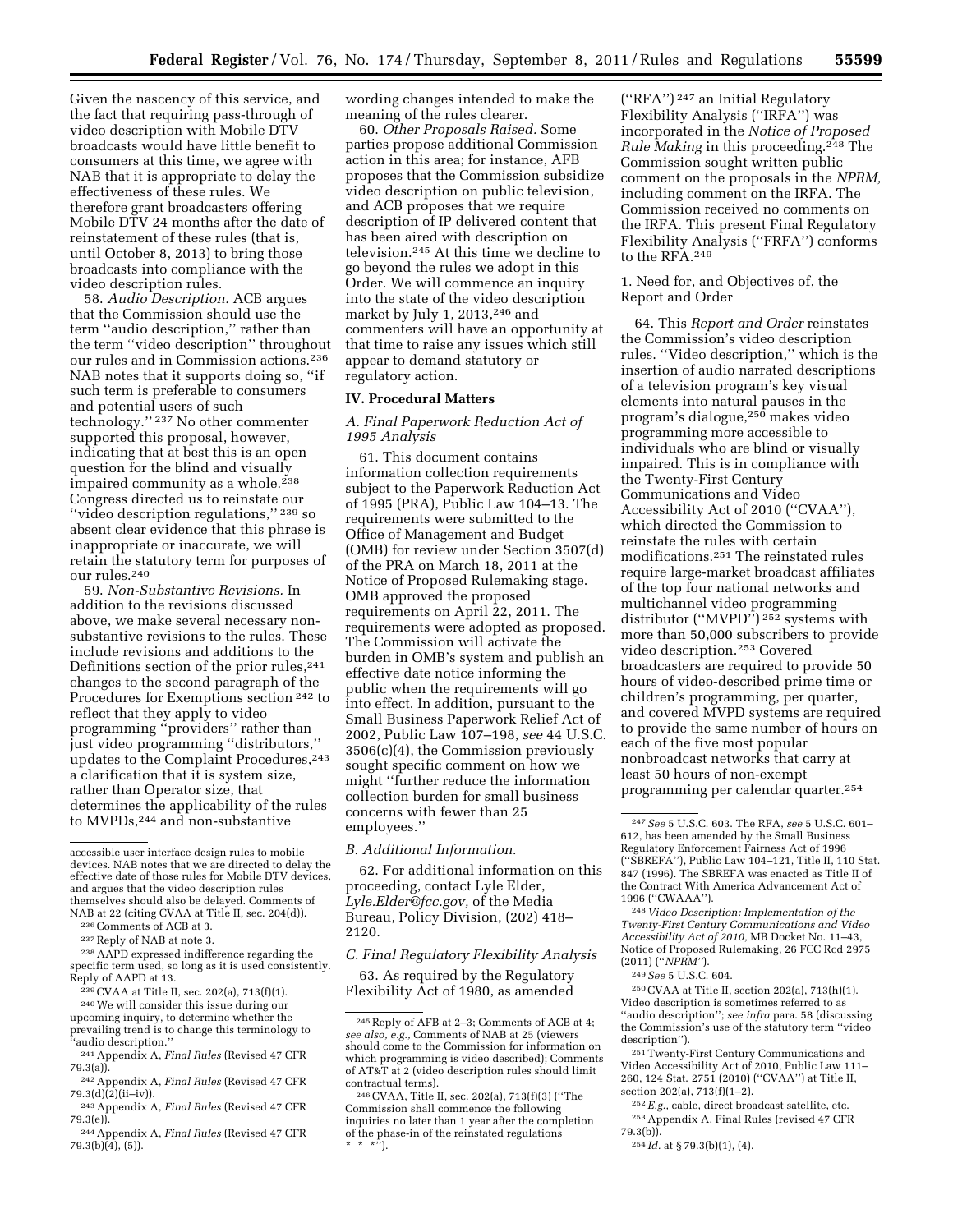The rules also require that all networkaffiliated broadcasters (commercial or non-commercial) and all MVPDs pass through any video description provided with programming they carried, to the extent they are technically capable and not using the capacity for another program-related service.255 This passthrough requirement will affect any small MVPD system or networkaffiliated broadcaster. As required under the CVAA, we are reinstating these rules on October 8, 2011, and broadcast stations and MVPD systems subject to the rules must begin full compliance in the third quarter of 2012.

### 2. Legal Basis

65. The authority for the action taken in this rulemaking is contained in the Twenty-First Century Communications and Video Accessibility Act of 2010, Public Law 111–260, 124 Stat. 2751, and Sections 1, 2(a), 4(i), 303, 307, 309, 310, and 713 of the Communications Act of 1934, as amended, 47 U.S.C. 151, 152, 154(i), 303, 307, 309, 310, and 613.

3. Summary of Significant Issues Raised by Public Comments in Response to the IRFA

66. No comments were filed in response to the IRFA.

4. Description and Estimate of the Number of Small Entities to Which the Proposals Will Apply

67. The RFA directs the Commission to provide a description of and, where feasible, an estimate of the number of small entities that will be affected by the proposed rules if adopted.256 The RFA generally defines the term ''small entity'' as having the same meaning as the terms "small business," "small organization,'' and ''small governmental jurisdiction" <sup>257</sup> In addition, the term ''small business'' has the same meaning as the term ''small business concern'' under the Small Business Act.258 A ''small business concern'' is one which: (1) Is independently owned and operated; (2) is not dominant in its field of operation; and (3) satisfies any additional criteria established by the Small Business Administration

(SBA).259 The rule changes proposed herein will directly affect small television broadcast stations and small MVPD systems, which include cable operators and satellite video providers. A description of these small entities, as well as an estimate of the number of such small entities, is provided below.

68. Television Broadcasting. The SBA defines a television broadcasting station as a small business if such station has no more than \$14.0 million in annual receipts.260 Business concerns included in this industry are those ''primarily engaged in broadcasting images together with sound.'' 261 The Commission has estimated the number of licensed commercial television stations to be 1,390.262 According to Commission staff review of the BIA Kelsey Inc. Media Access Pro Television Database (BIA) as of January 31, 2011, 1,006 (or about 78 percent) of an estimated 1,298 commercial television stations 263 in the United States have revenues of \$14 million or less and, thus, qualify as small entities under the SBA definition. The Commission has estimated the number of licensed noncommercial educational (''NCE'') television stations to be 391.264 We note, however, that, in assessing whether a business concern qualifies as small under the above definition, business (control) affiliations 265 must be included. Our estimate, therefore, likely overstates the number of small entities that might be affected by our action, because the

261 *Id.* This category description continues, ''These establishments operate television broadcasting studios and facilities for the programming and transmission of programs to the public. These establishments also produce or transmit visual programming to affiliated broadcast television stations, which in turn broadcast the programs to the public on a predetermined schedule. Programming may originate in their own studios, from an affiliated network, or from external sources.'' Separate census categories pertain to businesses primarily engaged in producing programming. *See* Motion Picture and Video Production, NAICS code 512110; Motion Picture and Video Distribution, NAICS Code 512120; Teleproduction and Other Post-Production Services, NAICS Code 512191; and Other Motion Picture and Video Industries, NAICS Code 512199.

262*See* News Release, ''Broadcast Station Totals as of December 31, 2010,'' 2011 WL 484756 (F.C.C.) (dated Feb. 11, 2011) (''*Broadcast Station Totals''*); also available at *[http://www.fcc.gov/Daily](http://www.fcc.gov/Daily_Releases/Daily_Business/2011/db0211/DOC-304594A1.pdf)*\_*Releases/ Daily*\_*[Business/2011/db0211/DOC–304594A1.pdf.](http://www.fcc.gov/Daily_Releases/Daily_Business/2011/db0211/DOC-304594A1.pdf)* 

263We recognize that this total differs slightly from that contained in *Broadcast Station Totals, supra,* note 56; however, we are using BIA's estimate for purposes of this revenue comparison.

264*See Broadcast Station Totals, supra,* note 56.

265 ''[Business concerns] are affiliates of each other when one concern controls or has the power to control the other or a third party or parties controls or has to power to control both.'' 13 CFR 121.103(a)(1).

revenue figure on which it is based does not include or aggregate revenues from affiliated companies. The Commission does not compile and otherwise does not have access to information on the revenue of NCE stations that would permit it to determine how many such stations would qualify as small entities.

69. In addition, an element of the definition of ''small business'' is that the entity not be dominant in its field of operation. We are unable at this time to define or quantify the criteria that would establish whether a specific television station is dominant in its field of operation. Accordingly, the estimate of small businesses to which rules may apply do not exclude any television station from the definition of a small business on this basis and are therefore over-inclusive to that extent. Also, as noted, an additional element of the definition of ''small business'' is that the entity must be independently owned and operated. We note that it is difficult at times to assess these criteria in the context of media entities and our estimates of small businesses to which they apply may be over-inclusive to this extent.

70. Satellite Telecommunications. Since 2007, the SBA has recognized satellite firms within this revised category, with a small business size standard of \$15 million.266 The most current Census Bureau data are from the economic census of 2007, and we will use those figures to gauge the prevalence of small businesses in this category. Those size standards are for the two census categories of ''Satellite Telecommunications'' and ''Other Telecommunications.'' Under the ''Satellite Telecommunications'' category, a business is considered small if it had \$15 million or less in average annual receipts.267 Under the ''Other Telecommunications'' category, a business is considered small if it had \$25 million or less in average annual receipts.268

71. The first category of Satellite Telecommunications ''comprises establishments primarily engaged in providing point-to-point telecommunications services to other establishments in the telecommunications and broadcasting industries by forwarding and receiving communications signals via a system of satellites or reselling satellite telecommunications.'' 269 For this category, Census Bureau data for 2007

<sup>255</sup> *Id.* at § 79.3(b)(3), (5).

<sup>256</sup> 5 U.S.C. 603(b)(3).

<sup>257</sup> 5 U.S.C. 601(b).

<sup>258</sup> 5 U.S.C. 601(3) (incorporating by reference the definition of ''small-business concern'' in the Small Business Act, 15 U.S.C. 632). Pursuant to 5 U.S.C. 601(3), the statutory definition of a small business applies ''unless an agency, after consultation with the Office of Advocacy of the Small Business Administration and after opportunity for public comment, establishes one or more definitions of such term which are appropriate to the activities of the agency and publishes such definition(s) in the **Federal Register**.''

<sup>259</sup> 15 U.S.C. 632.

<sup>260</sup>*See* 13 CFR 121.201, NAICS Code 515120 (2007).

<sup>266</sup>*See* 13 CFR 121.201, NAICS code 517410. 267 *Id.* 

<sup>268</sup>*See* 13 CFR 121.201, NAICS code 517919. 269U.S. Census Bureau, 2007 NAICS Definitions, ''517410 Satellite Telecommunications''.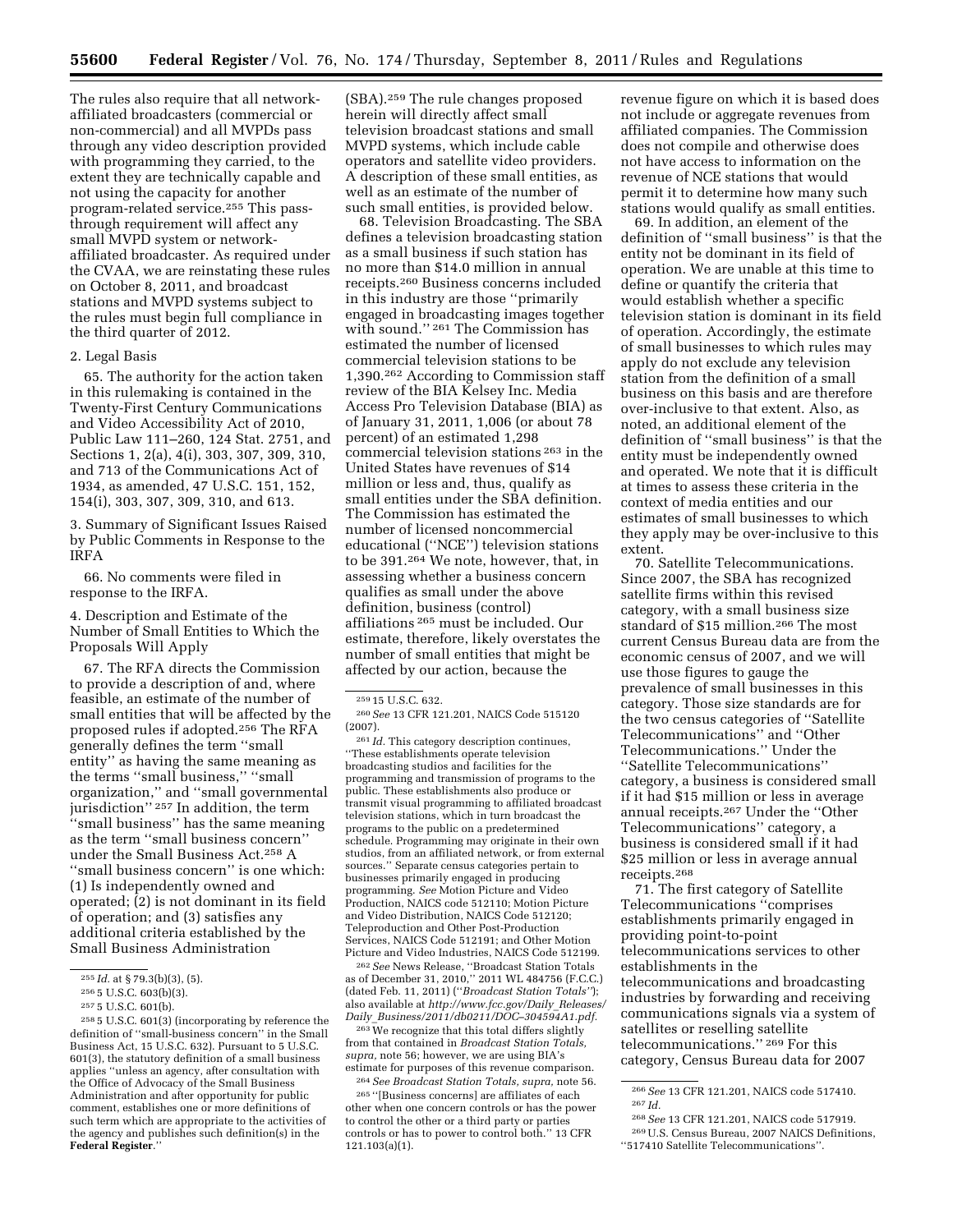show that there were a total of 512 firms that operated for the entire year.270 Of this total, 464 firms had annual receipts of under \$10 million, and 18 firms had receipts of \$10 million to \$24,999,999.271 Consequently, we estimate that the majority of Satellite Telecommunications firms are small entities that might be affected by rules adopted pursuant to the Notice.

72. The second category of Other Telecommunications consists of firms ''primarily engaged in providing specialized telecommunications services, such as satellite tracking, communications telemetry, and radar station operation. This industry also includes establishments primarily engaged in providing satellite terminal stations and associated facilities connected with one or more terrestrial systems and capable of transmitting telecommunications to, and receiving telecommunications from, satellite systems. Establishments providing Internet services or voice over Internet protocol (VoIP) services via clientsupplied telecommunications connections are also included in this industry.'' 272 For this category, Census Bureau data for 2007 show that there were a total of 2,383 firms that operated for the entire year.273 Of this total, 2,346 firms had annual receipts of under \$25 million.274 Consequently, we estimate that the majority of Other Telecommunications firms are small entities that might be affected by our action.

73. Direct Broadcast Satellite (''DBS'') Service. DBS service is a nationally distributed subscription service that delivers video and audio programming via satellite to a small parabolic ''dish'' antenna at the subscriber's location. DBS, by exception, is now included in the SBA's broad economic census category, ''Wired Telecommunications Carriers,'' 275 which was developed for small wireline firms. Under this category, the SBA deems a wireline business to be small if it has 1,500 or

271*See [http://factfinder.census.gov/servlet/](http://factfinder.census.gov/servlet/IBQTable?_bm=y&-geo_id=&-_skip=900&-ds_name=EC0751SSSZ4&-_lang=en)  IBQTable?*\_*bm=y&-geo*\_*id=&-*\_*[skip=900&](http://factfinder.census.gov/servlet/IBQTable?_bm=y&-geo_id=&-_skip=900&-ds_name=EC0751SSSZ4&-_lang=en) ds*\_*[name=EC0751SSSZ4&-](http://factfinder.census.gov/servlet/IBQTable?_bm=y&-geo_id=&-_skip=900&-ds_name=EC0751SSSZ4&-_lang=en)*\_*lang=en.* 

274U.S. Census Bureau, 2007 Economic Census, Subject Series: Information, Table 5, ''Establishment and Firm Size: Employment Size of Firms for the United States: 2007 NAICS Code 517919'' (issued Nov. 2010).

275*See* 13 CFR 121.201, NAICS code 517110 (2007). The 2007 NAICS definition of the category of ''Wired Telecommunications Carriers'' is in paragraph 7, above.

fewer employees.276 To gauge small business prevalence for the DBS service, the Commission relies on data currently available from the U.S. Census for the year 2007. According to that source, there were 3,188 firms that in 2007 were Wired Telecommunications Carriers. Of these, 3,144 operated with less than 1,000 employees, and 44 operated with more than 1,000 employees. However, as to the latter 44 there is no data available that shows how many operated with more than 1,500 employees. Based on this data, the majority of these firms can be considered small.277 Currently, only two entities provide DBS service, which requires a great investment of capital for operation: DIRECTV and EchoStar Communications Corporation (''EchoStar'') (marketed as the DISH Network).278 Each currently offers subscription services. DIRECTV<sup>279</sup> and EchoStar 280 each report annual revenues that are in excess of the threshold for a small business. Because DBS service requires significant capital, we believe it is unlikely that a small entity as defined by the SBA would have the financial wherewithal to become a DBS service provider.

74. Fixed Microwave Services. Microwave services include common carrier,281 private-operational fixed,282 and broadcast auxiliary radio

*ds*\_*[name=EC0751SSSZ5&-](http://www.factfinder.census.gov/servlet/IBQTable?_bm=y&-geo_id=&-fds_name=EC0700A1&-_skip=600&-ds_name=EC0751SSSZ5&-_lang=en)*\_*lang=en.* 

278*See Annual Assessment of the Status of Competition in the Market for the Delivery of Video Programming,* Thirteenth Annual Report, 24 FCC Rcd 542, 580, para. 74 (2009) (''*13th Annual Report''*). We note that, in 2007, EchoStar purchased the licenses of Dominion Video Satellite, Inc. (''Dominion'') (marketed as Sky Angel). *See*  Public Notice, ''Policy Branch Information; Actions Taken,'' Report No. SAT–00474, 22 FCC Rcd 17776 (IB 2007).

281 47 CFR Part 101 *et seq.* (formerly, part 21 of the Commission's Rules) for common carrier fixed microwave services (except MDS).

282Persons eligible under Parts 80 and 90 of the Commission's rules can use Private-Operational Fixed Microwave services. *See* 47 CFR Parts 80 and 90. Stations in this service are called operationalfixed to distinguish them from common carrier and public fixed stations. Only the licensee may use the operational-fixed station, and only for communications related to the licensee's commercial, industrial, or safety operations.

services.<sup>283</sup> At present, there are approximately 31,549 common carrier fixed licensees and 89,633 private and public safety operational-fixed licensees and broadcast auxiliary radio licensees in the microwave services. Microwave services include common carrier, 284 private-operational fixed,285 and broadcast auxiliary radio services.286 They also include the Local Multipoint Distribution Service (LMDS),<sup>287</sup> the Digital Electronic Message Service (DEMS),288 and the 24 GHz Service,289 where licensees can choose between common carrier and non-common carrier status.290 The Commission has not yet defined a small business with respect to microwave services. For purposes of the IRFA, the Commission will use the SBA's definition applicable to Wireless Telecommunications Carriers (except satellite)—i.e., an entity with no more than 1,500 persons is considered small.291 For the category of Wireless Telecommunications Carriers (except Satellite), Census data for 2007, which supersede data contained in the 2002 Census, show that there were 1,383 firms that operated that year.292 Of those 1,383, 1,368 had fewer than 100 employees, and 15 firms had more than 100 employees. Thus under this category and the associated small business size standard, the majority of firms can be considered small. The Commission notes that the number of firms does not necessarily track the number of licensees. The Commission estimates that virtually all of the Fixed

Part 74 of Title 47 of the Commission's Rules. *See*  47 CFR Part 74. Available to licensees of broadcast stations and to broadcast and cable network entities, broadcast auxiliary microwave stations are used for relaying broadcast television signals from the studio to the transmitter or between two points such as a main studio and an auxiliary studio. The service also includes mobile TV pickups, which relay signals from a remote location back to the studio.

- 287*See* 47 CFR Part 101, Subpart L.
- 288*See* 47 CFR Part 101, Subpart G.
- 289*See id.*
- 290*See* 47 CFR 101.533, 101.1017.
- 291 13 CFR 121.201, NAICS code 517210.

292U.S. Census Bureau, 2007 Economic Census, Sector 51, 2007 NAICS code 517210 (rel. Oct. 20, 2009), *[http://factfinder.census.gov/servlet/](http://factfinder.census.gov/servlet/IBQTable?_bm=y&-geo_id=&-fds_name=EC0700A1&-_skip=700&-ds_name=EC0751SSSZ5&-_lang=en)  IBQTable?*\_*[bm=y&-geo](http://factfinder.census.gov/servlet/IBQTable?_bm=y&-geo_id=&-fds_name=EC0700A1&-_skip=700&-ds_name=EC0751SSSZ5&-_lang=en)*\_*id=&-* 

*fds*\_*[name=EC0700A1&-](http://factfinder.census.gov/servlet/IBQTable?_bm=y&-geo_id=&-fds_name=EC0700A1&-_skip=700&-ds_name=EC0751SSSZ5&-_lang=en)*\_*skip=700&-* 

*ds*\_*[name=EC0751SSSZ5&-](http://factfinder.census.gov/servlet/IBQTable?_bm=y&-geo_id=&-fds_name=EC0700A1&-_skip=700&-ds_name=EC0751SSSZ5&-_lang=en)*\_*lang=en.* 

<sup>270</sup>*See [http://factfinder.census.gov/servlet/](http://factfinder.census.gov/servlet/IBQTable?_bm=y&-geo_id=&-_skip=900&-ds_name=EC0751SSSZ4&-_lang=en)  IBQTable?*\_*bm=y&-geo*\_*id=&-*\_*[skip=900&](http://factfinder.census.gov/servlet/IBQTable?_bm=y&-geo_id=&-_skip=900&-ds_name=EC0751SSSZ4&-_lang=en) ds*\_*[name=EC0751SSSZ4&-](http://factfinder.census.gov/servlet/IBQTable?_bm=y&-geo_id=&-_skip=900&-ds_name=EC0751SSSZ4&-_lang=en)*\_*lang=en.* 

<sup>272</sup>U.S. Census Bureau, 2007 NAICS Definitions, ''517919 Other Telecommunications'', *[http://](http://www.census.gov/naics/2007/def/ND517919.HTM) [www.census.gov/naics/2007/def/ND517919.HTM.](http://www.census.gov/naics/2007/def/ND517919.HTM)* 

<sup>273</sup>*See* 13 CFR 121.201, NAICS code 517919.

<sup>276</sup> 13 CFR 121.201, NAICS code 517110 (2007). 277*See [http://www.factfinder.census.gov/servlet/](http://www.factfinder.census.gov/servlet/IBQTable?_bm=y&-geo_id=&-fds_name=EC0700A1&-_skip=600&-ds_name=EC0751SSSZ5&-_lang=en) IBQTable?*\_*[bm=y&-geo](http://www.factfinder.census.gov/servlet/IBQTable?_bm=y&-geo_id=&-fds_name=EC0700A1&-_skip=600&-ds_name=EC0751SSSZ5&-_lang=en)*\_*id=& fds*\_*[name=EC0700A1&-](http://www.factfinder.census.gov/servlet/IBQTable?_bm=y&-geo_id=&-fds_name=EC0700A1&-_skip=600&-ds_name=EC0751SSSZ5&-_lang=en)*\_*skip=600&-* 

<sup>279</sup>As of June 2006, DIRECTV is the largest DBS operator and the second largest MVPD, serving an estimated 16.20% of MVPD subscribers nationwide. *See 13th Annual Report,* 24 FCC Rcd at 687, Table B–3.

<sup>280</sup>As of June 2006, DISH Network is the second largest DBS operator and the third largest MVPD, serving an estimated 13.01% of MVPD subscribers nationwide. *Id.* As of June 2006, Dominion served fewer than 500,000 subscribers, which may now be receiving ''Sky Angel'' service from DISH Network. *See id.* at 581, para. 76.

<sup>283</sup>Auxiliary Microwave Service is governed by Part 74 and Part 78 of Title 47 of the Commission's Rules. Available to licensees of broadcast stations, cable operators, and to broadcast and cable network entities. Auxiliary microwave stations are used for relaying broadcast television signals from the studio to the transmitter, or between two points such as a main studio and an auxiliary studio. The service also includes TV pickup and CARS pickup, which relay signals from a remote location back to the studio.<br><sup>284</sup> See 47 CFR Part 101, Subparts C and I.

<sup>&</sup>lt;sup>285</sup> See 47 CFR Part 101, Subparts C and H.<br><sup>286</sup> Auxiliary Microwave Service is governed by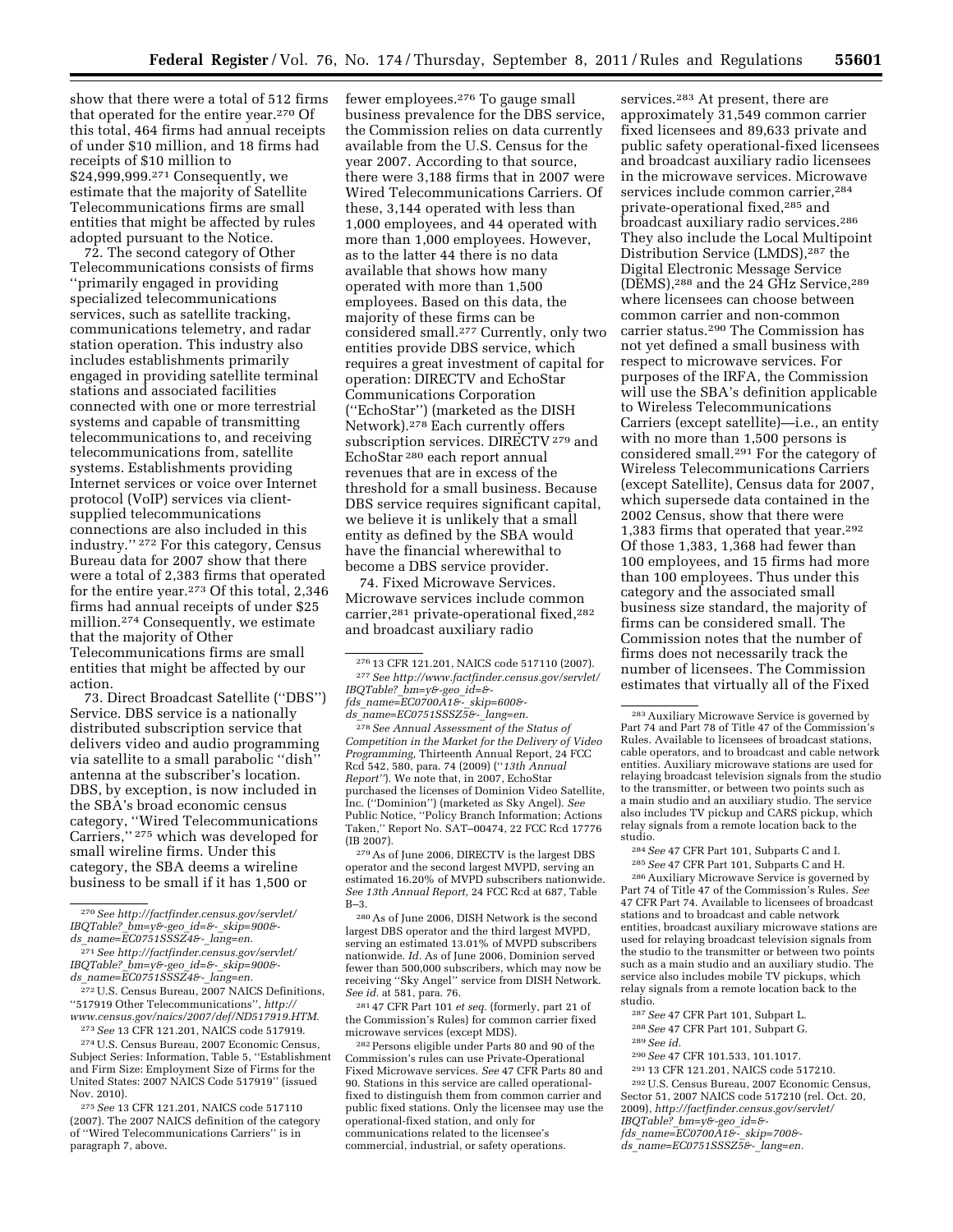Microwave licensees (excluding broadcast auxiliary licensees) would qualify as small entities under the SBA definition.

75. Cable and Other Program Distribution. Since 2007, these services have been defined within the broad economic census category of Wired Telecommunications Carriers; that category is defined as follows: ''This industry comprises establishments primarily engaged in operating and/or providing access to transmission facilities and infrastructure that they own and/or lease for the transmission of voice, data, text, sound, and video using wired telecommunications networks. Transmission facilities may be based on a single technology or a combination of technologies."<sup>293</sup> The SBA has developed a small business size standard for this category, which is: all such firms having 1,500 or fewer employees.294 According to Census Bureau data for 2007, there were a total of 955 firms in this previous category that operated for the entire year.295 Of this total, 939 firms had employment of 999 or fewer employees, and 16 firms had employment of 1,000 employees or more.296

76. Cable Companies and Systems. The Commission has also developed its own small business size standards, for the purpose of cable rate regulation. Under the Commission's rules, a ''small cable company'' is one serving 400,000 or fewer subscribers, nationwide.297 Industry data indicate that, of 1,076 cable operators nationwide, all but eleven are small under this size standard.298 In addition, under the Commission's rules, a ''small system'' is a cable system serving 15,000 or fewer subscribers.299 Industry data indicate

297 47 CFR 76.901(e). The Commission determined that this size standard equates approximately to a size standard of \$100 million or less in annual revenues. *Implementation of Sections of the 1992 Cable Act: Rate Regulation,* Sixth Report and Order and Eleventh Order on Reconsideration, 10 FCC Rcd 7393, 7408 (1995).

298These data are derived from: R.R. Bowker, *Broadcasting & Cable Yearbook 2006,* ''Top 25 Cable/Satellite Operators,'' pages A–8 & C–2 (data current as of June 30, 2005); Warren Communications News, *Television & Cable Factbook 2006,* ''Ownership of Cable Systems in the United States,'' pages D–1805 to D–1857. 299 47 CFR 76.901(c).

that, of 6,635 systems nationwide, 5,802 systems have under 10,000 subscribers, and an additional 302 systems have 10,000–19,999 subscribers.300 Thus, under this second size standard, most cable systems are small.

77. Cable System Operators. The Act also contains a size standard for small cable system operators, which is ''a cable operator that, directly or through an affiliate, serves in the aggregate fewer than 1 percent of all subscribers in the United States and is not affiliated with any entity or entities whose gross annual revenues in the aggregate exceed \$250,000,000." <sup>301</sup> The Commission has determined that an operator serving fewer than 677,000 subscribers shall be deemed a small operator, if its annual revenues, when combined with the total annual revenues of all its affiliates, do not exceed \$250 million in the aggregate.302 Industry data indicate that, of 1,076 cable operators nationwide, all but ten are small under this size standard.303 We note that the Commission neither requests nor collects information on whether cable system operators are affiliated with entities whose gross annual revenues exceed \$250 million,<sup>304</sup> and therefore we are unable to estimate more accurately the number of cable system operators that would qualify as small under this size standard.

78. Open Video Services. Open Video Service (OVS) systems provide subscription services.305 The open video system (''OVS'') framework was established in 1996, and is one of four statutorily recognized options for the provision of video programming services by local exchange carriers.<sup>306</sup> The OVS framework provides opportunities for the distribution of

303These data are derived from *R.R. Bowker, Broadcasting & Cable Yearbook 2006,* ''Top 25 Cable/Satellite Operators,'' pages A–8 & C–2 (data current as of June 30, 2005); *Warren Communications News, Television & Cable Factbook 2006,* ''Ownership of Cable Systems in the United States,'' pages D–1805 to D–1857.

304The Commission does receive such information on a case-by-case basis if a cable operator appeals a local franchise authority's finding that the operator does not qualify as a small cable operator pursuant to section 76.901(f) of the Commission's rules.

305*See* 47 U.S.C. 573.

306 47 U.S.C. 571(a)(3)–(4). *See 13th Annual Report,* 24 FCC Rcd at 606, para 135.

video programming other than through cable systems. Because OVS operators provide subscription services,307 OVS falls within the SBA small business size standard covering cable services, which is ''Wired Telecommunications Carriers.'' 308 The SBA has developed a small business size standard for this category, which is: All such firms having 1,500 or fewer employees. To gauge small business prevalence for the OVS service, the Commission relies on data currently available from the U.S. Census for the year 2007. According to that source, there were 3,188 firms that in 2007 were Wired

Telecommunications Carriers. Of these, 3,144 operated with less than 1,000 employees, and 44 operated with more than 1,000 employees. However, as to the latter 44 there is no data available that shows how many operated with more than 1,500 employees. Based on this data, the majority of these firms can be considered small.<sup>309</sup> In addition, we note that the Commission has certified some OVS operators, with some now providing service.310 Broadband service providers (''BSPs'') are currently the only significant holders of OVS certifications or local OVS franchises.311 The Commission does not have financial or employment information regarding the entities authorized to provide OVS, some of which may not yet be operational. Thus, at least some of the OVS operators may qualify as small entities. The Commission further notes that it has certified approximately 45 OVS operators to serve 75 areas, and some of these are currently providing service.312 Affiliates of Residential Communications Network, Inc. (''RCN'') received approval to operate OVS systems in New York City, Boston, Washington, DC, and other areas. RCN has sufficient revenues to assure that they do not qualify as a small business entity. Little financial information is available for the other entities that are authorized to provide OVS and are not yet operational. Given that some entities authorized to provide OVS service have

<sup>293</sup>U.S. Census Bureau, 2007 NAICS Definitions, ''517110 Wired Telecommunications Carriers'' (partial definition), *[http://www.census.gov/naics/](http://www.census.gov/naics/2007/def/ND517110.HTM#N517110)  [2007/def/ND517110.HTM#N517110.](http://www.census.gov/naics/2007/def/ND517110.HTM#N517110)* 

<sup>294</sup> 13 CFR 121.201, NAICS code 517110 (2007). 295U.S. Census Bureau, 2007 Economic Census, Subject Series: Information, Table 5, Employment Size of Firms for the United States: 2007, NAICS code 5171102 (issued Nov. 2010) (located at *[http://factfinder.census.gov/servlet/](http://factfinder.census.gov/servlet/IBQTable?_bm=y&-geo_id=&-_skip=600&-ds_name=EC0751SSSZ5&-_lang=en) IBQTable?*\_*bm=y&-geo*\_*id=&-*\_*[skip=600&](http://factfinder.census.gov/servlet/IBQTable?_bm=y&-geo_id=&-_skip=600&-ds_name=EC0751SSSZ5&-_lang=en) ds*\_*[name=EC0751SSSZ5&-](http://factfinder.census.gov/servlet/IBQTable?_bm=y&-geo_id=&-_skip=600&-ds_name=EC0751SSSZ5&-_lang=en)*\_*lang=en).* 

<sup>296</sup>*See id.* 

<sup>300</sup>Warren Communications News, *Television & Cable Factbook 2008,* ''U.S. Cable Systems by Subscriber Size,'' page F–2 (data current as of Oct. 2007). The data do not include 851 systems for which classifying data were not available.

<sup>301</sup> 47 U.S.C. 543(m)(2); *see also* 47 CFR 76.901(f) and notes 1–3.

<sup>302</sup> 47 CFR 76.901(f); *see FCC Announces New Subscriber Count for the Definition of Small Cable Operator,* Public Notice, 16 FCC Rcd 2225 (Cable Services Bureau 2001).

<sup>307</sup>*See* 47 U.S.C. 573. 308U.S. Census Bureau, 2007 NAICS Definitions, ''517110 Wired Telecommunications Carriers''; *[http://www.census.gov/naics/2007/def/](http://www.census.gov/naics/2007/def/ND517110.HTM#N517110)  [ND517110.HTM#N517110.](http://www.census.gov/naics/2007/def/ND517110.HTM#N517110)* 

<sup>309</sup>*See [http://factfinder.census.gov/servlet/](http://factfinder.census.gov/servlet/IBQTable?_bm=y&-fds_name=EC0700A1&-geo_id=&-_skip=600&-ds_name=EC0751SSSZ5&-_lang=en)  IBQTable?*\_*bm=y&-fds*\_*[name=EC0700A1&](http://factfinder.census.gov/servlet/IBQTable?_bm=y&-fds_name=EC0700A1&-geo_id=&-_skip=600&-ds_name=EC0751SSSZ5&-_lang=en)  geo*\_*id=&-*\_*skip=600&-ds*\_*[name=EC0751SSSZ5&](http://factfinder.census.gov/servlet/IBQTable?_bm=y&-fds_name=EC0700A1&-geo_id=&-_skip=600&-ds_name=EC0751SSSZ5&-_lang=en)*   $lan\sigma = en$ .

 $\frac{310}{4}$  list of OVS certifications may be found at http://www.fcc.gov/mb/ovs/csovscer.html.

*<http://www.fcc.gov/mb/ovs/csovscer.html>*. 311*See 13th Annual Report,* 24 FCC Rcd at 606– 07, para 135. BSPs are newer firms that are building state-of-the-art, facilities-based networks to provide video, voice, and data services over a single network.

<sup>312</sup>*See<http://www.fcc.gov/mb/ovs/csovscer.html> (current as of February 2007).*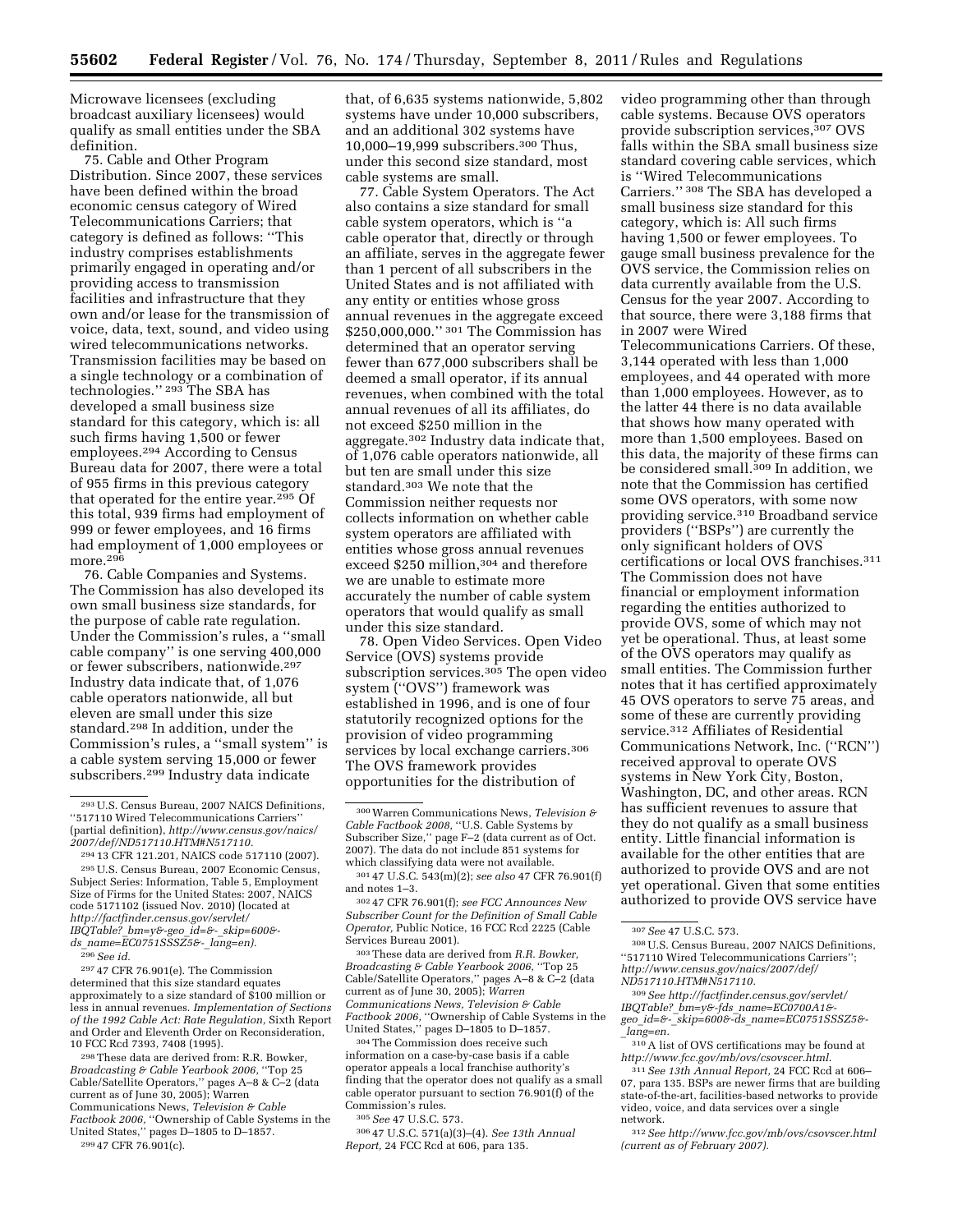not yet begun to generate revenues, the Commission concludes that up to 44 OVS operators (those remaining) might qualify as small businesses.

5. Description of Projected Reporting, Recordkeeping, and Other Compliance Requirements for Small Entities

79. These rules affect small television broadcast stations and small MVPDs by requiring them to pass through a secondary audio track, containing video description, with any described programming that is provided by a network. The description need not be passed through if the station or MVPD does not have the technical capability to pass it through, or if the entity is already using all of the secondary audio capacity associated with that program for other program-related material. ''Technical capability'' means a station or system has ''virtually all necessary equipment and infrastructure to do so, except for items that would be of minimal cost'' If any small entities are subject to the separate requirement to ''provide'' video description, we anticipate that they will do so by passing description through to viewers. This separate requirement will thus impose no distinct burden on small broadcasters or small MVPDs. These requirements may in some cases result in the need for engineering services.

6. Steps Taken To Minimize Significant Economic Impact on Small Entities, and Significant Alternatives Considered

80. The RFA requires an agency to describe any significant alternatives that it has considered in reaching its proposed approach, which may include the following four alternatives (among others): (1) The establishment of differing compliance or reporting requirements or timetables that take into account the resources available to small entities; (2) the clarification, consolidation, or simplification of compliance or reporting requirements under the rule for small entities; (3) the use of performance, rather than design, standards; and (4) an exemption from coverage of the rule, or any part thereof, for small entities.313

81. These rules may have a significant economic impact in some cases, and that impact may affect a substantial number of small entities. Although alternatives to minimize economic impact have been considered, the video description rules have been reinstated in their present form because of the Congressional mandate, and the Commission has very limited authority to revise them. However, the importance

of minimizing adverse economic impact on small entities has been recognized. Exemptions from the pass-through requirement, the rule most likely to apply to small entities, are easily available for parties that will face more than minimal cost to comply. Furthermore, these rules could provide off-setting positive economic impact on small entities by increasing viewership by persons with visual impairments.

7. Federal Rules that May Duplicate, Overlap, or Conflict with the Proposed Rules

#### 82. None.

### **V. Ordering Clauses**

83. *It is ordered* that, pursuant to the Twenty-First Century Communications and Video Accessibility Act of 2010, Public Law 111–260, 124 Stat. 2751, and the authority contained in Sections 1, 2(a), 4(i), 303, and 713 of the Communications Act of 1934, as amended, 47 U.S.C. 151, 152, 154(i), 303, and 613, this *report and order is hereby adopted.* 

84. *It is further ordered* that parts 73 and 79 of the Commission's rules, 47 CFR parts 73 and 79, are *Amended* as set forth in Appendix A, and such rule amendments shall be effective 30 days after the date of publication of the text thereof in the Federal Register, except to the extent they contain information collections subject to PRA review. The rules that contain information collections subject to PRA review will become effective following approval by the Office of Management and Budget.

85. *It is further ordered* that the Commission's Consumer and Governmental Affairs Bureau, Reference Information Center, *shall send* a copy of this *second report and order,* including the Final Regulatory Flexibility Analysis, to the Chief Counsel for Advocacy of the Small Business Administration.

86. *it is further ordered* that the Commission *shall send* a copy of this second report and order in a report to be sent to Congress and the Government Accountability Office pursuant to the Congressional Review Act, *see* 5 U.S.C. 801(a)(1)(A).

### **List of Subjects in 47 CFR Parts 73 and 79**

Civil defense, Communications equipment, Defense communications, Education, Equal employment opportunity, Foreign relations, Incorporation by reference, Mexico, Political candidates, Radio, Reporting and recordkeeping requirements, Television, Cable television.

Federal Communications Commission. **Bulah P. Wheeler,**  *Deputy Manager.* 

#### **Final Rules**

For the reasons discussed in the preamble, the Federal Communications Commission amends 47 CFR parts 73 and 79 as follows:

# **PART 73—RADIO BROADCAST SERVICES**

■ 1. The authority citation for part 73 continues to read as follows:

**Authority:** 47 U.S.C. 154, 303, 334, 336, and 339.

■ 2. Section 73.682 is amended by revising paragraph (d) to read as follows:

# **§ 73.682 TV transmission standards.**

\* \* \* \* \* (d) *Digital broadcast television transmission standard.* Effective October 11, 2011 transmission of digital broadcast television (DTV) signals shall comply with the standards for such transmissions set forth in ATSC A/52: ''ATSC Standard Digital Audio Compression (AC–3)'', ATSC A/53, Parts 1–4 and 6: 2007 ''ATSC Digital Television Standard,'' (January 3, 2007), and ATSC A/53 Part 5:2010 ''ATSC Digital Television Standard: Part 5— AC–3 Audio System Characteristic,'' (July 6, 2010), except for section 6.1.2 (''Compression Format Constraints'') of A/53 Part 4: 2007 (''MPEG–2 Video Systems Characteristics'') and the phrase ''see Table 6.2'' in section 6.1.1 Table 6.1 and section 6.1.3 Table 6.3, and ATSC A/65C: ''ATSC Program and System Information Protocol for Terrestrial Broadcast and Cable, Revision C With Amendment No. 1 dated May 9, 2006,'' (January 2, 2006) (all standards incorporated by reference, see § 73.8000). Although not incorporated by reference, licensees may also consult ATSC A/54A: ''Recommended Practice: Guide to Use of the ATSC Digital Television Standard, including Corrigendum No. 1,'' (December 4, 2003, Corrigendum No. 1 dated December 20, 2006, and ATSC A/69: ''Recommended Practice PSIP Implementation Guidelines for Broadcasters,'' (June 25, 2002) (Secs. 4, 5, 303, 48 Stat., as amended, 1066, 1068, 1082 (47 U.S.C. 154, 155, 303)). ATSC A/54A and ATSC A/69 are available from Advanced Television Systems Committee (ATSC), 1750 K Street, NW., Suite 1200, Washington, DC 20006, or at the ATSC Web site: *[http://www.atsc.org/](http://www.atsc.org/standards.html)  [standards.html](http://www.atsc.org/standards.html)*.

\* \* \* \* \*

<sup>313</sup> 5 U.S.C. 603(c)(1)–(c)(4).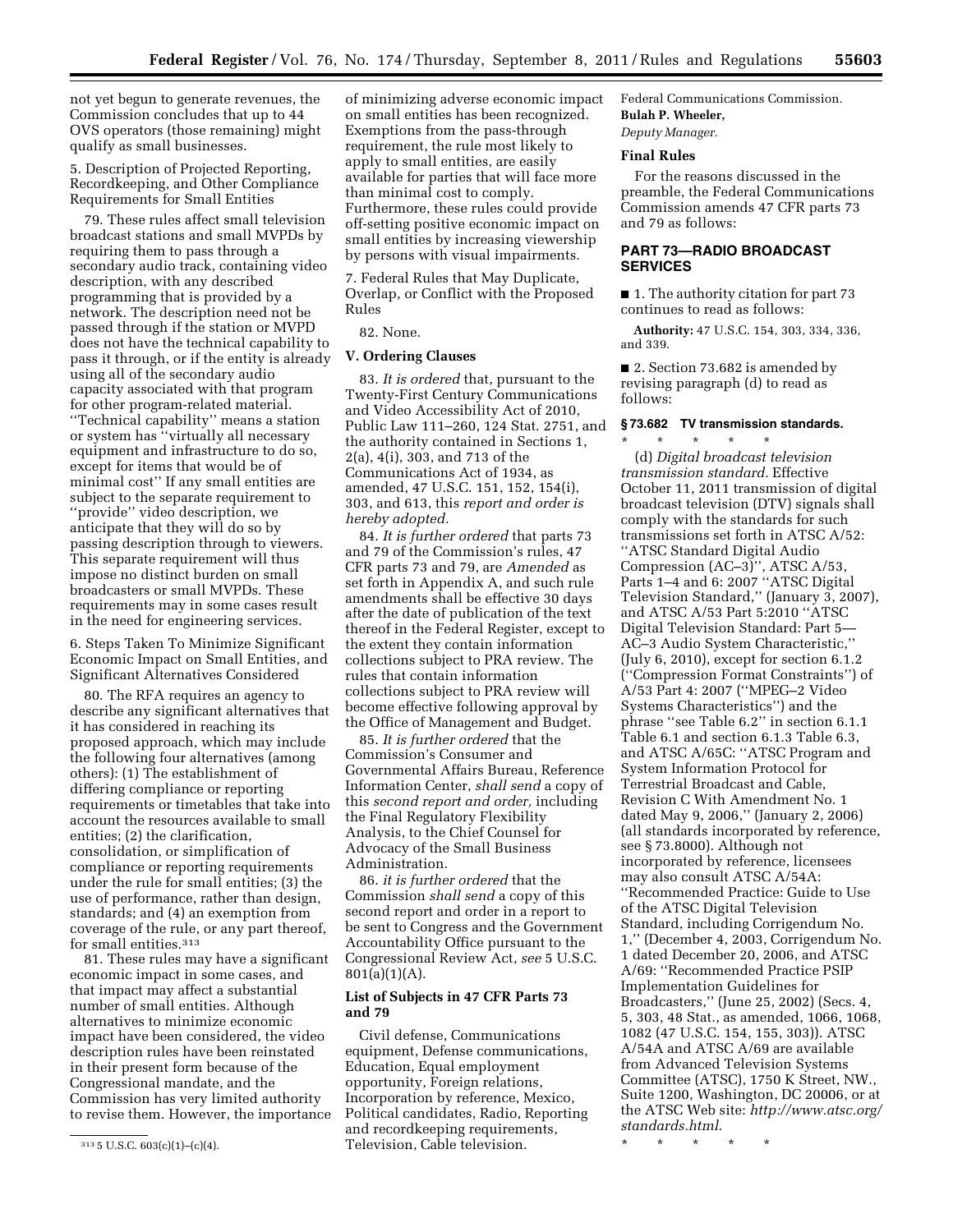■ 3. Section 73.8000 is amended by revising paragraphs (b)(2) introductory text and  $(b)(2)(v)$  to read as follows:

### **§ 73.8000 Incorporation by reference.**

\* \* \* \* \*

(b) \* \* \* (2) ATSC A/53 Parts 1–4 and 6: 2007 ''ATSC Digital Television Standard,'' (January 3, 2007) and ATSC A/53 Part 5: 2010 ''ATSC Digital Television Standard: Part 5—AC–3 Audio System Characteristic,'' (July 6, 2010), as listed below:

\* \* \* \* \* (v) A/53, Part 5: 2010, ''AC–3 Audio System Characteristics'' (July 6, 2010), IBR approved for § 73.682.

\* \* \* \* \*

# **PART 79—CLOSED CAPTIONING AND VIDEO DESCRIPTION OF VIDEO PROGRAMMING**

■ 4. The authority citation for part 79 continues to read as follows:

**Authority:** 47 U.S.C. 151, 152(a), 154(i), 303, 307, 309, 310, 613.

■ 5. Section 79.3 is revised to read as follows:

### **§ 79.3 Video description of video programming.**

(a) *Definitions.* For purposes of this section the following definitions shall apply:

(1) *Designated Market Areas (DMAs).*  Unique, county-based geographic areas designated by The Nielsen Company, a television audience measurement service, based on television viewership in the counties that make up each DMA.

(2) *Video programming provider.* Any video programming distributor and any other entity that provides video programming that is intended for distribution to residential households including, but not limited to, broadcast or nonbroadcast television networks and the owners of such programming.

(3) *Video description/Audio Description.* The insertion of audio narrated descriptions of a television program's key visual elements into natural pauses between the program's dialogue.

(4) *Video programming.* Programming provided by, or generally considered comparable to programming provided by, a television broadcast station, but not including consumer-generated media.

(5) *Video programming distributor.*  Any television broadcast station licensed by the Commission and any multichannel video programming distributor (MVPD), and any other distributor of video programming for

residential reception that delivers such programming directly to the home and is subject to the jurisdiction of the Commission.

(6) *Prime time.* The period from 8 to 11 p.m. Monday through Saturday, and 7 to 11 p.m. on Sunday local time, except that in the central time zone the relevant period shall be between the hours of 7 and 10 p.m. Monday through Saturday, and 6 and 10 p.m. on Sunday, and in the mountain time zone each station shall elect whether the period shall be 8 to 11 p.m. Monday through Saturday, and 7 to 11 p.m. on Sunday, or 7 to 10 p.m. Monday through Saturday, and 6 to 10 p.m. on Sunday.

(7) *Live or near-live programming.*  Programming performed either simultaneously with, or recorded no more than 24 hours prior to, its first transmission by a video programming distributor.

(8) *Children's Programming.*  Television programming directed at children 16 years of age and under.

(b) The following video programming distributors must provide programming with video description as follows:

(1) Commercial television broadcast stations that are affiliated with one of the top four commercial television broadcast networks (ABC, CBS, Fox, and NBC), and that are licensed to a community located in the top 25 DMAs, as determined by The Nielsen Company as of January 1, 2011, must provide 50 hours of video description per calendar quarter, either during prime time or on children's programming, on each programming stream on which they carry one of the top four commercial television broadcast networks. If a station in one of these markets becomes affiliated with one of these networks after the effective date of these rules, it must begin compliance with these requirements no later than three months after the affiliation agreement is finalized;

(2) Beginning July 1, 2015, commercial television broadcast stations that are affiliated with one of the top four commercial television broadcast networks (ABC, CBS, Fox, and NBC), and that are licensed to a community located in the top 60 DMAs, as determined by The Nielsen Company as of January 1, 2015, must provide 50 hours of video description per calendar quarter, either during prime time or on children's programming, on each programming stream on which they carry one of the top four commercial television broadcast networks. If a station in one of these markets becomes affiliated with one of these networks after July 1, 2015, it must begin compliance with these requirements no

later than three months after the affiliation agreement is finalized;

(3) Television broadcast stations that are affiliated or otherwise associated with any television network must pass through video description when the network provides video description and the broadcast station has the technical capability necessary to pass through the video description, unless it is using the technology used to provide video description for another purpose related to the programming that would conflict with providing the video description;

(4) Multichannel video programming distributor (MVPD) systems that serve 50,000 or more subscribers must provide 50 hours of video description per calendar quarter during prime time or children's programming, on each channel on which they carry one of the top five national nonbroadcast networks, as defined by an average of the national audience share during prime time of nonbroadcast networks that reach 50 percent or more of MVPD households and have at least 50 hours per quarter of prime time programming that is not live or near-live or otherwise exempt under these rules. Initially, the top five networks are those determined by The Nielsen Company, for the time period October 2009–September 2010, and will update at three year intervals. The first update will be July 1, 2015, based on the ratings for the time period October 2013–September 2014; the second will be July 1, 2018, based on the ratings for the time period October 2016–September 2017; and so on; and

(5) Multichannel video programming distributor (MVPD) systems of any size:

(i) Must pass through video description on each broadcast station they carry, when the broadcast station provides video description, and the channel on which the MVPD distributes the programming of the broadcast station has the technical capability necessary to pass through the video description, unless it is using the technology used to provide video description for another purpose related to the programming that would conflict with providing the video description; and

(ii) Must pass through video description on each nonbroadcast network they carry, when the network provides video description, and the channel on which the MVPD distributes the programming of the network has the technical capability necessary to pass through the video description, unless it is using the technology used to provide video description for another purpose related to the programming that would conflict with providing the video description.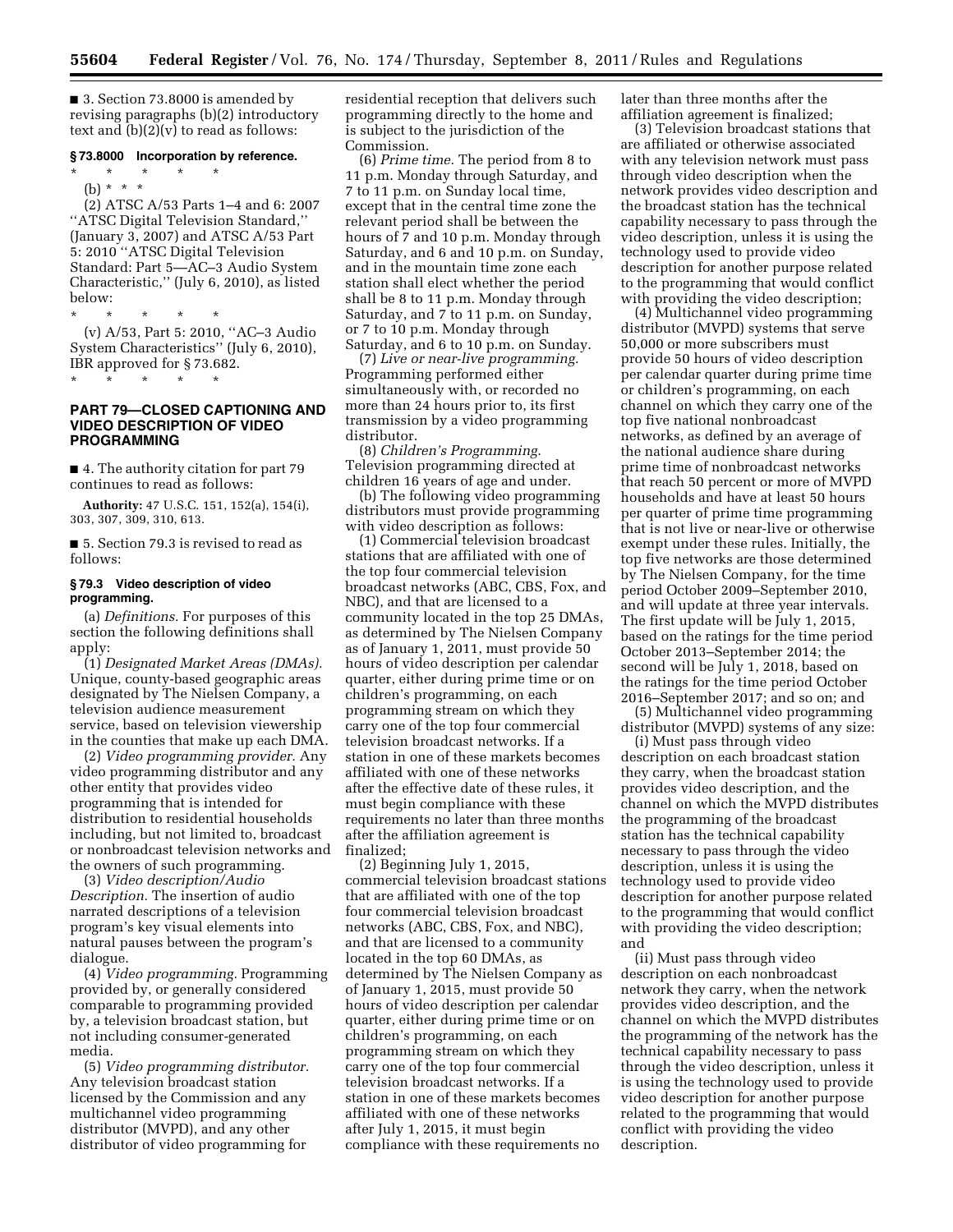(c) *Responsibility for and determination of compliance.* (1) The Commission will calculate compliance on a per channel, and, for broadcasters, a per stream, calendar quarter basis, beginning with the calendar quarter July 1 through September 30, 2012.

(2) In order to meet its fifty-hour quarterly requirement, a broadcaster or MVPD may count each program it airs with video description no more than a total of two times on each channel on which it airs the program. A broadcaster or MVPD may count the second airing in the same or any one subsequent quarter. A broadcaster may only count programs aired on its primary broadcasting stream towards its fiftyhour quarterly requirement. A broadcaster carrying one of the top four commercial television broadcast networks on a secondary stream may count programs aired on that stream toward its fifty-hour quarterly requirement for that network only.

(3) Once a commercial television broadcast station as defined under paragraph (b)(1) of this section has aired a particular program with video description, it is required to include video description with all subsequent airings of that program on that same broadcast station, unless it is using the technology used to provide video description for another purpose related to the programming that would conflict with providing the video description.

(4) Once an MVPD as defined under paragraph (b)(3) of this section:

(i) Has aired a particular program with video description on a broadcast station it carries, it is required to include video description with all subsequent airings of that program on that same broadcast station, unless it is using the technology used to provide video description for another purpose related to the programming that would conflict with providing the video description; or

(ii) Has aired a particular program with video description on a nonbroadcast network it carries, it is required to include video description with all subsequent airings of that program on that same nonbroadcast network, unless it is using the technology used to provide video description for another purpose related to the programming that would conflict with providing the video description.

(5) In evaluating whether a video programming distributor has complied with the requirement to provide video programming with video description, the Commission will consider showings that any lack of video description was de minimis and reasonable under the circumstances.

(d) *Procedures for exemptions based on economic burden.* (1) A video programming provider may petition the Commission for a full or partial exemption from the video description requirements of this section, which the Commission may grant upon a finding that the requirements would be economically burdensome.

(2) The petitioner must support a petition for exemption with sufficient evidence to demonstrate that compliance with the requirements to provide programming with video description would be economically burdensome. The term ''economically burdensome'' means imposing significant difficulty or expense. The Commission will consider the following factors when determining whether the requirements for video description would be economically burdensome:

(i) The nature and cost of providing video description of the programming;

(ii) The impact on the operation of the video programming provider;

(iii) The financial resources of the video programming provider; and

(iv) The type of operations of the video programming provider.

(3) In addition to these factors, the petitioner must describe any other factors it deems relevant to the Commission's final determination and any available alternative that might constitute a reasonable substitute for the video description requirements. The Commission will evaluate economic burden with regard to the individual outlet.

(4) The petitioner must file an original and two (2) copies of a petition requesting an exemption based on the economically burdensome standard in this paragraph, and all subsequent pleadings, in accordance with § 0.401(a) of this chapter.

(5) The Commission will place the petition on public notice.

(6) Any interested person may file comments or oppositions to the petition within 30 days of the public notice of the petition. Within 20 days of the close of the comment period, the petitioner may reply to any comments or oppositions filed.

(7) Persons that file comments or oppositions to the petition must serve the petitioner with copies of those comments or oppositions and must include a certification that the petitioner was served with a copy. Parties filing replies to comments or oppositions must serve the commenting or opposing party with copies of such replies and shall include a certification that the party was served with a copy.

(8) Upon a finding of good cause, the Commission may lengthen or shorten

any comment period and waive or establish other procedural requirements.

(9) Persons filing petitions and responsive pleadings must include a detailed, full showing, supported by affidavit, of any facts or considerations relied on.

(10) The Commission may deny or approve, in whole or in part, a petition for an economic burden exemption from the video description requirements.

(11) During the pendency of an economic burden determination, the Commission will consider the video programming subject to the request for exemption as exempt from the video description requirements.

(e) *Complaint procedures.* (1) A complainant may file a complaint concerning an alleged violation of the video description requirements of this section by transmitting it to the Consumer and Governmental Affairs Bureau at the Commission by any reasonable means, such as letter, facsimile transmission, telephone (voice/TRS/TTY), e-mail, audio-cassette recording, and Braille, or some other method that would best accommodate the complainant's disability. Complaints should be addressed to: Consumer and Governmental Affairs Bureau, 445 12th Street, SW., Washington, DC 20554. A complaint must include:

(i) The name and address of the complainant;

(ii) The name and address of the broadcast station against whom the complaint is alleged and its call letters and network affiliation, or the name and address of the MVPD against whom the complaint is alleged and the name of the network that provides the programming that is the subject of the complaint;

(iii) A statement of facts sufficient to show that the video programming distributor has violated or is violating the Commission's rules, and, if applicable, the date and time of the alleged violation;

(iv) The specific relief or satisfaction sought by the complainant; and

(v) The complainant's preferred format or method of response to the complaint (such as letter, facsimile transmission, telephone (voice/TRS/ TTY), Internet e-mail, or some other method that would best accommodate the complainant).

(2) The Commission will promptly forward complaints satisfying the above requirements to the video programming distributor involved. The video programming distributor must respond to the complaint within a specified time, generally within 30 days. The Commission may authorize Commission staff either to shorten or lengthen the time required for responding to